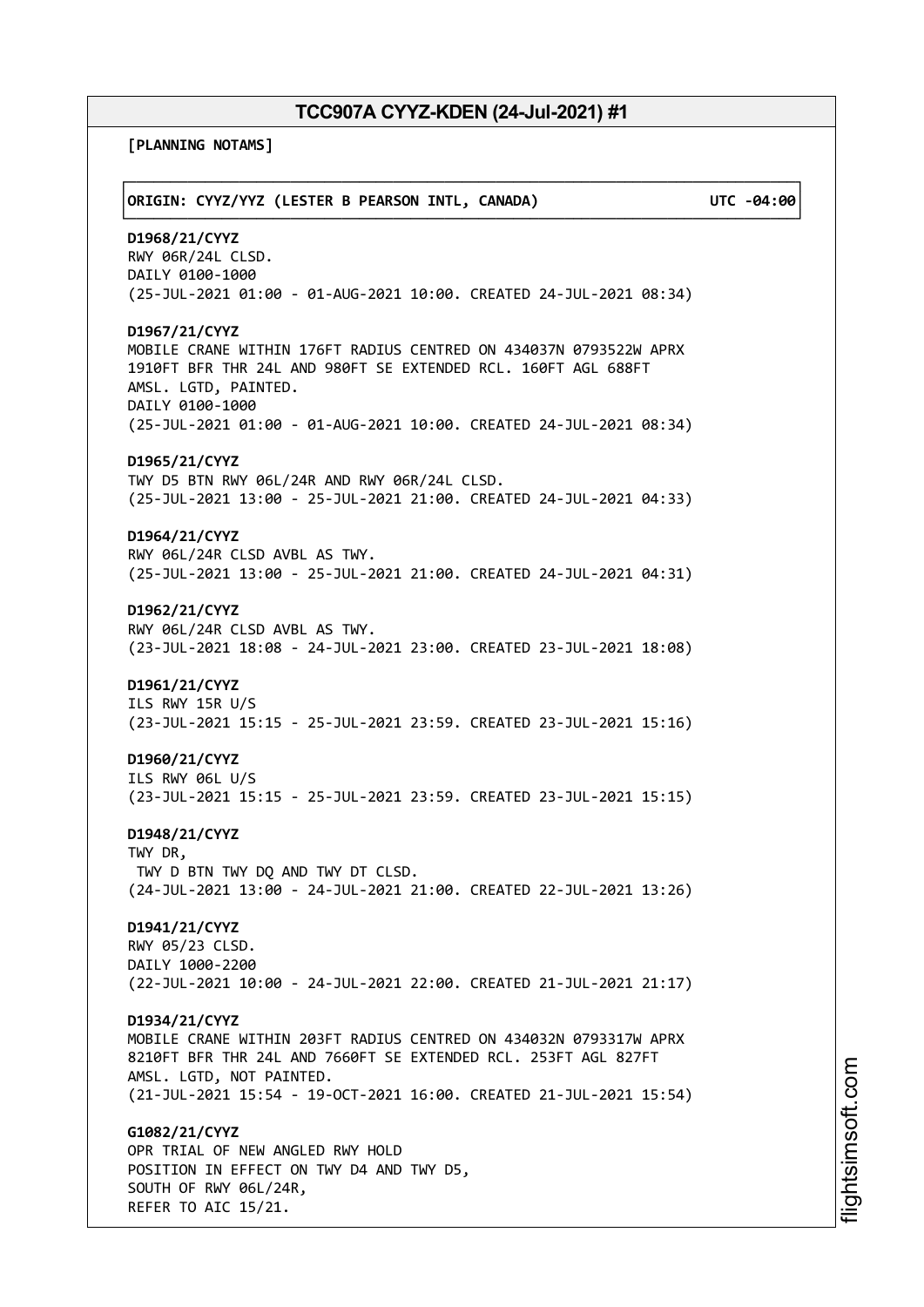(21-JUL-2021 03:54 - 20-OCT-2021 23:00. CREATED 21-JUL-2021 03:54)

**D1909/21/CYYZ** ALL SID AND DEP PROC: RWY 24R: REQUIRES MIN CLIMB GRADIENT OF 210 FT/NM TO 2300FT MSL. DEPARTURE CLIMB RATE V/V (FPM) GROUND SPEED 90 120 140 160 180 200 250 300 210 FT/NM 320 420 490 560 630 700 880 1050 (19-JUL-2021 12:38 - 14-OCT-2021 18:00 EST. CREATED 19-JUL-2021 12:38)

# **D1908/21/CYYZ**

ALL SID AND DEP PROC: RWY 24L: REQUIRES MIN CLIMB GRADIENT OF 230 FT/NM TO 2300FT MSL. DEPARTURE CLIMB RATE V/V (FPM) GROUND SPEED 90 120 140 160 180 200 250 300 230 FT/NM 350 460 540 620 690 770 960 1150 (19-JUL-2021 12:37 - 14-OCT-2021 18:00 EST. CREATED 19-JUL-2021 12:37)

## **D1850/21/CYYZ**

THR 23 DISPLACED 200 FT BEYOND PUB DTHR DUE OBST 1100 FT NE OF PUB DTHR 23, 38 FT AGL 592 MSL. MARKED BY ORANGE MARKERS AND WING BAR LGT EITHER SIDE OF RWY. DECLARED DIST WITH RWY 23 LDG LENGTH REDUCED:: RWY 05: TORA 10775 TODA 11435 ASDA 10775 LDA 10640 RWY 23: TORA 10775 TODA 12104 ASDA 10775 LDA 10090 (14-JUL-2021 21:45 - 12-OCT-2021 04:00. CREATED 14-JUL-2021 21:45)

### **D1815/21/CYYZ**

TWY D CLSD BTN TWY E AND RWY 06L/24R (10-JUL-2021 04:26 - 20-AUG-2021 22:00. CREATED 10-JUL-2021 04:26)

#### **D1812/21/CYYZ**

A340-500/600, B777-300, AND A380 DISCRETIONARY OVERSTEERING REQUIRED AT ALL INTERSECTIONS.

DISCRETIONARY OVERSTEERING REQUIRED FOR ACFT WITH WINGSPANS 38M/124FT(B757) OR GREATER: RWY 06L ONTO TWY E, TWY D3 AND TWY D5. RWY 24R ONTO TWY D3, TWY E, TWY D4 AND TWY D/D6 SOUTHBOUND. (09-JUL-2021 19:57 - 09-OCT-2021 18:00. CREATED 09-JUL-2021 19:57)

# **D1805/21/CYYZ**

MOBILE CRANE WITHIN 254FT RADIUS CENTRED ON 434027N 0794018W APRX 1580FT BFR DTHR 05 AND 1390FT NW EXTENDED RCL. 150FT AGL 731FT AMSL. NOT LGTD, NOT PAINTED. MON-SAT 1000-2000 (12-JUL-2021 10:00 - 30-SEP-2021 20:00. CREATED 09-JUL-2021 18:22)

# **D1735/21/CYYZ**

ILS RWY 23 APCH: ILS/DME MINIMA: ALL CAT TO READ: 808 (250) 1 RVR 50 TCH TO READ 43 FT INSTEAD OF 53 FT (05-JUL-2021 18:43 - 29-SEP-2021 18:00 EST. CREATED 05-JUL-2021 18:43)

**D1734/21/CYYZ** RNAV(GNSS) Z RWY 23, RNAV (GNSS) X RWY 23 APCH: LPV AND LNAV/VNAV MINIMA: NOT AUTH

PUBLISHED DIST/ALT TABLE NOT VALID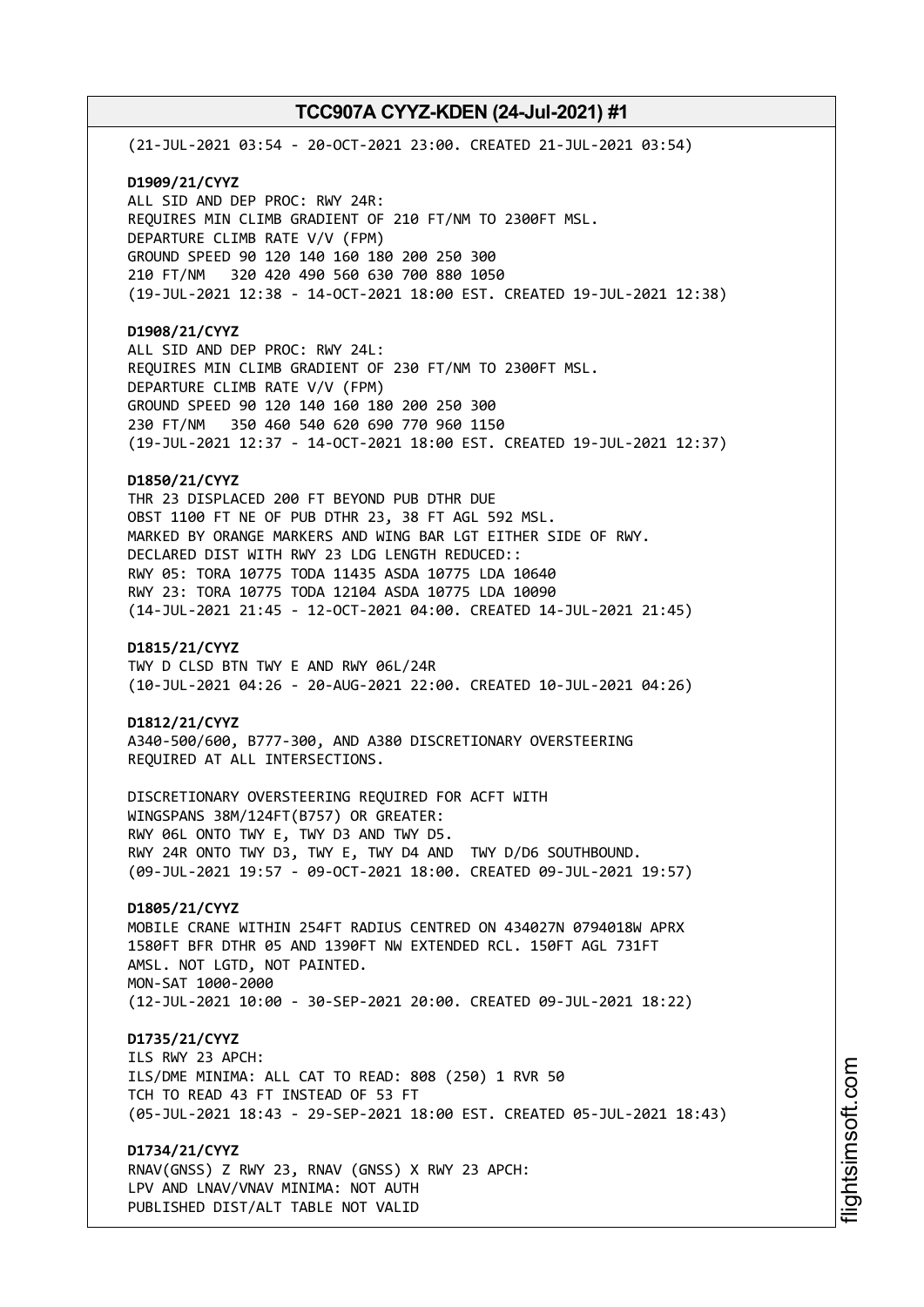PUBLISHED CONSTANT DESCENT ANGLE NOT VALID (05-JUL-2021 18:42 - 29-SEP-2021 18:00 EST. CREATED 05-JUL-2021 18:42) **D1732/21/CYYZ** AMEND PUBLICATIONS: MULTIPLE CRANES WITHIN 254FT RADIUS CENTRED ON 434126N 0793422W APRX 7620FT BFR DTHR 24R AND 1410FT SE EXTENDED RCL. 169FT AGL 710FT AMSL. LGTD, NOT PAINTED. (05-JUL-2021 17:53 - PERM. CREATED 05-JUL-2021 17:53) **G0894/21/CYYZ** QUEENSWAY (TORONTO/LBP INTL) NDB ZYZ 368KHZ U/S (30-JUN-2021 15:03 - 13-AUG-2021 23:59 EST. CREATED 30-JUN-2021 15:03) **D1667/21/CYYZ** CRANES IN AREA BOUNDED BY 434044N 0793950W - 434055N 0793935W - 434054N 0793933W - 434052N 0793932W - 434049N 0793937W - 434047N 0793943W - 434043N 0793948W - 434044N 0793950W (CENTRE APRX 1.38NM WNW TORONTO/LESTER B. PEARSON INTL AD) 75FT AGL, 649FT AMSL. LGTD. PAINTED. MON-SAT 1000-2200 (26-JUN-2021 20:06 - 10-AUG-2021 22:00. CREATED 26-JUN-2021 20:05) **D1619/21/CYYZ** ILS RWY 23 APCH: LOC/DME MINIMA TO READ: 1020 (462) 1 RVR 50 RNAV (GNSS) Z RWY 23, RNAV (GNSS) X RWY 23 APCH: LNAV MINIMA TO READ: 1020 (463) 1 RVR 50 (23-JUN-2021 11:34 - 21-SEP-2021 21:00 EST. CREATED 23-JUN-2021 11:34) **D1490/21/CYYZ** RNAV (GNSS) Z RWY 15R APCH: LNAV/VNAV MINIMA: NOT AUTH LNAV MINIMA TO READ: 1040 (489) 1 RVR 50 DIST/ALT TABLE: LAST ALT TO READ 1.4/1040 INSTEAD OF 1.2/980 (10-JUN-2021 18:02 - 28-JUL-2021 22:30 EST. CREATED 10-JUN-2021 18:02) **D1307/21/CYYZ** TWY F BTN TWY V AND TWY D CLSD. (26-MAY-2021 11:30 - 18-AUG-2021 22:00. CREATED 26-MAY-2021 11:31) **D1289/21/CYYZ** TWY C4, TWY C2 BTN TWY D AND TWY E, TWY C BTN TWY C4 AND TWY E, TWY D4 BTN TWY D AND RWY 06L/24R CLSD. (26-MAY-2021 10:30 - 18-AUG-2021 22:00. CREATED 24-MAY-2021 12:48) **D0975/21/CYYZ** DRILLING RIGS AREA BOUNDED BY 434042N 793952W-434051N 793947W-434056N 793941W-434057N 793939W-434055N 793935W-434042N 793952W CENTRED APRX 2400 FT NNE THR 05, 75FT AGL 649FT AMSL. LGTD, PAINTED (29-APR-2021 12:46 - 29-JUL-2021 23:00. CREATED 29-APR-2021 12:46)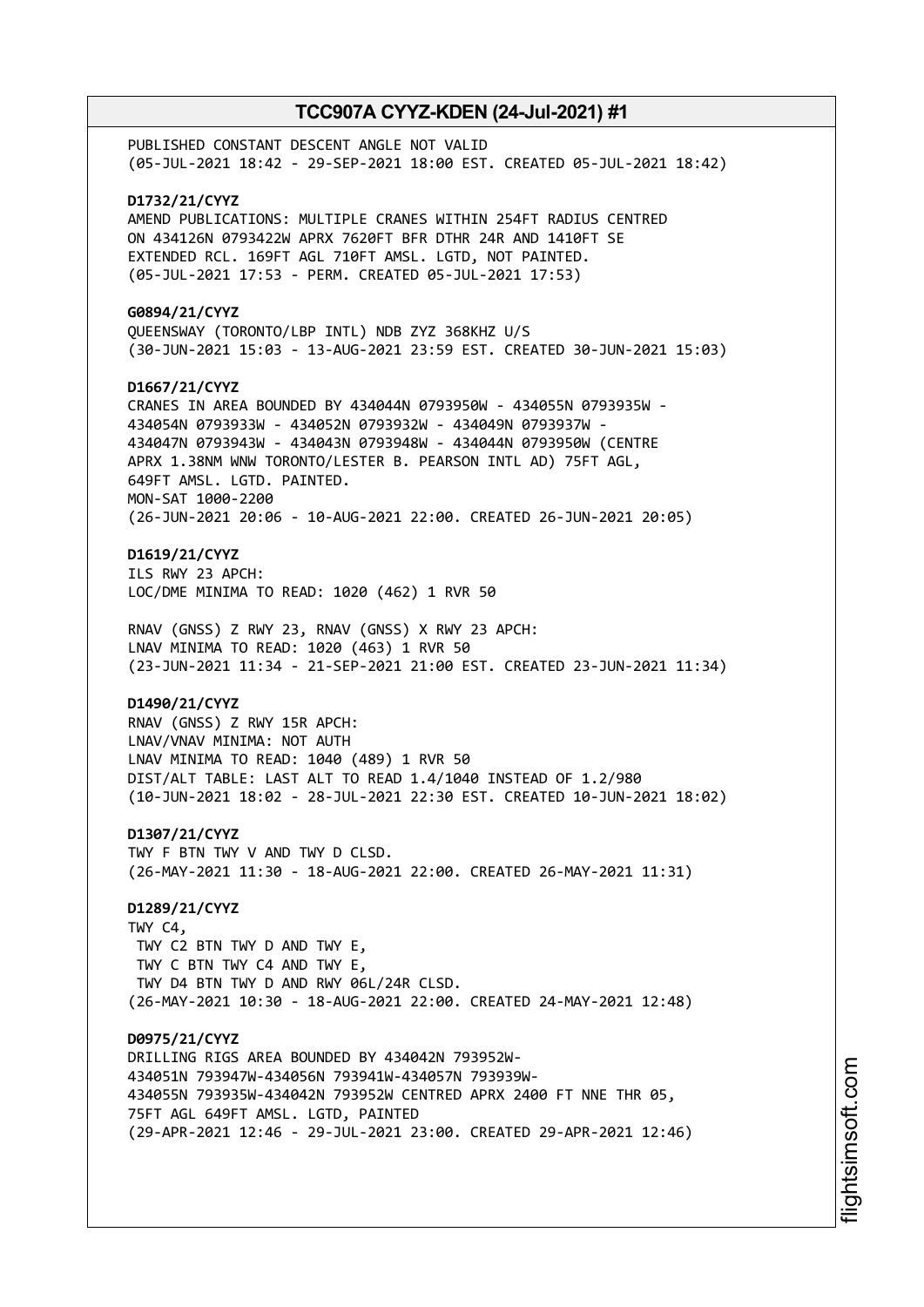# ┌──────────────────────────────────────────────────────────────────────────────┐ │**DESTINATION: KDEN/DEN (DENVER INTL, UNITED STATES) UTC -06:00**│ └──────────────────────────────────────────────────────────────────────────────┘ **1/4426/KDEN** DEN SID DENVER INTL, DENVER, CO. PIKES TWO DEPARTURE... PUEBLO TRANSITION NA EXCEPT FOR ACFT EQUIPPED WITH SUITABLE RNAV SYSTEM WITH GPS. BINKE TRANSITION, ALAMOSA TRANSITION DME REQUIRED EXCEPT FOR ACFT EQUIPPED WITH SUITABLE RNAV SYSTEM WITH GPS, PUB VORTAC OUT OF SERVICE. (24-JUL-2021 07:28 - 24-AUG-2021 07:28 EST. CREATED 24-JUL-2021 07:29) **07/521/KDEN** DEN RWY 34L FICON 5/5/5 100 PCT WET OBS AT 2107240448. (24-JUL-2021 04:49 - 25-JUL-2021 04:49. CREATED 24-JUL-2021 04:49) **07/517/KDEN** DEN APRON ALL FICON WET OBS AT 2107240446. (24-JUL-2021 04:46 - 25-JUL-2021 04:46. CREATED 24-JUL-2021 04:46) **07/508/KDEN** DEN APRON CONCOURSE C NORTH PURPLE TXL CLSD TO ACFT WINGSPAN MORE THAN 79FT BTN GATE C51 AND TWY K (23-JUL-2021 18:31 - 15-SEP-2021 23:59. CREATED 23-JUL-2021 18:31) **07/483/KDEN** DEN TWY D3 NORTH EDGE IRREGULAR SFC (22-JUL-2021 17:32 - 05-AUG-2021 23:59. CREATED 22-JUL-2021 17:32) **07/478/KDEN** DEN TWY Z4 CLSD (22-JUL-2021 14:15 - 19-AUG-2021 23:59. CREATED 22-JUL-2021 14:15) **07/477/KDEN** DEN TWY Z BTN TWY G AND TWY Z3 CLSD (22-JUL-2021 14:14 - 19-AUG-2021 23:59. CREATED 22-JUL-2021 14:14) **07/476/KDEN** DEN SVC TAR/SSR U/S (28-JUL-2021 14:00 - 28-JUL-2021 19:00. CREATED 22-JUL-2021 13:35) **07/451/KDEN** DEN TWY M BTN DEICE PAD SC SOUTH ACCESS AND TWY A CLSD (21-JUL-2021 17:00 - 14-AUG-2021 23:59. CREATED 21-JUL-2021 16:26) **07/446/KDEN** DEN APRON DEICE PAD SC SPOT 2 CLSD (21-JUL-2021 13:28 - 14-AUG-2021 23:59. CREATED 21-JUL-2021 13:28) **07/445/KDEN** DEN APRON DEICE PAD SC SPOT 1 CLSD (21-JUL-2021 13:27 - 14-AUG-2021 23:59. CREATED 21-JUL-2021 13:27) **07/423/KDEN** DEN RWY 08/26 SAFETY AREA IRREGULAR SFC N EDGE BTN TWY R6 AND TWY R7 (20-JUL-2021 16:19 - 03-AUG-2021 23:59. CREATED 20-JUL-2021 16:19)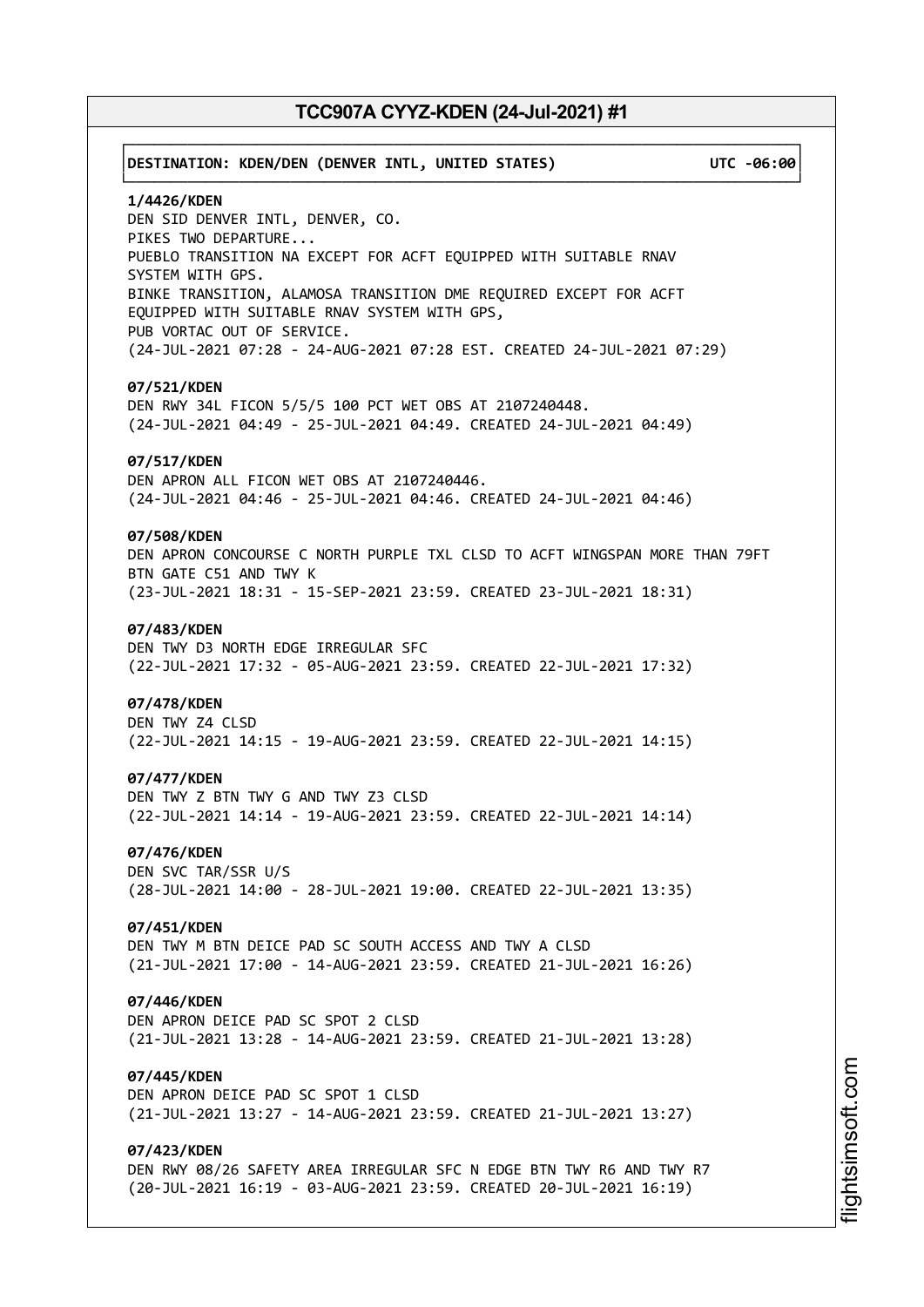**1/1807/KDEN** DEN IAP DENVER INTL, DENVER, CO. RNAV (RNP) Z RWY 34R, ORIG-C... RNP 0.10 DA 5906/ HAT 552 ALL CATS, VISIBILITY ALL CATS RVR 6000. RNP 0.20 DA 6037/ HAT 683 ALL CATS, VISIBILITY ALL CATS 1 1/2. RNP 0.30 DA 6074/ HAT 720 ALL CATS, VISIBILITY ALL CATS 1 5/8. CHANGE INOP NOTE TO READ: FOR INOPERATIVE ALSF, INCREASE RNP 0.10 ALL CATS VISIBILITY TO 1 5/8 MILE, RNP 0.20 AND RNP0.30 ALL CATS VISIBILITY TO 2 MILES. TEMPORARY CRANES 5695 MSL BEGINNING 3778FT SE OF RWY 34R (2019-ANM-1220/1221/1222/1223-NRA), TEMPORARY CRANE 5620 MSL 1.10NM SE OF RWY 34R (2018-ANM-307-NRA), TEMPORARY CRANES 5625 MSL BEGINNING 3778FT SE OF RWY 34R (2020-ANM-1605/1606/1607/1608-NRA), CRANES UP TO 5260 MSL 6685FT SE OF RWY 34R (2020-ANM-2198/2199/2200/2201-NRA). 2107191133-2112151133EST (PERM. CREATED 19-JUL-2021 11:33)

## **1/1799/KDEN**

DEN IAP DENVER INTL, DENVER, CO. ILS OR LOC RWY 34R, AMDT 3A... S-LOC 34R MDA 5860/HAT 586 ALL CATS, VISIBILITY CATS C/D 1 1/4 SM. VDP NA. CHANGE CHART NOTE TO READ: FOR INOPERATIVE ALSF, INCREASE S-LOC 34R CAT C/D VISIBILITY TO 1 3/4 SM. TEMPORARY CRANES UP TO 5549 MSL 1.86NM S OF RWY 34R (2020-ANM-1853 THRU 1871-NRA), TEMPORARY CRANES UP TO 5473 MSL BEGINNING 4453FT NE OF RWY 34R (2021-ANM-1980/1981/1982/1983-NRA). 2107191115-2112151115EST (PERM. CREATED 19-JUL-2021 11:16)

## **1/1796/KDEN**

DEN IAP DENVER INTL, DENVER, CO. ILS OR LOC RWY 8, AMDT 5A... S-ILS 8\*\* DA 5788/HAT 434 ALL CATS. VISIBILITY ALL CATS RVR 4000. S-LOC 8 MDA 5820/HAT 466 ALL CATS, VISIBILITY CATS A/B RVR 4000, CATS C/D RVR 5000. VDP AT I-FUI 1.07 DME; DISTANCE VDP TO THLD 1.25 MILES. DISREGARD NOTE: \*\* RVR 1800 AUTHORIZED WITH USE OF FD OR AP OR HUD TO DA. CHANGE INOP NOTE TO READ: FOR INOPERATIVE MALSR, INCREASE S-LOC 8 CAT A/B VISIBILITY TO RVR 5500 AND CAT C/D VISIBILITY TO 1 3/8. TEMPORARY CRANES UP TO 5503 MSL BEGINNING 4420FT W OF RWY 8 (2019-ANM-293 THRU 295-NRA), TEMPORARY CRANES UP TO 5503 MSL BEGINNING 4220FT W OF RWY 8 (2021-ANM-1339/1340/1341/1342-NRA), TEMPORARY CRANES UP TO 5473 MSL BEGINNING 3916FT W OF RWY 8 (2021-ANM-1980/1981/1982/1983-NRA). 2107191111-2112151111EST (PERM. CREATED 19-JUL-2021 11:13)

## **1/1797/KDEN**

DEN IAP DENVER INTL, DENVER, CO. RNAV (GPS) Y RWY 8, AMDT 1C... LPV DA# NA ALL CATS. LNAV MDA 5820/ HAT 466 ALL CATS, VISIBILITY CATS A/B RVR 4000, CATS C/D RVR 5000. VDP 1.13 NM TO RW08. CHANGE INOP NOTE TO READ: FOR INOPERATIVE MALSR, INCREASE LNAV CAT C/D VISIBILITY TO 1 3/8 MILE. DISREGARD NOTE: #RVR 1800 AUTHORIZED WITH USE OF FD OR AP OR HUD TO DA. TEMPORARY CRANES UP TO 5503 MSL BEGINNING 4420FT W OF RWY 8 (2019-ANM-293 THRU 295-NRA), TEMPORARY CRANES UP TO 5503 MSL BEGINNING 4220FT W OF RWY 8 (2021-ANM-1339/1340/1341/1342-NRA), TEMPORARY CRANES UP TO 5473 MSL BEGINNING 3916FT W OF RWY 8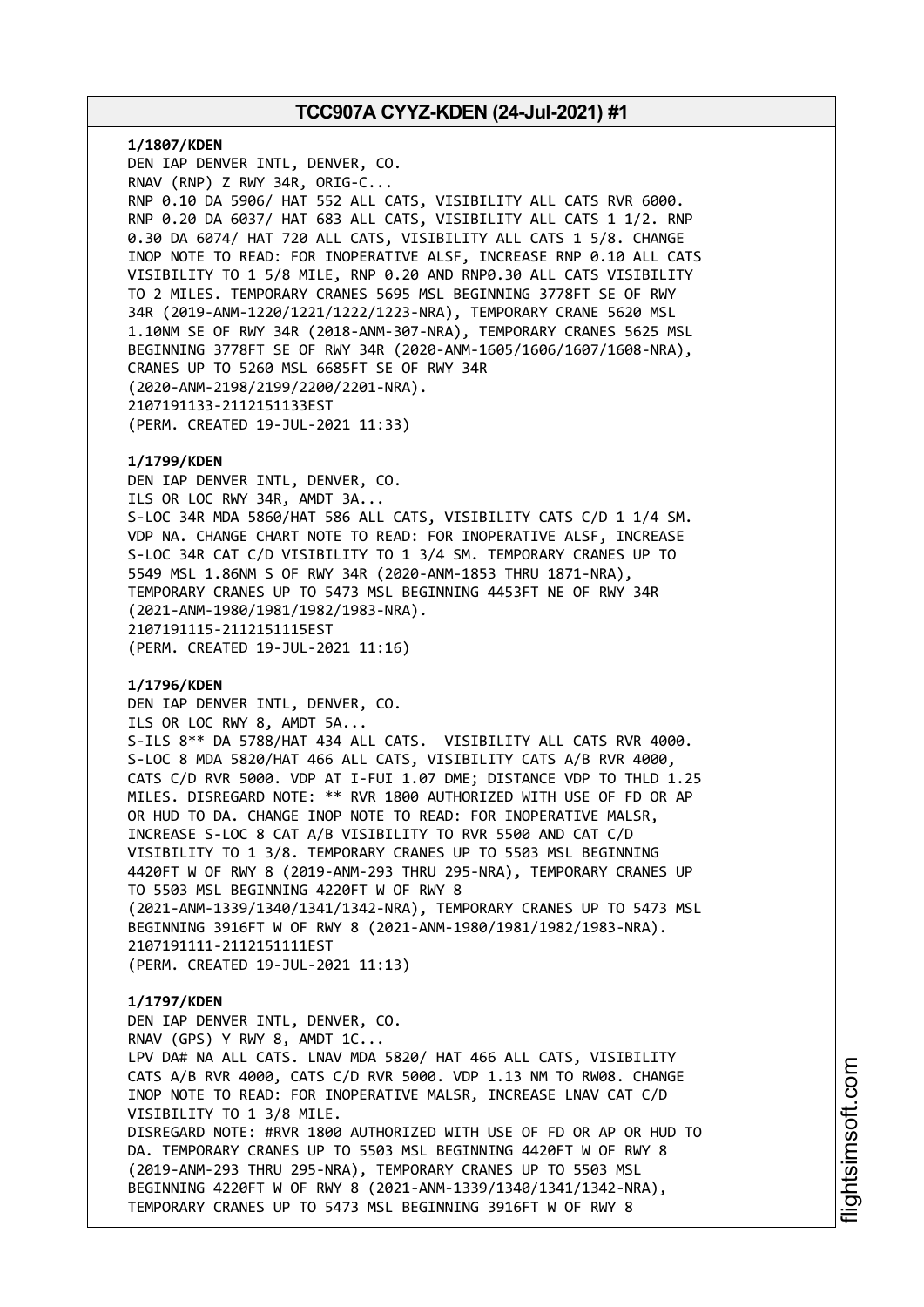(2021-ANM-1980/1981/1982/1983-NRA). 2107191111-2112151111EST (PERM. CREATED 19-JUL-2021 11:13) **07/392/KDEN** DEN RWY 16R/34L CL MARKINGS N 4000FT OBSC 2107182110-2107242359 (PERM. CREATED 18-JUL-2021 21:10) **07/359/KDEN** DEN OBST RIG (ASN 2018-ANM-2015-NRA) 395218N1043709W (2.6NM ENE DEN) 5389FT (105FT AGL) FLAGGED AND LGTD (23-JUL-2021 13:30 - 28-JUL-2021 22:30. CREATED 16-JUL-2021 14:34) **07/353/KDEN** DEN TWY CS SPOT 6W CLR BAR LGT U/S (16-JUL-2021 05:36 - 15-SEP-2021 23:59. CREATED 16-JUL-2021 05:36) **07/325/KDEN** DEN OBST CRANE (ASN 2020-ANM-1553-NRA) 395112N1044052W (0.6NM SW DEN) 5475FT (100FT AGL) LGTD DLY 0300-1100 (22-JUL-2021 03:00 - 29-JUL-2021 11:00. CREATED 15-JUL-2021 14:37) **07/311/KDEN** DEN TWY F7 NORTH EDGE IRREGULAR SFC (15-JUL-2021 00:46 - 31-AUG-2021 23:59. CREATED 15-JUL-2021 00:46) **07/298/KDEN** DEN OBST RIG (ASN 2013-ANM-1152-NRA) 395245N1043544W (3.7NM ENE DEN) 5391FT (105FT AGL) FLAGGED AND LGTD (19-JUL-2021 13:30 - 24-JUL-2021 22:30. CREATED 14-JUL-2021 16:21) **07/297/KDEN** DEN OBST RIG (ASN 2020-ANM-2342-NRA) 395311N1043560W (3.7NM ENE DEN) 5366FT (105FT AGL) FLAGGED AND LGTD (21-JUL-2021 13:30 - 24-JUL-2021 22:30. CREATED 14-JUL-2021 16:19) **07/263/KDEN** DEN TWY J CL LGT U/S (13-JUL-2021 09:38 - 15-SEP-2021 23:59. CREATED 13-JUL-2021 09:38) **07/192/KDEN** DEN TWY CS CL LGT BTN TWY L AND TWY G U/S (09-JUL-2021 15:31 - 15-SEP-2021 23:59. CREATED 09-JUL-2021 15:31) **07/191/KDEN** DEN TWY K BTN TWY CN AND TWY BN CLSD (09-JUL-2021 15:30 - 15-SEP-2021 23:59. CREATED 09-JUL-2021 15:30) **07/190/KDEN** DEN TWY CS BTN TWY L AND TWY K CLSD (09-JUL-2021 15:27 - 15-SEP-2021 23:59. CREATED 09-JUL-2021 15:28) **1/4829/KDEN** DEN IAP DENVER INTL, DENVER, CO. RNAV (GPS) Y RWY 17R, AMDT 1C... LPV DA NA ALL CATS. CHANGE NOTE TO READ: FOR INOPERATIVE MALSR, INCREASE LNAV/VNAV ALL CATS VISIBILITY TO 1 1/2 MILE AND LNAV CAT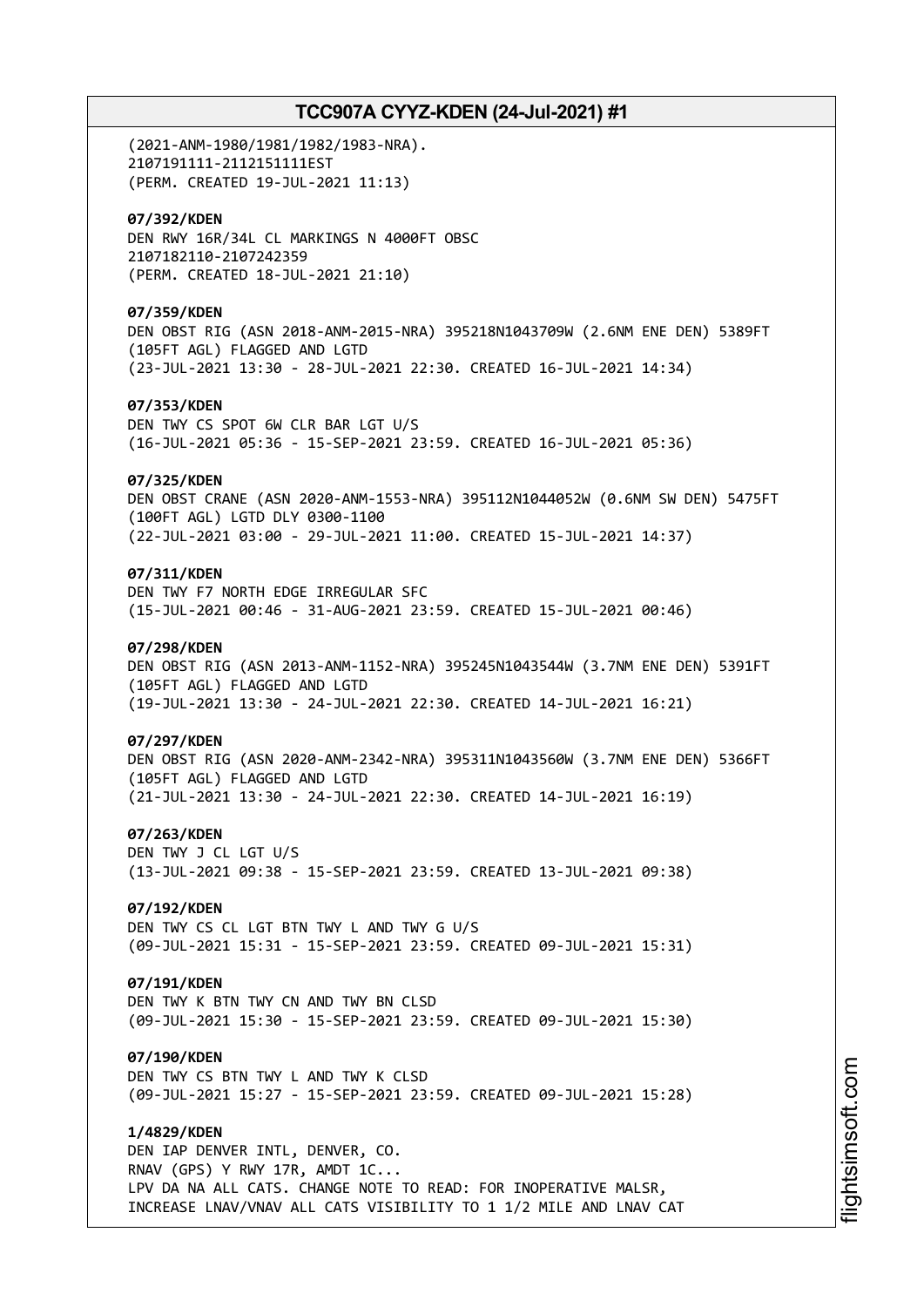C/D TO 1 1/2 MILE. TEMPORARY CRANES UP TO 5605 MSL BEGINNING 1501FT SW OF RWY 17R (2017-ANM-1601/1602/1603/1604/1698/1699/1700/1701-NRA). 2107061933-2108301933EST (PERM. CREATED 06-JUL-2021 19:34)

**1/4828/KDEN** DEN IAP DENVER INTL, DENVER, CO. ILS OR LOC RWY 17R, AMDT 3B... S-ILS 17R, DA 5719/HAT 327 ALL CATS, VISIBILITY ALL CATS RVR 2600. S-LOC 17R, MDA 5880/HAT 488 ALL CATS, VISIBILITY CATS C/D RVR 5000. VDP AT I-ACX 1.18 DME; DISTANCE TO THLD 1.35NM. CHANGE NOTE TO READ: FOR INOP ALS, INCREASE S-ILS 17R VISIBILITY ALL CATS TO RVR 5000 AND S-LOC 17R CATS C/D VISIBILITY TO 1 3/8 SM. TEMPORARY CRANES UP TO 5605 MSL BEGINNING 1501FT SW OF RWY 17R (2017-ANM-1601/1602/1603/1604/1698/1699/1700/1701-NRA). 2107061933-2108301933EST (PERM. CREATED 06-JUL-2021 19:34)

**1/4805/KDEN** DEN IAP DENVER INTL, DENVER, CO. ILS OR LOC RWY 34L, AMDT 2B... S-LOC 34L MDA 5700/HAT 373 ALL CATS. VISIBILITY CATS C/D RVR 3500. 2107061920-2307061920EST (PERM. CREATED 06-JUL-2021 19:22)

**1/3687/KDEN** DEN IAP DENVER INTL, DENVER, CO. RNAV (RNP) Z RWY 17R, ORIG-C... RNP 0.10 DA 5876/HAT 484 ALL CATS. VISIBILITY ALL CATS RVR 5000. FOR INOPERATIVE MALSR, INCREASE RNP 0.10 ALL CATS VISIBILITY TO 1 3/8 MILE AND RNP 0.30 ALL CATS VISIBILITY TO 1 5/8 MILE. TEMPORARY CRANES 5665 MSL BEGINNING 1768FT W OF RWY 17R (2019-ANM-2257 THRU 2260-NRA),, TEMPORARY CRANES, UP TO 5605 MSL BEGINNING 1501FT SW OF RWY 17R (2017-ANM-1601/1602/1603/1604/1698/1699/1700/1701-NRA). 2107021305-2108151305EST (PERM. CREATED 02-JUL-2021 13:05)

**1/1288/KDEN** DEN IAP DENVER INTL, DENVER, CO. RNAV (RNP) Z RWY 34L, ORIG-C... RNP 0.10 DA 5837/ HAT 510 ALL CATS, VISIBILITY ALL CATS RVR 5500. RNP 0.20 DA 5956/ HAT 629 ALL CATS, VISIBILITY ALL CATS 1 3/8. RNP 0.30 DA 5994/ HAT 667 ALL CATS, VISIBILITY ALL CATS 1 1/2. CHANGE INOP NOTE TO READ: FOR INOPERATIVE ALSF, INCREASE RNP 0.10 ALL CATS VISIBILITY TO 1 3/8 SM, RNP 0.20 ALL CATS VISIBILITY TO 1 3/4 SM, AND RNP 0.30 ALL CATS VISIBILITY TO 1 7/8 SM. TEMPORARY CRANES 5625 MSL BEGINNING 4315FT E OF RWY 34L (2020-ANM-1605/1606/1607/1608-NRA). 2106111306-2201101306EST (PERM. CREATED 11-JUN-2021 13:07)

**1/1289/KDEN** DEN IAP DENVER INTL, DENVER, CO. RNAV (GPS) Y RWY 34L, AMDT 2C... LNAV/VNAV DA 5895/ HAT 568 ALL CATS, VISIBILITY ALL CATS 1 1/4. LNAV MDA 5880/ HAT 553 ALL CATS, VISIBILITY CAT C/D RVR 5500. VDP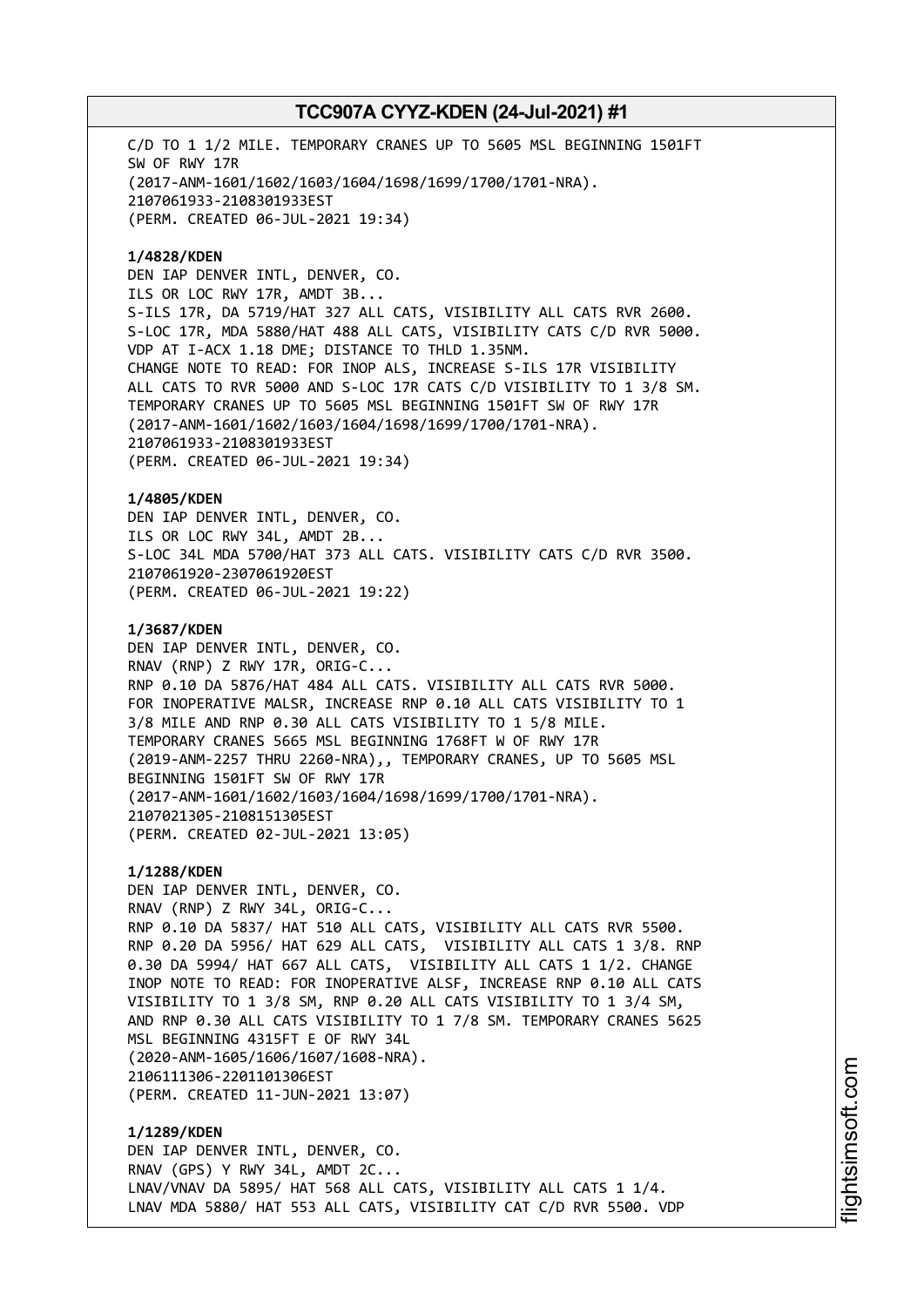1.51NM TO RW 34L. TEMPORARY CRANES UP TO 5503 MSL BEGINNING 1.04NM SW OF RWY 34L (2020-ANM-555/556/557/558-NRA), TEMPORARY CRANES 5538 MSL 1.26NM SE OF RWY 34L (2020-ANM-1853 THRU 1860-NRA), TEMPORARY CRANES 5625 MSL BEGINNING 4315FT E OF RWY 34L (2020-ANM-1605/1606/1607/1608-NRA). 2106111306-2201101306EST (PERM. CREATED 11-JUN-2021 13:07) **1/1281/KDEN** DEN IAP DENVER INTL, DENVER, CO. ILS OR LOC RWY 17L, AMDT 4A... S-LOC 17L MDA 5640/HAT 301 ALL CATS. VDP NA. TEMPORARY RIG 5376 MSL 1.38NM N OF RWY 17L (2020-ANM-2772-NRA). 2106111209-2205011208EST (PERM. CREATED 11-JUN-2021 12:09) **1/1252/KDEN** DEN SID DENVER INTL, DENVER, CO. DENVER TWO DEPARTURE... PIKES TWO DEPARTURE... PLAINS ONE DEPARTURE... ROCKIES FIVE DEPARTURE... YELLOWSTONE FOUR DEPARTURE... NOTE: RWY 07, DEPARTURE NA. MULTIPLE TEMPORARY CRANES BEGINNING 2594FT FROM DER , 225 FT LEFT OF CENTERLINE, ON CENTERLINE AND 1116FT RIGHT OF CENTERLINE, UP TO 200FT AGL/5549FT MSL (2020-ANM-1871, 1870, 1869, 1868, 1867, 1866, 1865, 1864, 1863, 1862, 1861, 1860, 1859, 1856, 1857, 1856, 1855, 1854, 1853-NRA). TEMPORARY CRANES BEGINNING 2594FT FROM DER , 225 FT LEFT OF CENTERLINE, ON CENTERLINE AND 1116FT RIGHT OF CENTERLINE, UP TO 200FT AGL/5549FT MSL (2020-ANM-1853 THRU 1871-NRA). ALL OTHER DATA REMAINS AS PUBLISHED. (11-JUN-2021 12:03 - 15-DEC-2021 12:03 EST. CREATED 11-JUN-2021 12:03) **1/1251/KDEN** DEN IAP DENVER INTL, DENVER, CO. RNAV (GPS) Y RWY 25, AMDT 1B... LPV DA 5896/HAT 491 ALL CATS, VISIBILITY RVR 5000 ALL CATS. LNAV/VNAV DA 5837/ HAT 482 ALL CATS, VISIBILITY ALL CATS RVR 4000. LNAV MDA 5920/ HAT 565 ALL CATS, VISIBILITY CATS C/D 1 1/4 SM. CHANGE INOP NOTE TO READ: FOR INOPERATIVE MALSR, INCREASE LPV VISIBILITY ALL CATS TO 1 3/8 SM, INCREASE LNAV/VNAV ALL CATS VISIBILITY TO 1 3/8 SM, LNAV CATS A/B VISIBILITY TO 1 SM, CATS C/D TO 1 5/8 SM. DISREGARD NOTE: # RVR 1800 AUTHORIZED WITH USE OF FD OR AP OR HUD TO DA. ADD NOTE: PROCEDURE NA AT NIGHT. TEMPORARY CRANES BEGINNING UP TO 5544 MSL BEGINNING 3005FT E OF RWY 25 (2020-ANM-1853 THRU 1871-NRA), TEMPORARY CRANES 5620 MSL 3688FT NE OF RWY 25 (2018-ANM-307/309/310-NRA). TEMPORARY CRANES 5538 MSL 2569FT S OF RWY 25 (2020-ANM-1853 THRU 1860-NRA), TEMPORARY CRANES 5625 MSL BEGINNING 4634FT N OF RWY25 (2020-ANM-1605/1606/1607/1608-NRA), TEMPORARY CRANES UP TO 5620 MSL 4225FT NE OF RWY 25

i⊒<br>⊫ htsim soft.c o

m

**1/1254/KDEN**

(2020-ANM-2198/2199/2200/2201-NRA).

(PERM. CREATED 11-JUN-2021 12:03)

2106111203-2112151203EST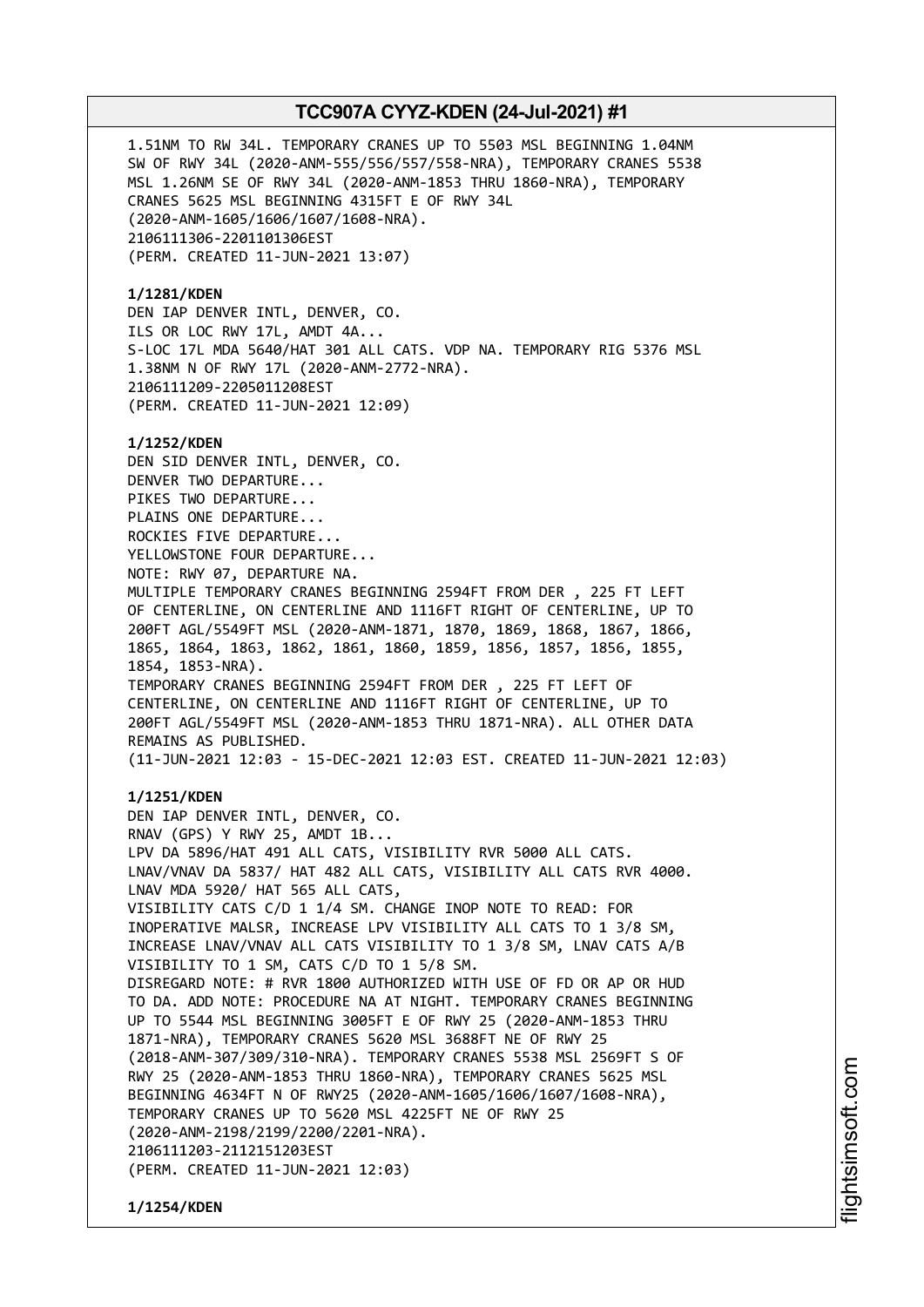DEN IAP DENVER INTL, DENVER, CO. ILS OR LOC RWY 25, AMDT 3A... S-ILS 25\*\* DA 5846/HAT 491 ALL CATS, VISIBILITY ALL CATS RVR 5000. S-LOC 25 MDA 5860/HAT 505 ALL CATS, VISIBILITY ALL CATS RVR 5000. CHANGE INOP NOTE TO READ: FOR INOPERATIVE MALSR, INCREASE S-ILS 25 VISIBILITY ALL CATS TO 1 3/8 SM, INCREASE S-LOC 25 CAT C AND D VISIBILITY TO 1 3/8 SM. DISREGARD NOTE: \*\*RVR 1800 AUTHORIZED WITH USE OF FD OR AP OR HUD TO DA. ADD NOTE: PROCEDURE NA AT NIGHT. TEMPRARY CRANES UP TO 5544FT MSL BEGINNING 3005FT E OF RWY 25 (2020-ANM-1853 THRU 1871-NRA), TEMPORARY CRANES 5620 MSL 3688FT NE OF RWY 25 (2018-ANM-307/309-NRA). TEMPORARY CRANE 5538 MSL 2569FT S OF RWY 25 (2020-ANM-1853 THRU 1860-NRA), TEMPORARY CRANES 5625 MSL BEGINNING 4634FT N OF RWY25 (2020-ANM-1605/1606/1607/1608-NRA), TEMPORARY CRANES UP TO 5620FT MSL BEGINNING 4225FT NE OF RWY 25 (2020-ANM-2198/2199/2200/2201-NRA). 2106111203-2112151203EST (PERM. CREATED 11-JUN-2021 12:03) **06/201/KDEN** DEN OBST CRANE (ASN 2020-ANM-1853-NRA) 395001N1044058W (1.7NM SSW DEN) 5538FT (200FT AGL) FLAGGED AND LGTD (10-JUN-2021 20:34 - 31-JUL-2021 23:59. CREATED 10-JUN-2021 20:34) **06/028/KDEN** DEN TWY Z CL LGT U/S (01-JUN-2021 17:25 - 08-SEP-2021 06:00. CREATED 01-JUN-2021 17:25) **05/711/KDEN** DEN TWY BN EDGE LGT BTN TWY K AND TWY L NOT STD (31-MAY-2021 03:47 - 31-AUG-2021 23:59. CREATED 31-MAY-2021 03:48) **05/652/KDEN** DEN TWY G BTN TWY CN AND TWY WC WIP CONST LGTD AND BARRICADED (27-MAY-2021 16:08 - 18-AUG-2021 23:59. CREATED 27-MAY-2021 16:08) **05/651/KDEN** DEN TWY F CL LGT BTN TWY ZN AND TWY F7 NOT STD (27-MAY-2021 16:06 - 18-SEP-2021 23:59. CREATED 27-MAY-2021 16:06) **05/596/KDEN** DEN APRON DEICE PAD WA SPOT 6 CLSD (25-MAY-2021 14:07 - 31-AUG-2021 23:59. CREATED 25-MAY-2021 14:07) **05/479/KDEN** DEN TWY ZN CL LGT BTN TWY F AND TWY G U/S (19-MAY-2021 07:53 - 30-JUL-2021 23:59. CREATED 19-MAY-2021 07:53) **05/478/KDEN** DEN TWY WC CL LGT BTN TWY G AND TWY F U/S (19-MAY-2021 07:51 - 30-JUL-2021 23:59. CREATED 19-MAY-2021 07:51) **1/6645/KDEN**

DEN IAP DENVER INTL, DENVER, CO. RNAV (RNP) Z RWY 16R, ORIG-C... RNP 0.30 DA 5695/ HAT 369 ALL CATS. TEMPORARY CRANE 5535 MSL 4903FT SE OF RWY 16R (2019-ANM-448/449/450/451-NRA). 2105171721-2110101721EST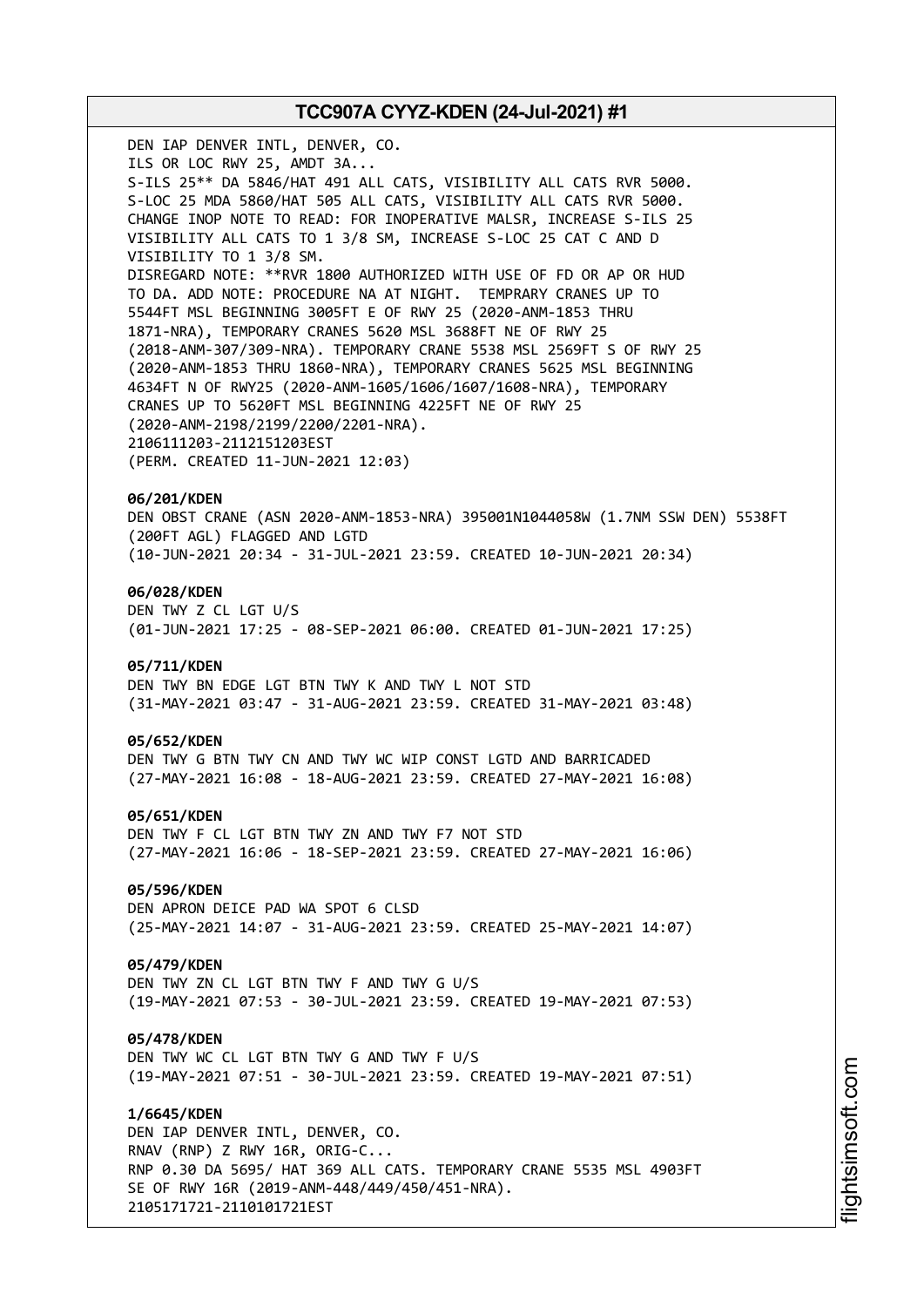(PERM. CREATED 17-MAY-2021 17:21) **05/425/KDEN** DEN TWY Z BTN TWY F AND TWY G CLSD (17-MAY-2021 13:00 - 18-SEP-2021 06:00. CREATED 17-MAY-2021 13:14) **05/424/KDEN** DEN TWY DS BTN TWY F AND TWY G CLSD (17-MAY-2021 13:00 - 18-SEP-2021 06:00. CREATED 17-MAY-2021 13:14) **05/422/KDEN** DEN TWY ZS BTN TWY F AND TWY G CLSD (17-MAY-2021 13:00 - 18-SEP-2021 06:00. CREATED 17-MAY-2021 13:13) **05/423/KDEN** DEN TWY DN BTN TWY F AND TWY G CLSD (17-MAY-2021 13:00 - 18-SEP-2021 06:00. CREATED 17-MAY-2021 13:13) **05/421/KDEN** DEN TWY F12, F10, F9, F8, F6, F4, F3, F2, F1, TWY WC BTN TWY D AND TWY F, TWY WE BTN TWY F AND TWY D, TWY WD BTN TWY D AND RWY 16L/34R, TWY F BTN TWY F7 AND TWY F12 CLSD (17-MAY-2021 13:00 - 18-SEP-2021 06:00. CREATED 17-MAY-2021 13:12) **05/420/KDEN** DEN TWY F BTN TWY CN AND TWY ZN CLSD (17-MAY-2021 13:00 - 17-SEP-2021 06:00. CREATED 17-MAY-2021 13:11) **05/418/KDEN** DEN RWY 16L/34R CLSD (17-MAY-2021 13:00 - 18-SEP-2021 06:00. CREATED 17-MAY-2021 12:16) **05/238/KDEN** DEN RWY 16L ALS U/S (17-MAY-2021 14:00 - 15-SEP-2021 23:00. CREATED 10-MAY-2021 14:42) **05/237/KDEN** DEN RWY 16L PAPI U/S (17-MAY-2021 14:00 - 15-SEP-2021 23:00. CREATED 10-MAY-2021 14:41) **05/236/KDEN** DEN RWY 34R ALS U/S (17-MAY-2021 14:00 - 15-SEP-2021 23:00. CREATED 10-MAY-2021 14:00) **05/235/KDEN** DEN RWY 34R PAPI U/S (17-MAY-2021 14:00 - 15-SEP-2021 23:00. CREATED 10-MAY-2021 14:00) **05/231/KDEN** DEN NAV ILS RWY 16L U/S (17-MAY-2021 13:00 - 15-SEP-2021 23:00. CREATED 10-MAY-2021 13:01) **05/230/KDEN** DEN NAV ILS RWY 34R U/S (17-MAY-2021 13:00 - 15-SEP-2021 23:00. CREATED 10-MAY-2021 13:01) **05/229/KDEN** DEN RWY 16L RVR U/S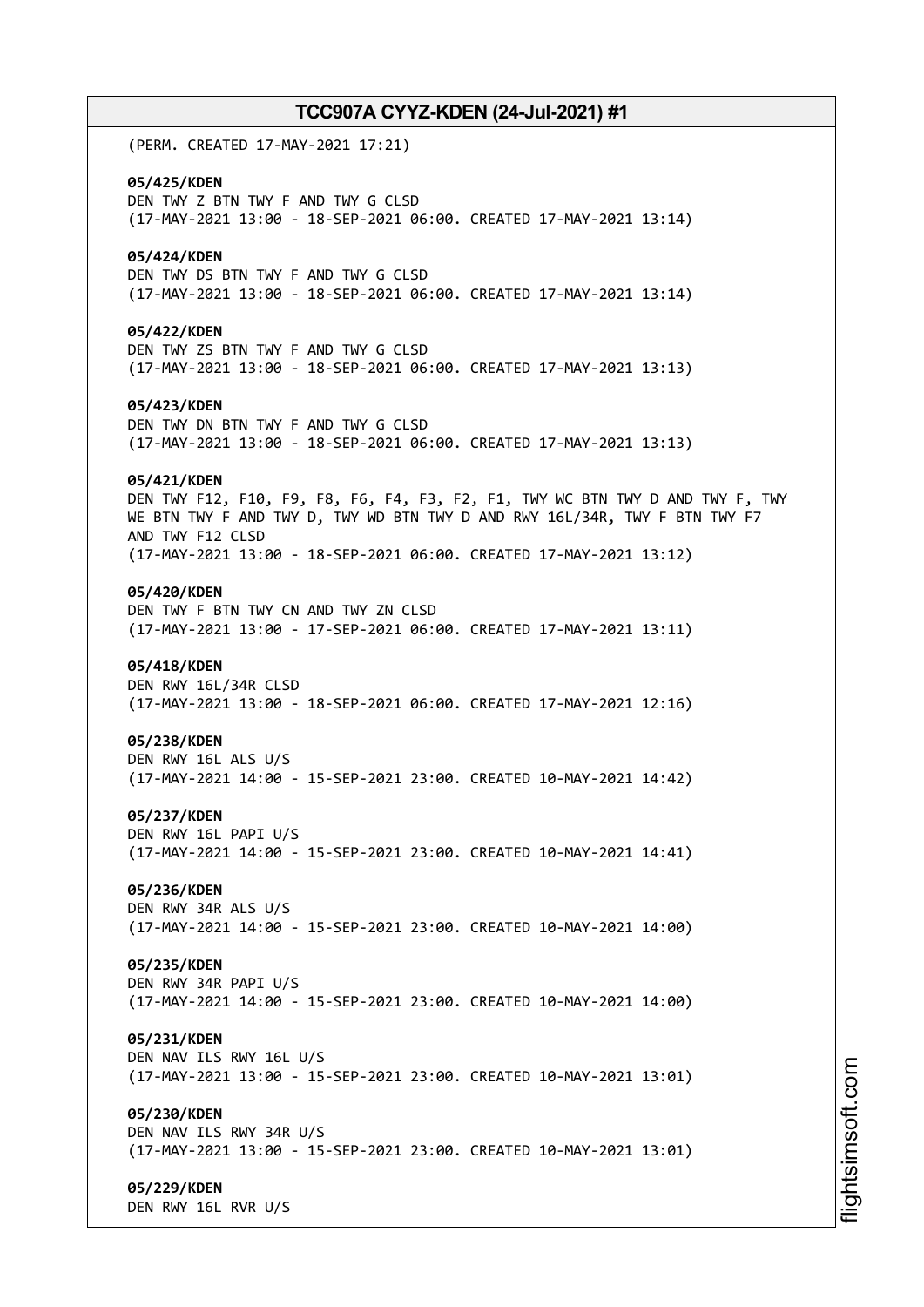(17-MAY-2021 13:00 - 15-SEP-2021 23:00. CREATED 10-MAY-2021 13:01) **05/228/KDEN** DEN RWY 34R RVR U/S (17-MAY-2021 13:00 - 15-SEP-2021 23:00. CREATED 10-MAY-2021 13:01) **1/7432/KDEN** DEN IAP DENVER INTL, DENVER, CO. RNAV (GPS) Y RWY 34R, AMDT 2B... LNAV/VNAV DA 5993/HAT 639 ALL CATS, VISIBILITY ALL CATS 1 3/8 SM. LNAV MDA 6000/ HAT 646 ALL CATS, VISIBILITY CATS C/D 1 3/8 SM. VDP 1.82 NM TO RW34R. ADD NOTE: FOR ALS INOP INCREASE LNAV/VNAV VISIBILITY ALL CATS TO 1 3/4 SM, INCREASE LNAV VISIBILITY CATS C/D TO 1 7/8 SM. TEMPORARY CRANES 3778FT S OF RWY 34R, 320FT AGL/ 5695FT MSL (2019-ANM-1221-NRA), 1.10 NM SE OF RWY 34R, 205FT AGL/5620FT MSL (2018-ANM-307-NRA). 2104291212-2112091212EST (PERM. CREATED 29-APR-2021 12:13) **04/646/KDEN** DEN SVC CONCOURSE RAMP C S RAMP CTL 131.175 DECOMMISSIONED (05-MAY-2021 08:00 - PERM. CREATED 28-APR-2021 21:41) **04/647/KDEN** DEN SVC CONCOURSE RAMP C S RAMP CTL 131.300 COMMISSIONED (05-MAY-2021 08:00 - PERM. CREATED 28-APR-2021 21:41) **04/020/KDEN** BJC OBST CRANE (ASN 2020-ANM-454-NRA) 395439N1050605W (0.7NM E BJC) 5774FT (200FT AGL) NOT LGTD (06-APR-2021 14:04 - 01-SEP-2021 23:59. CREATED 06-APR-2021 14:04) **02/015/KDEN** DEN TWY K BTN TWY BN AND CONCOURSE B COMMUTER HORSESHOE APN CLSD (02-FEB-2021 14:00 - 16-SEP-2021 05:59. CREATED 02-FEB-2021 13:06) **01/554/KDEN** DEN OBST CRANE (ASN 2020-ANM-1601-NRA) 395136N1043955W (0.4NM ESE DEN) 5602FT (235FT AGL) FLAGGED AND LGTD (28-JAN-2021 21:10 - 20-NOV-2021 23:59. CREATED 28-JAN-2021 21:10) **01/553/KDEN** DEN OBST CRANE (ASN 2020-ANM-1606-NRA) 395117N1044053W (0.6NM SW DEN) 5625FT (250FT AGL) FLAGGED AND LGTD (28-JAN-2021 21:05 - 21-NOV-2021 23:59. CREATED 28-JAN-2021 21:05) **01/552/KDEN** DEN OBST CRANE (ASN 2019-ANM-1220-NRA) 395112N1044053W (0.6NM SW DEN) 5695FT (320FT AGL) FLAGGED AND LGTD (28-JAN-2021 21:03 - 22-JAN-2022 23:59. CREATED 28-JAN-2021 21:03) **12/130/KDEN** DEN OBST CRANE (ASN 2019-ANM-2163-NRA) 395123N1044231W (1.7NM W DEN) 5428FT (115FT AGL) FLAGGED AND LGTD (08-DEC-2020 16:36 - 20-FEB-2022 06:59. CREATED 08-DEC-2020 16:39) **11/385/KDEN**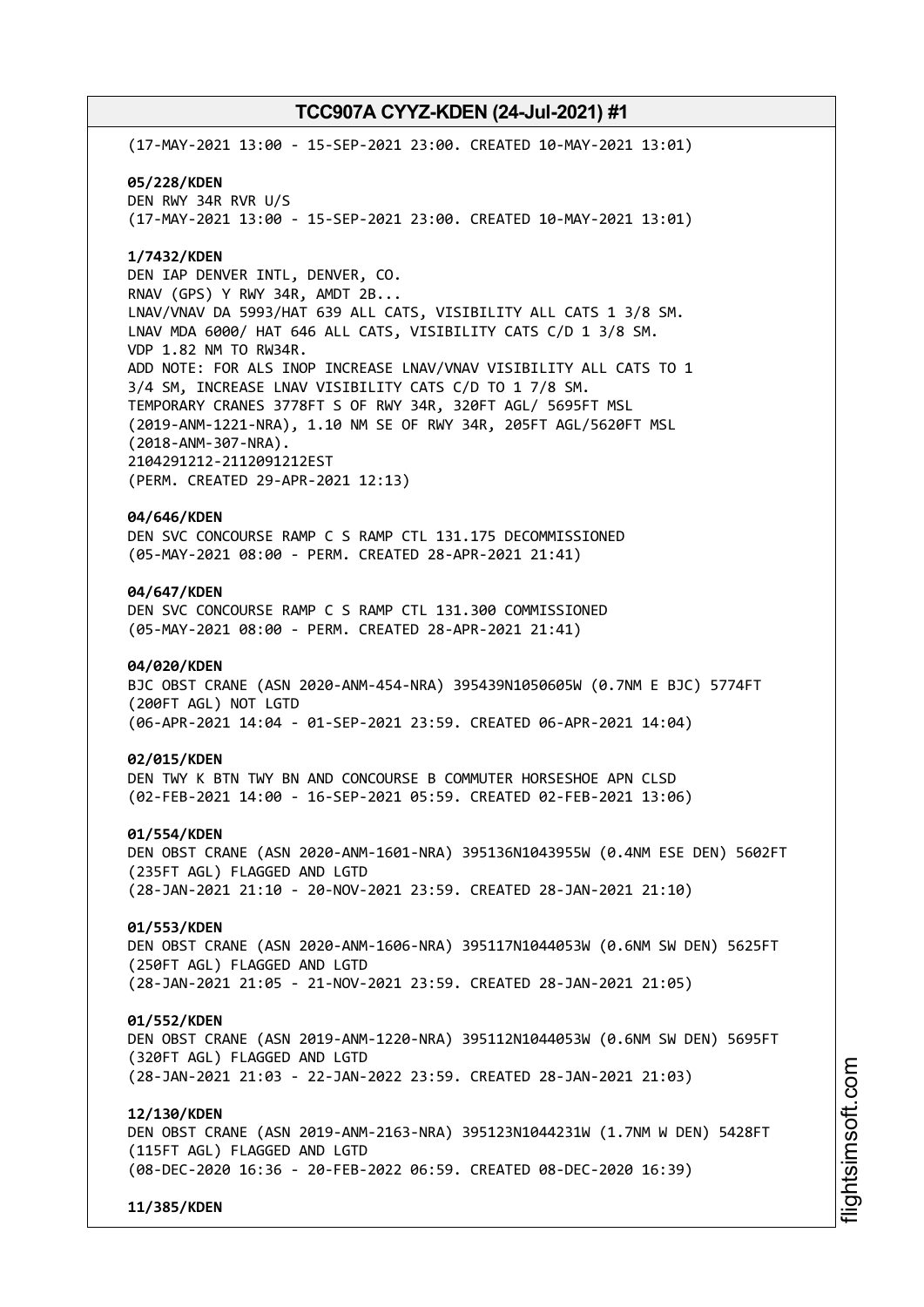DEN APRON CONCOURSE B SOUTH GREEN TXL CLSD TO ACFT WINGSPAN MORE THAN 135FT (20-NOV-2020 19:59 - PERM. CREATED 20-NOV-2020 19:59) **10/260/KDEN** DEN RWY 16L RTHL U/S (14-OCT-2020 12:39 - 07-JAN-2025 20:00 EST. CREATED 14-OCT-2020 12:39) **10/084/KDEN** DEN OBST RIG (ASN 2020-ANM-1784-NRA) 395332N1044057W (1.9NM NNW DEN) 5450FT (100FT AGL) FLAGGED AND LGTD (05-OCT-2020 12:00 - 20-JAN-2022 23:59. CREATED 03-OCT-2020 18:08) **09/644/KDEN** DEN OBST CRANE (ASN 2019-ANM-448-NRA) 395331N1044046W (1.8NM N DEN) 5535FT (185FT AGL) FLAGGED AND LGTD (25-SEP-2020 19:19 - 25-SEP-2021 23:00. CREATED 25-SEP-2020 19:19) **07/188/KDEN** DEN OBST RIG (ASN 2020-ANM-81-NRA) 394934N1044040W (2.1NM S DEN) 5473FT (100FT AGL) FLAGGED AND LGTD (10-JUL-2020 21:19 - 12-AUG-2021 23:59. CREATED 10-JUL-2020 21:19) ┌──────────────────────────────────────────────────────────────────────────────┐ │**ALTERNATE: KCOS/COS (CITY OF COLORADO SPRINGS MUN, UNITED STATES) UTC -06:00**│

### **1/4432/KCOS**

COS IAP CITY OF COLORADO SPRINGS MUNI, COLORADO SPRINGS, CO. ILS OR LOC RWY 17L, AMDT 3C... ILS OR LOC RWY 35L, AMDT 39... ILS OR LOC RWY 35R, AMDT 2A... NDB RWY 35L, AMDT 27A... ILS RWY 17L (SA CAT I AND II), AMDT 3C... ILS RWY 35L (SA CAT II), AMDT 39... DME REQUIRED EXCEPT FOR ACFT EQUIPPED WITH SUITABLE RNAV SYSTEM WITH GPS, PUB VORTAC OUT OF SERVICE. (24-JUL-2021 07:28 - 24-AUG-2021 07:28 EST. CREATED 24-JUL-2021 07:29)

└──────────────────────────────────────────────────────────────────────────────┘

# **07/069/KCOS**

COS OBST TOWER LGT (ASR 1025252) 384846.00N1044853.00W (5.4NM W COS) 6090.9FT (206.0FT AGL) U/S (24-JUL-2021 01:29 - 09-AUG-2021 01:28. CREATED 24-JUL-2021 01:29)

## **07/063/KCOS**

COS OBST TOWER LGT (ASR 1024649) 384310.80N1044319.30W (5.3NM S COS) 5928.1FT (308.1FT AGL) U/S (21-JUL-2021 23:56 - 05-AUG-2021 23:55. CREATED 21-JUL-2021 23:56)

## **07/059/KCOS**

COS OBST CRANE (ASN 2021-ANM-76-OE) 384745N1044339W (1.4NM WSW COS) 6209FT (195FT AGL) FLAGGED AND LGTD (18-JUL-2021 19:11 - 18-DEC-2021 01:00. CREATED 18-JUL-2021 19:11)

# **1/1164/KCOS**

COS IAP CITY OF COLORADO SPRINGS MUNI, COLORADO SPRINGS, CO. RNAV (RNP) Z RWY 35L, AMDT 1A...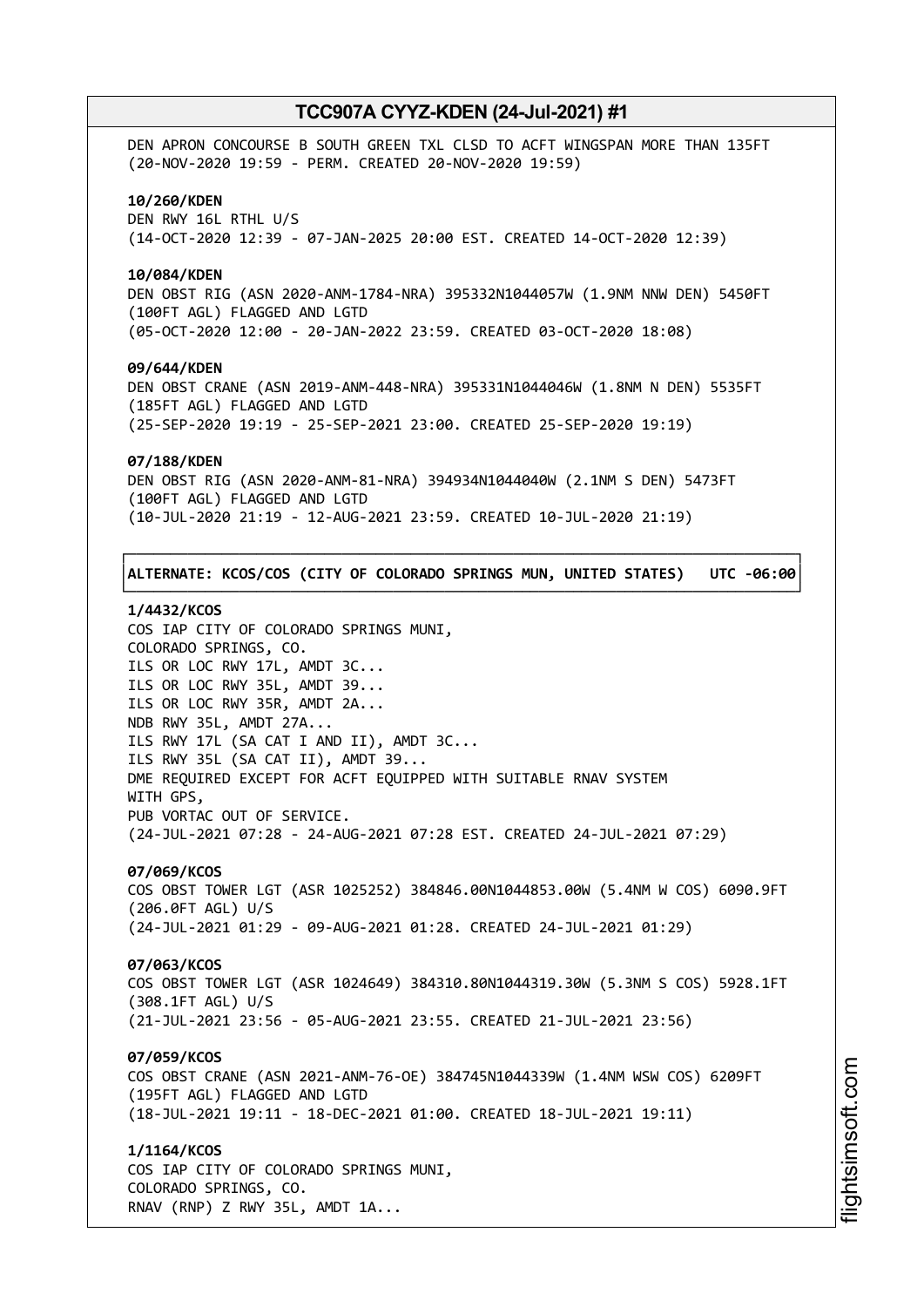RNP 0.15 DA 6415/HAT 340 ALL CATS, VISIBILITY ALL CATS 1/2. RNP 0.30 DA 6448/HAT 373 ALL CATS, VISBILITY ALL CATS 5/8. CHANGE INOP NOTE TO READ: FOR INOP MALSR INCREASE RNP 0.15 AND RNP 0.30 VISIBILITY ALL CATS TO 1 SM. TEMPORARY CRANES 6209FT MSL BEGINNING 3395FT W OF RWY 35L (2021-ANM-75/76/78-OE). 2107161611-2201011611EST (PERM. CREATED 16-JUL-2021 16:11)

**1/1163/KCOS** COS IAP CITY OF COLORADO SPRINGS MUNI, COLORADO SPRINGS, CO. RNAV (GPS) Y RWY 35L, AMDT 1B... LNAV/VNAV DA 6420/HAT 345 ALL CATS, VISIBILITY ALL CATS 5/8. LNAV MDA 6540/HAT 465 ALL CATS, VISIBILITY CATS C/D 1. VDP 1.33 NM TO RW35L. CHANGE INOP NOTE TO READ: FOR INOP MALSR INCREASE LNAV/VNAV VISIBILITY ALL CATS TO 1 SM, INCREASE LNAV VISIBILITY CATS A/B TO 1 SM, CATS C/D VISBILITY TO 1 3/8 SM. TEMPORARY CRANES 6209 MSL BEGINNING 3395FT W OF RWY 35L (2021-ANM-75/76/78-OE). 2107161611-2201011611EST (PERM. CREATED 16-JUL-2021 16:11)

## **07/033/KCOS**

COS TWY A1, B1 CLSD TO AIR CARRIERS (08-JUL-2021 17:07 - 10-AUG-2021 23:59. CREATED 08-JUL-2021 17:07)

# **07/028/KCOS**

COS OBST CRANE (ASN 2020-ANM-3156-NRA) 384655N1044127W (1.5NM SSE COS) 6221FT (135FT AGL) FLAGGED AND LGTD (06-JUL-2021 13:06 - 10-SEP-2021 23:59. CREATED 06-JUL-2021 13:06)

### **06/130/KCOS**

COS TWY A3, C3 EDGE MARKINGS NOT STD (28-JUN-2021 20:52 - 10-AUG-2021 13:00. CREATED 28-JUN-2021 20:52)

#### **06/129/KCOS**

COS RWY 17R/35L CLSD (28-JUN-2021 20:46 - 10-AUG-2021 13:00. CREATED 28-JUN-2021 20:46)

## **06/128/KCOS**

COS TWY G BTN RWY 17R/35L AND TWY C3 CLSD (28-JUN-2021 20:44 - 10-AUG-2021 13:00. CREATED 28-JUN-2021 20:44)

# **06/127/KCOS**

COS TWY C1, C2, C5, C6, C7, TWY C BTN TWY H AND TWY C7 CLSD (28-JUN-2021 20:43 - 10-AUG-2021 13:00. CREATED 28-JUN-2021 20:43)

### **06/126/KCOS**

COS TWY A5, A6, A7, TWY A BTN SOUTH GA TXL AND TWY A7, TWY A2 BTN RWY 17R/35L AND TWY A, TWY A4 BTN RWY 17R/35L AND TWY A CLSD (28-JUN-2021 20:43 - 10-AUG-2021 13:00. CREATED 28-JUN-2021 20:43)

## **06/085/KCOS**

COS TWY E2 SFC PAINTED HLDG PSN SIGNS FOR RWY 17L/35R FADED (24-JUN-2021 20:22 - 30-SEP-2021 23:00 EST. CREATED 24-JUN-2021 20:22)

#### **06/067/KCOS**

COS OBST CRANE (ASN 2020-ANM-2424-NRA) 384641N1044146W (1.7NM S COS) 6351FT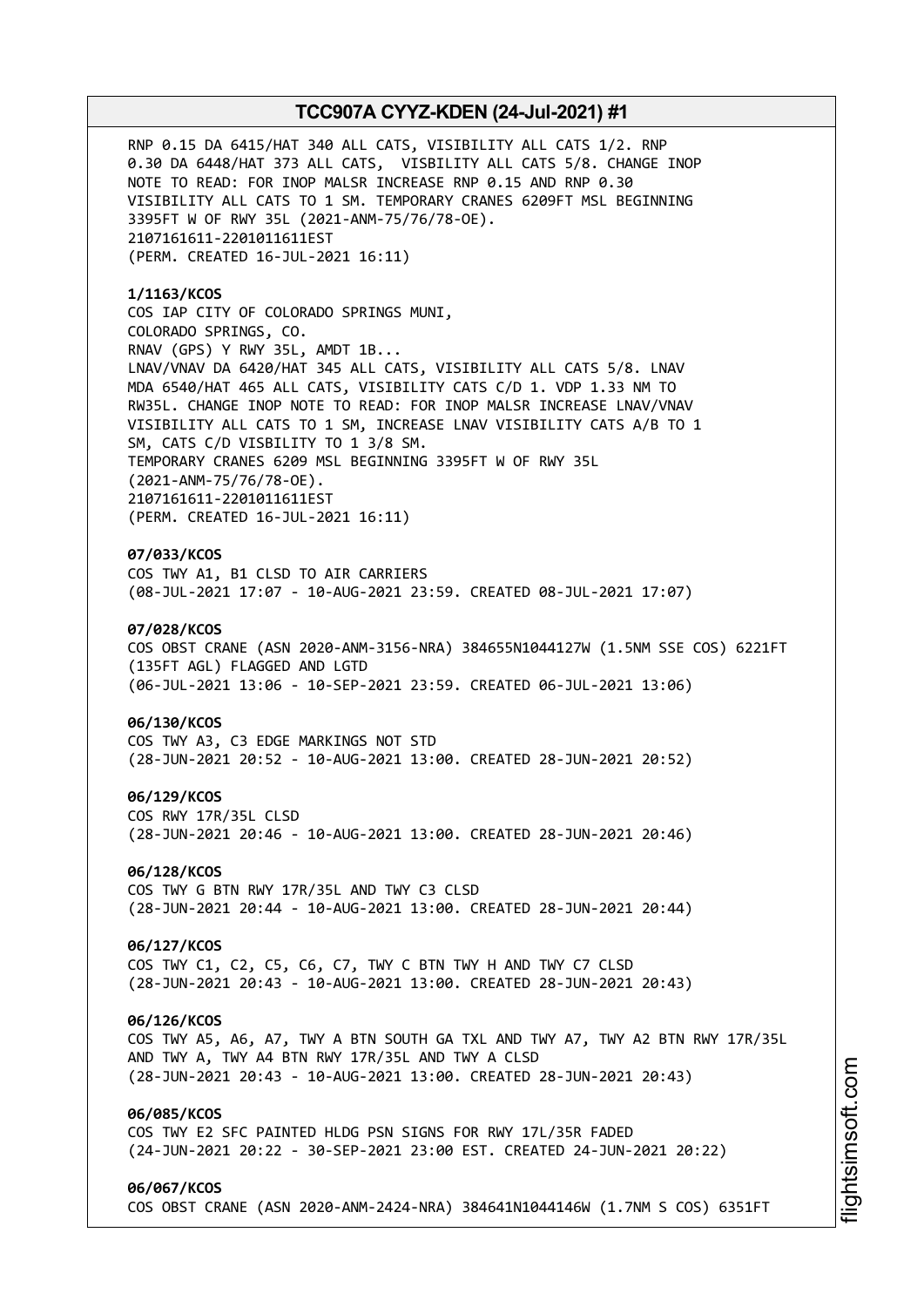(300FT AGL) FLAGGED AND LGTD (14-JUN-2021 16:53 - 01-NOV-2021 06:00. CREATED 14-JUN-2021 16:53) **05/072/KCOS** COS RWY 35L ALS U/S (11-MAY-2021 14:00 - 23-AUG-2021 23:00. CREATED 11-MAY-2021 02:05)

# **05/071/KCOS**

COS RWY 35L PAPI U/S (11-MAY-2021 14:00 - 23-AUG-2021 23:00. CREATED 11-MAY-2021 01:58)

## **05/070/KCOS**

COS NAV ILS RWY 35L PETEY LOM U/S (11-MAY-2021 14:00 - 23-AUG-2021 23:00. CREATED 11-MAY-2021 01:55)

## **05/069/KCOS**

COS NAV ILS RWY 35L OM U/S (11-MAY-2021 14:00 - 23-AUG-2021 23:00. CREATED 11-MAY-2021 01:53)

### **05/068/KCOS**

COS NAV ILS RWY 35L U/S (11-MAY-2021 14:00 - 23-AUG-2021 23:00. CREATED 11-MAY-2021 01:50)

┌──────────────────────────────────────────────────────────────────────────────┐

└──────────────────────────────────────────────────────────────────────────────┘

## │**CZYZ (TORONTO FIR/UIR)** │

**M1927/21/CZYZ** ADVISORY AREA CYA513(P) PORT COLBORNE ACT. PARAJUMPS WILL TAKE PLACE ABOVE CYA513(P) SFC-14000FT AMSL (24-JUL-2021 12:00 - 25-JUL-2021 02:00. CREATED 24-JUL-2021 00:32)

# **M1926/21/CZYZ**

PARAJUMPS ACT WILL TAKE PLACE WITHIN 1NM RADIUS CENTRED ON 431800N 795800W (DUNDAS, APRX 8NM N CYHM, APRX 2NM SW CWD3) SFC-13000FT AMSL (24-JUL-2021 12:00 - 25-JUL-2021 01:00. CREATED 24-JUL-2021 00:31)

**M1925/21/CZYZ** ADVISORY AREA CYA509(P) COOKSTOWN ACT. PARAJUMPS ABV CYA509(P) SFC-18000FT AMSL (24-JUL-2021 12:00 - 25-JUL-2021 02:00. CREATED 24-JUL-2021 00:30)

**G1111/21/CZYZ** COVID-19: CREWS/PASSENGERS REQUIREMENTS ALL FOREIGN MIL AND STATE ACFT WITH STOP OVERS IN CANADA TO CTC +OVERFLIGHT(AT)FORCES.GC.CA OR CALL (204) 227-7498 PRIOR TO FILING FLT PLAN SFC-UNL (23-JUL-2021 16:36 - 30-SEP-2021 04:00 EST. CREATED 23-JUL-2021 16:36)

**H2236/21/CZYZ** GPS INTERFERENCE EXER CENTERED ON 440854N 0753216W (APRX 30NM SE GANANOQUE(HELI)) 120NM RADIUS AT FL400-UNL 120NM RADIUS AT FL250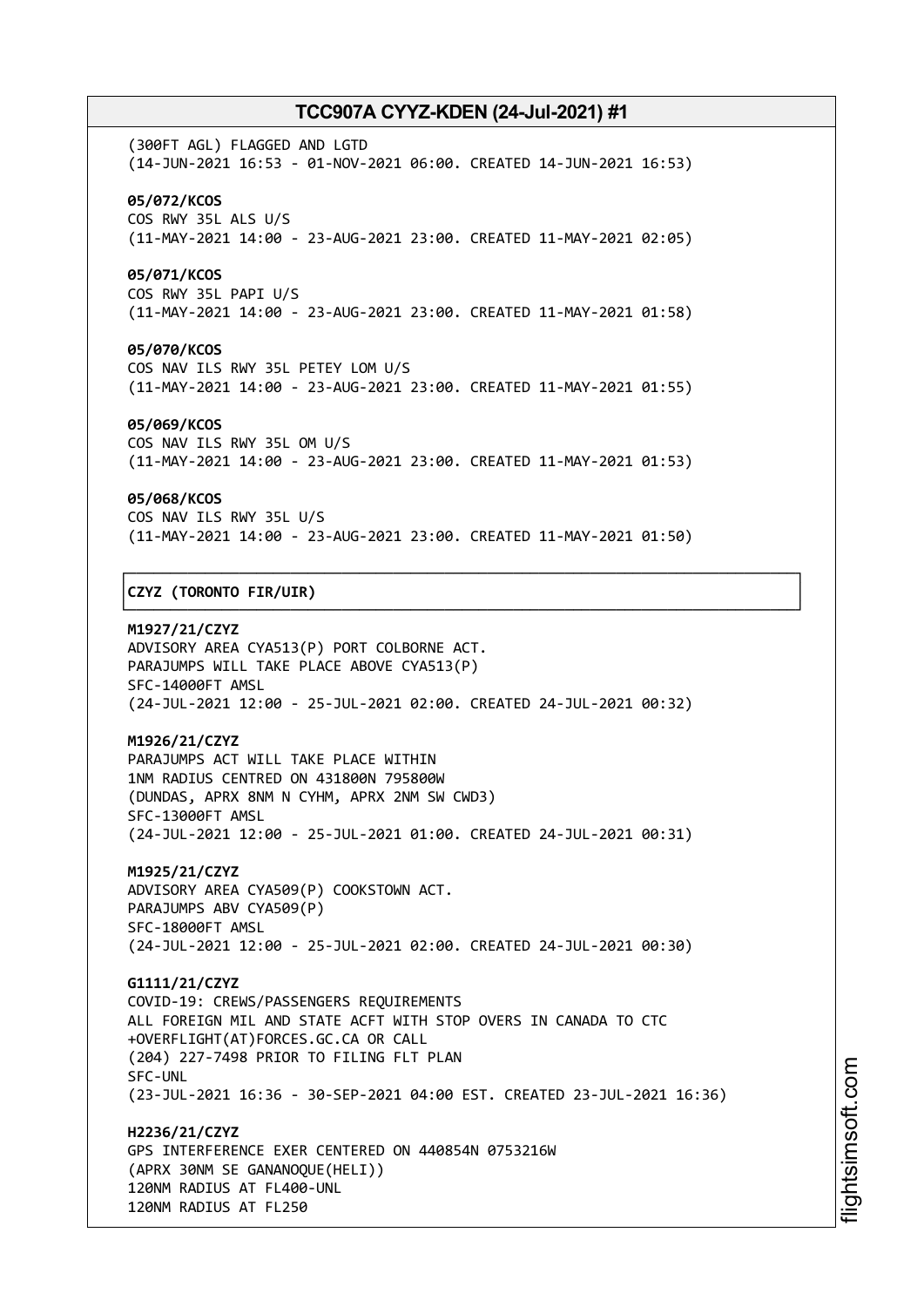109NM RADIUS AT 10000FT AMSL 82NM RADIUS AT 4000FT AGL 32NM RADIUS AT 50FT AGL GNSS SIGNAL MAY BE PERIODICALLY INTERRUPTED. INFORM ATC OF ANY ADVERSE IMPACT. DAILY 1100-1700 (26-JUL-2021 11:00 - 30-JUL-2021 17:00. CREATED 23-JUL-2021 12:36)

# **G1105/21/CZYZ**

GPS INTERFERENCE EXER CENTERED ON 440854N 0753216W (APRX 30NM SE GANANOQUE(HELI)) 120NM RADIUS AT FL400-UNL 120NM RADIUS AT FL250 109NM RADIUS AT 10000FT AMSL 82NM RADIUS AT 4000FT AGL 32NM RADIUS AT 50FT AGL GNSS SIGNAL MAY BE PERIODICALLY INTERRUPTED. INFORM ATC OF ANY ADVERSE IMPACT. DAILY 1100-1700 (26-JUL-2021 11:00 - 30-JUL-2021 17:00. CREATED 23-JUL-2021 12:30)

# **M1899/21/CZYZ**

COEHILL DME VIE 115.1MHZ/CH98X UNMONITORED (22-JUL-2021 23:29 - 26-JUL-2021 23:59. CREATED 22-JUL-2021 23:29)

## **G1096/21/CZYZ**

PARACHUTE ACT WILL TAKE PLACE WITHIN 3NM RADIUS CENTRED ON 425737N 794718W (AT CAYUGA EAST AD) SFC-13500FT AMSL JULY 22 1400-0130, JULY 23-25 1230-0130, JULY 26-27 1400-2359 (22-JUL-2021 14:00 - 27-JUL-2021 23:59. CREATED 22-JUL-2021 13:20)

# **G1063/21/CZYZ**

COVID-19: FLIGHT RESTRICTIONS PURSUANT TO SECTION 5.1 OF THE AERONAUTICS ACT, THE MINISTER OF TRANSPORT IS OF THE OPINION IT IS NECESSARY FOR AVIATION SAFETY AND THE PROTECTION OF THE PUBLIC, TO PROHIBIT THE OPS OF ACFT INVOLVED IN SKED AND NON SKED INTL COMMERCIAL AIR SVC FM INDIA, FOR THE TRANSPORT OF PASSENGERS ON AN INBOUND FLT TO CANADA. THIS PROHIBITION FURTHER APPLIES TO OPS OF ACFT INVOLVED IN PRIVATE AND CHARTER AIR SVC. THIS PROHIBITION DOES NOT APPLY TO ACFT OPERATED IN THE FLW CIRCUMSTANCES: - CARGO FLT - MEDEVAC FLT - FERRY FLT - FLIGHT CREW REPATRIATION FLT - TECHNICAL STOPS WHERE PASSENGERS DO NOT DISEMBARK, OR - AT ALTERNATE AP IDENTIFIED IN A FLT PLAN TO ADDRESS WX, OR - ACFT SAFETY SITUATIONS, OR - FLT EN ROUTE TO CANADA AT THE TIME THIS NOTICE TAKES EFFECT - IN THE CASE WHERE SPECIAL AUTH HAS BEEN GRANTED BY TRANSPORT CANADA: 1-613-992-6853. SFC-UNL (19-JUL-2021 18:30 - 22-AUG-2021 03:59. CREATED 19-JUL-2021 18:30)

## **G1061/21/CZYZ** COVID-19: FLIGHT RESTRICTIONS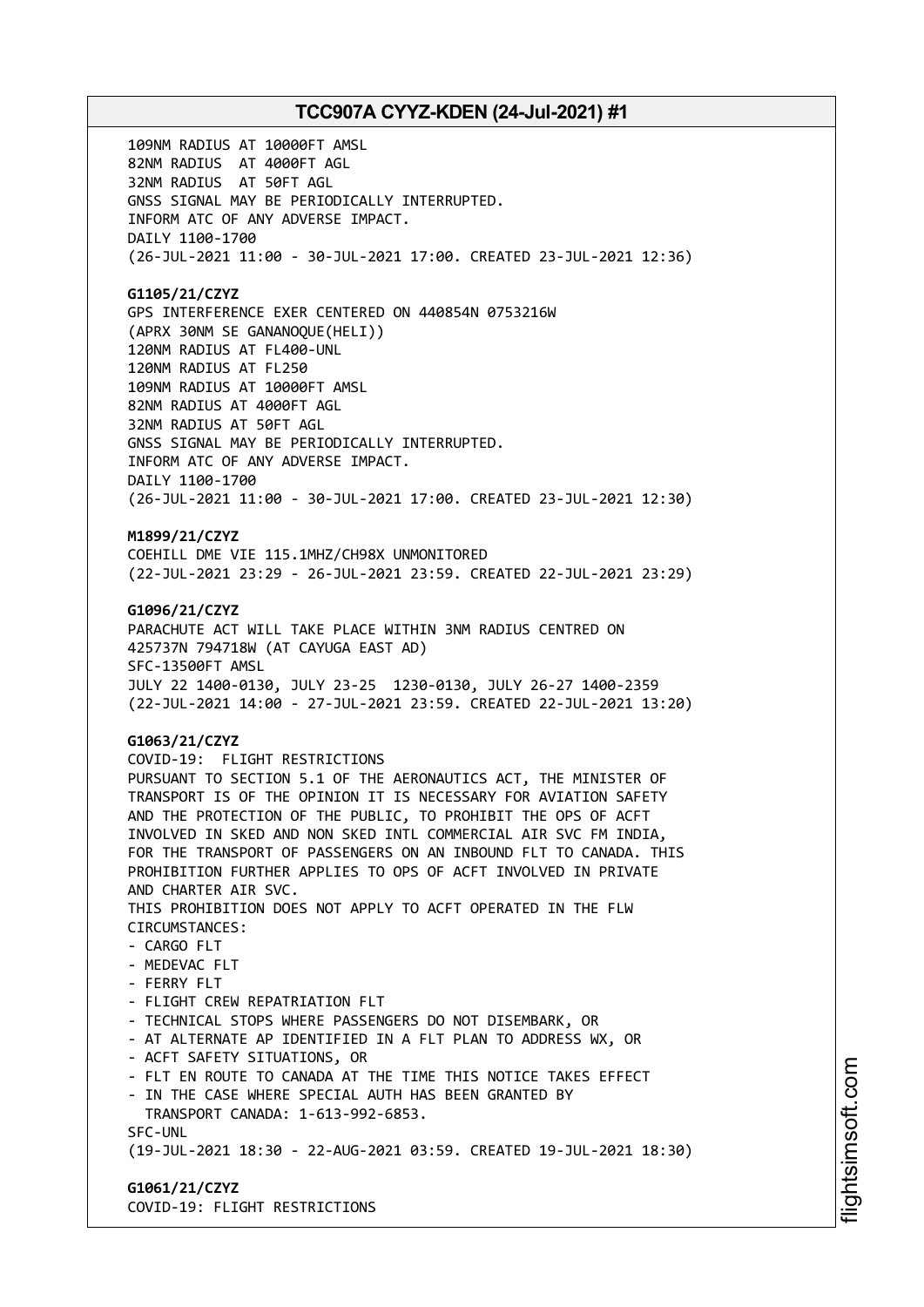UNTIL FURTHER NOTICE, WITH THE INTENT TO PREVENT THE SPREAD OF COVID-19 THROUGHOUT CANADA, ALL COMMERCIAL AIR SVC, PRIVATE OPR (CAR SUBPART 604) AND FOREIGN BUSINESS AVIATION, THAT ARE TRANSPORTING PASSENGERS TO CANADA MUST COMPLY WITH THE PROVISIONS OF THE INTERIM ORDER RESPECTING CERTAIN REQUIREMENTS FOR CIVIL AVIATION DUE TO COVID-19, ISSUED BY THE MINISTER OF TRANSPORT AND CURRENTLY IN FORCE. THIS INCLUDES A REQUIREMENT PASSENGERS TO WEAR FACE MASKS AND PROVIDE EVIDENCE OF A NEGATIVE RESULT FOR A COVID-19 MOLECULAR TEST PRIOR TO BOARDING. IN ADDITION TO ABV, AND PURSUANT TO SECTION 5.1 OF THE AERONAUTICS ACT, ALL COMMERCIAL AIR SVC, PRIVATE OPR (CAR SUBPART 604) AND FOREIGN BUSINESS AVIATION, THAT ARE TRANSPORTING PASSENGERS TO CANADA MUST, FOR THE PURPOSE OF DISEMBARKING PASSENGERS, LAND AT ONE OF THE FOLLOWING AP: - AEROPORT INTL DE MONTREAL-TRUDEAU - CALGARY INTL AIRPORT - TORONTO-PEARSON INTL AIRPORT - VANCOUVER INTL AIRPORT THIS RESTRICTION DOES NOT APPLY TO ACFT OPERATED IN THE FLW CIRCUMSTANCES: - DIRECT FLT FM SAINT-PIERRE-ET-MIQUELON - MEDEVAC FLT - FERRY AND CREW REPATRIATION FLT - CARGO FLIGHTS CARRYING ONLY AIRCREW OR AIRLINE EMPLOYEES - TECHNICAL STOPS WHERE PASSENGERS DO NOT DISEMBARK - AT ALTERNATE AP IDENTIFIED IN A FLT PLAN TO ADDRESS WX - ACFT SAFETY SITUATIONS, OR - IN THE CASE WHERE SPECIAL AUTH HAS BEEN GRANTED BY TRANSPORT CANADA: 1-888-857-4003. SFC-UNL (19-JUL-2021 15:59 - 09-AUG-2021 04:00. CREATED 19-JUL-2021 15:59) **M1845/21/CZYZ** PARAJUMPS ACT WILL TAKE PLACE WITHIN 3NM RADIUS CENTRED ON 442845N 0800045W (WASAGA BEACH, APRX 3NM NW EDENVALE AD) SFC-12500FT AMSL SR-SS (17-JUL-2021 13:21 - 16-OCT-2021 23:59. CREATED 17-JUL-2021 13:21) **W2015/21/CZYZ** [US DAFIF AND/OR FLIP CHANGE] US DOD DAFIF AND KDTW LOC RWY 27L AND ILS RWY 27L AND RNAV (GPS) RWY 27L; WPT JUSTT (N4212 W08304); CHG COORDS TO N421211.34 W0830548.47. REST DATA UNCHG. (15-JUL-2021 17:23 - 12-AUG-2021 00:01. CREATED 15-JUL-2021 17:24) **W2014/21/CZYZ** [US DAFIF AND/OR FLIP CHANGE] US DOD DAFIF AND KDTW LOC RWY 27R AND ILS RWY 27R AND RNAV (GPS) RWY 27R; WPT AERIC (N4213 W08304); CHG COORDS TO N421316.14 W0830550.46. REST DATA UNCHG. (15-JUL-2021 17:22 - 12-AUG-2021 00:01. CREATED 15-JUL-2021 17:22) **W2013/21/CZYZ** [US DAFIF AND/OR FLIP CHANGE] US DOD DAFIF AND KDTW LOC RWY 27R AND ILS RWY 27R AND RNAV (GPS) RWY 27R; WPT HONOR (N4213 W08254); CHG COORDS TO N421323.22 W0825722.67. REST DATA UNCHG. (15-JUL-2021 17:20 - 12-AUG-2021 00:01. CREATED 15-JUL-2021 17:20)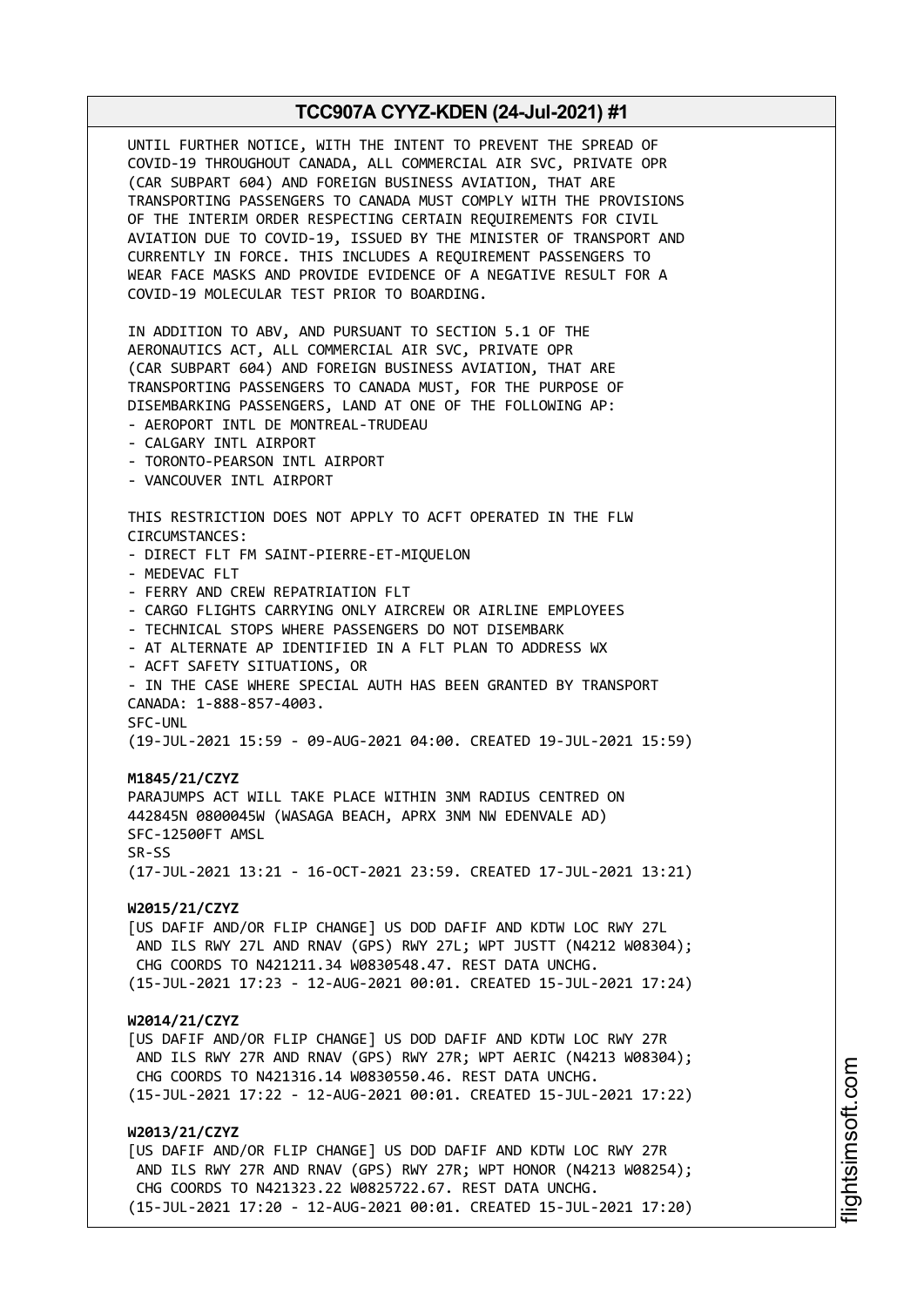# **W2012/21/CZYZ**

[US DAFIF AND/OR FLIP CHANGE] US DOD DAFIF AND KDTW LOC RWY 27R AND ILS RWY 27R AND RNAV (GPS) RWY 27R; WPT FRNDS (N4213 W08250); CHG COORDS TO N421326.53 W0825308.76. REST DATA UNCHG. (15-JUL-2021 17:19 - 12-AUG-2021 00:01. CREATED 15-JUL-2021 17:19)

## **W2011/21/CZYZ**

[US DAFIF AND/OR FLIP CHANGE] US DOD DAFIF AND KDTW LOC RWY 27L AND ILS RWY 27L AND RNAV (GPS) RWY 27L; WPT HEYYY (N4212 W08250); CHG COORDS TO N421221.64 W0825306.98. REST DATA UNCHG. (15-JUL-2021 17:18 - 12-AUG-2021 00:01. CREATED 15-JUL-2021 17:18)

## **W2010/21/CZYZ**

[US DAFIF AND/OR FLIP CHANGE] US DOD DAFIF AND KDTW LOC RWY 27L AND ILS RWY 27L AND RNAV (GPS) RWY 27L; WPT DONYA (N4212 W08254); CHG COORDS TO N421218.36 W0825720.82. REST DATA UNCHG.

# (15-JUL-2021 17:16 - 12-AUG-2021 00:01. CREATED 15-JUL-2021 17:17)

# **H2158/21/CZYZ**

AMEND VFR NAV CHARTS (VNC): TORONTO (A5000 39TH EDITION) AND MONTREAL (A5002 32ND EDITION): MIL HELI LOW ALT TRANSIT ROUTES BTN PETAWAWA (CYWA), OTTAWA/DWYER HILL (CYDH), AND OTTAWA/MACDONALD-CARTIER INTL (CYOW) REFER TO AIP SUPP 40/21

(15-JUL-2021 12:36 - PERM. CREATED 15-JUL-2021 12:36)

## **G1034/21/CZYZ**

AMEND VFR NAV CHARTS (VNC): TORONTO (A5000 39TH EDITION) AND MONTREAL (A5002 32ND EDITION): MIL HELI LOW ALT TRANSIT ROUTES BTN PETAWAWA (CYWA), OTTAWA/DWYER HILL (CYDH), AND OTTAWA/MACDONALD-CARTIER INTL (CYOW) REFER TO AIP SUPP 40/21 (15-JUL-2021 12:22 - PERM. CREATED 15-JUL-2021 12:22)

### **G1017/21/CZYZ**

NOTICE OF TRIAL TO REMOVE FLT PLANNING REQUIREMENTS OF EASTBOUND NORTH AMERICAN RTE (NAR) SYSTEM:

ALL FLT OPR WITHIN THE NORTH ATLANTIC ORGANIZED TRACK STRUCTURE (OTS) ARE NOT REQUIRED TO FILE THE ASSOCIATED NAR LISTED ON THE DAILY ZBW NORTH ATLANTIC ADVISORY OR THE NAT OTS MESSAGE. ASSOCIATED NAR ARE REFERENCED UNDER THE (JFK DEP) SECTION OF THE ADVISORY.

DEP MUST STILL COMPLY WITH ANY DEP RTE, STRUCTURES, AND/OR RESTRICTIONS FM THE DEP AP. OPTIMIZED ROUTINGS CAN ONLY BEGIN FM POINTS WITHIN ZBW AIRSPACE, THE MONCTON FIR, OR BOTH. ONCE INSIDE ZBW AIRSPACE/MONCTON FIR, RANDOM ROUTINGS TO THE OEP ARE PERMITTED. FLT PATHS OF ACFT PARTICIPATING IN THE TRIAL MUST REMAIN AT OR NORTH OF A LINE VITOL-LOMPI. PLEASE REFER TO DAILY ZBW NORTH ATLANTIC ADVISORY FOR SPECIFIC INFO AND STATUS OF THIS TRIAL.

THIS TRIAL MAY BE DISCONTINUED AT ANY TIME, BASED ON OPR IMPACT.

DISPATCHERS SHALL INCLUDE (NO NARS EAST TRIAL) IN THE REMARKS SECTION OF FLT PLANS FOR PARTCIPATING ACFT.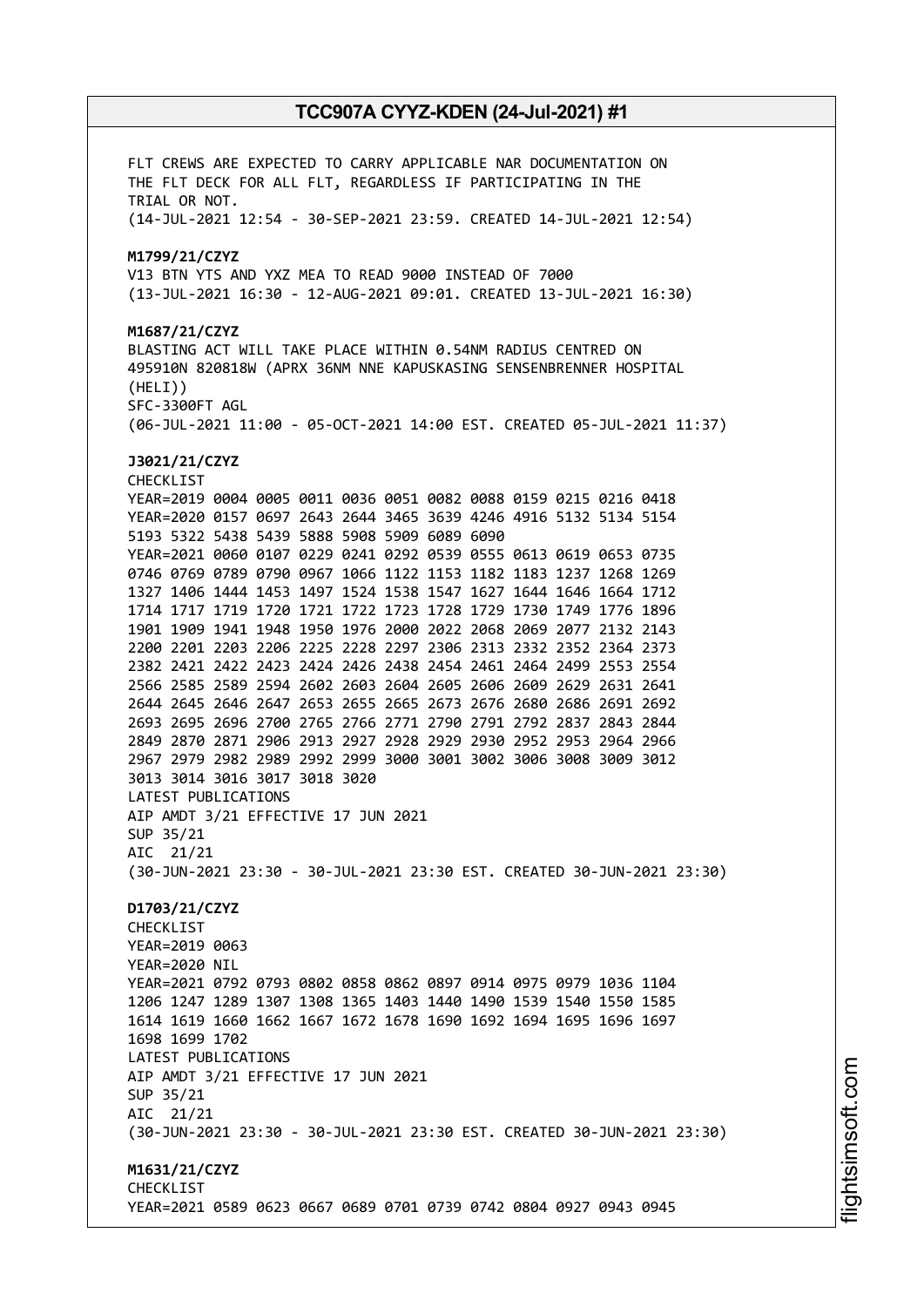0987 1009 1073 1116 1118 1176 1235 1294 1300 1310 1329 1331 1378 1459 1460 1495 1496 1527 1538 1540 1567 1570 1571 1572 1573 1574 1577 1582 1583 1584 1607 1609 1613 1614 1616 1617 1618 1619 1620 1623 1625 1627 1628 1629 1630 LATEST PUBLICATIONS AIP AMDT 3/21 EFFECTIVE 17 JUN 2021 SUP 35/21 AIC 21/21 (30-JUN-2021 23:30 - 30-JUL-2021 23:30 EST. CREATED 30-JUN-2021 23:30)

**G0804/21/CZYZ** HANDGLIDING ACT WILL TAKE PLACE WITHIN 2NM RADIUS CENTRED ON 435450N 0790756W (APRX 4.7NM ENE TORONTO/MARKHAM STOUFFVILLE (HELI)) SR-SS SFC-2000FT AGL (19-JUN-2021 15:31 - 17-SEP-2021 16:00 EST. CREATED 19-JUN-2021 15:31)

### **G0778/21/CZYZ**

LASER LGT OPS DISPLAY WILL TAKE PLACE 421637N 0830527W (APRX 6NM W CYQG AD) , GREEN LGT PROJECTED VERTICALLY, POTENTIAL TO CREATE TEMPO EFFECTS TO VISION. COCKPIT ILLUMINATION MAY OCCUR BEYOND THIS DIST SFC-3000FT AGL (17-JUN-2021 14:52 - 16-SEP-2021 16:00 EST. CREATED 17-JUN-2021 14:52)

### **G0702/21/CZYZ**

MODEL ACFT ACT WILL TAKE PLACE WITHIN 1NM RADIUS CENTRED ON 430556N 795644W (APRX 4NM SSW HAMILTON AD) SR-SS SFC-1200FT AGL (08-JUN-2021 21:52 - 07-SEP-2021 16:00 EST. CREATED 08-JUN-2021 21:52)

## **G0671/21/CZYZ**

COVID-19: FLIGHT RESTRICTIONS UNTIL FURTHER NOTICE, WITH THE INTENT TO PREVENT THE SPREAD OF COVID-19 THROUGHOUT CANADA, AN OPERATOR OPERATING A FLIGHT BETWEEN TWO POINTS IN CANADA OR A FLIGHT TO CANADA MUST COMPLY WITH THE PROVISIONS OF THE INTERIM ORDER RESPECTING CERTAIN REQUIREMENTS FOR CIVIL AVIATION DUE TO COVID-19, ISSUED BY THE MINISTER OF TRANSPORT AND CURRENTLY IN FORCE. THIS INCLUDES A REQUIREMENT FOR PASSENGER FACE MASKS. OPERATORS ARE REQUIRED TO NOTIFY PASSENGERS OF THE LATEST MEASURES TO PREVENT THE SPREAD OF COVID-19 TAKEN BY THE TERRITORIAL AND PROVINCIAL GOVERNMENT WITH JURISDICTION AT THE DESTINATION AERODROME FOR THAT FLIGHT, OR BY THE FEDERAL GOVERNMENT. SFC-UNL

(03-JUN-2021 16:31 - 02-SEP-2021 16:00 EST. CREATED 03-JUN-2021 16:31)

# **G0631/21/CZYZ**

AIRSPACE SECURITY WARNING ISSUED BY THE DEPARTMENT OF TRANSPORT IN RESPONSE TO UNUSUAL EXCESSIVE MEASURES BY BELARUS POSING SERIOUS SAFETY AND SECURITY CONCERNS TO COMMERCIAL AVIATION. AIR OPERATORS AND OWNERS OF AIRCRAFT REGISTERED IN CANADA ARE ADVISED NOT TO ENTER MINSK (UMMV) FIR. (25-MAY-2021 20:42 - 25-AUG-2021 16:00. CREATED 25-MAY-2021 20:42)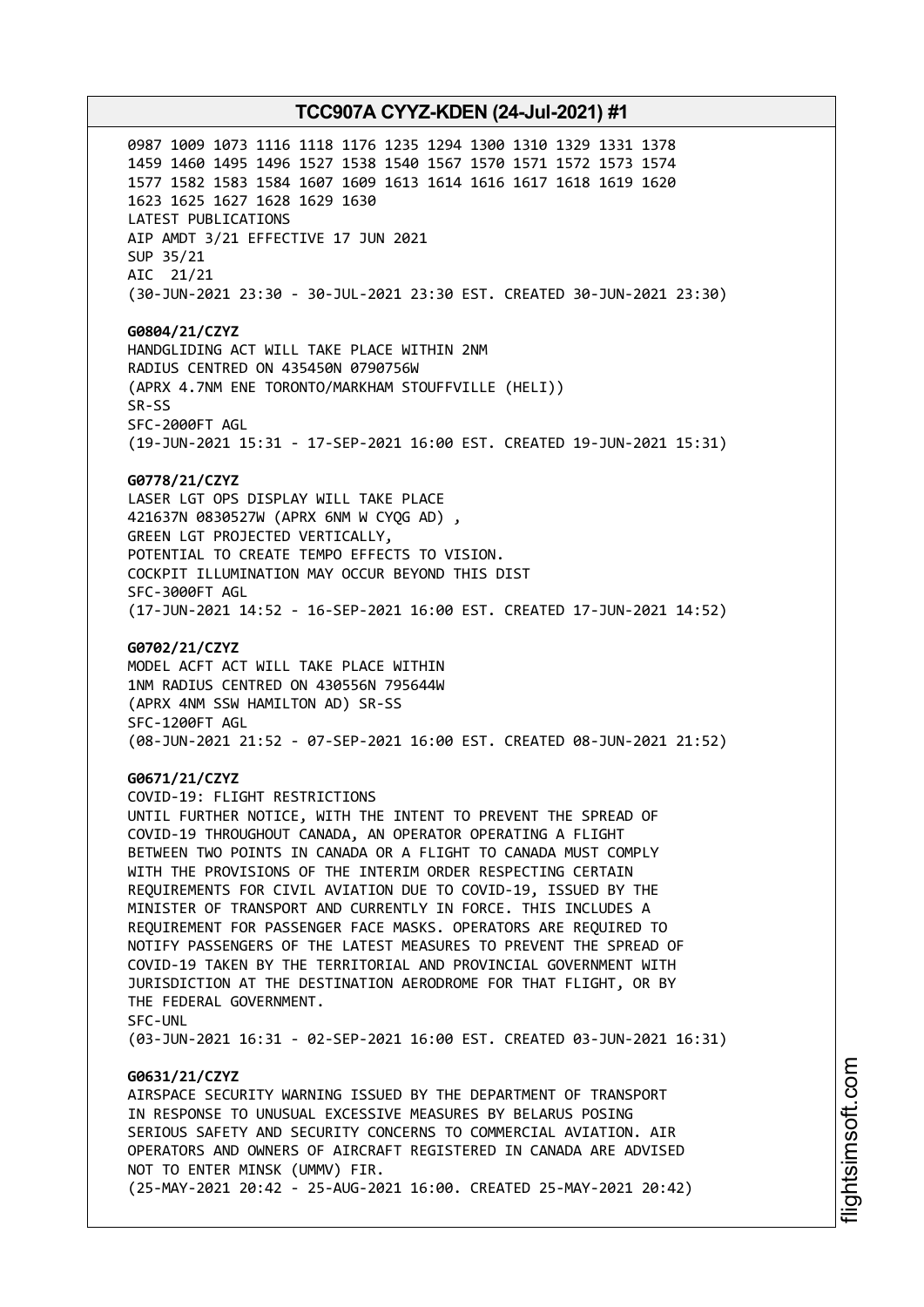**G0545/21/CZYZ** PARAGLIDING ACT WILL TAKE PLACE WITHIN 3NM RADIUS CENTRED ON 440827N 0792914W (QUEENSVILLE (ROLLICK AIRPARK)AD) SR-SS SFC-4000FT AGL (12-MAY-2021 17:35 - 12-AUG-2021 16:00 EST. CREATED 12-MAY-2021 17:35) **G0499/21/CZYZ** AMEND CFS: PLANNING: MANDATORY IFR ROUTES: CZYZ TORONTO FIR: WAYPOINT MISUT TO READ MUSIT (06-MAY-2021 18:41 - PERM. CREATED 06-MAY-2021 18:41) **G0491/21/CZYZ** COVID 19: INFORMATION BORDER SVC ARE TEMPO SUSPENDED AT THE MAJORITY OF SMALL AIRPORTS

ACROSS CANADA. FOR AN UPDATED LIST OF AUTH AIRPORTS OF ENTRY SEE THE LINK FOR OPEN PORTS OF ENTRY AT WWW.CBSA-ASFC.GC.CA/OFFICES (04-MAY-2021 12:44 - 03-AUG-2021 15:00 EST. CREATED 04-MAY-2021 12:44)

# **G0482/21/CZYZ**

V164 BTN YSB AND MONKK MEA TO READ 10000 INSTEAD OF 9000 (03-MAY-2021 12:50 - 03-AUG-2021 09:00 EST. CREATED 03-MAY-2021 12:50)

# **G0457/21/CZYZ**

SIMCOE (LINDSAY) VOR YSO 117.35MHZ U/S (27-APR-2021 21:42 - 27-JUL-2021 23:59. CREATED 27-APR-2021 21:42)

## **G1275/20/CZYZ**

AMEND PUBLICATIONS: MANDATORY IFR ROUTES: LOCATION TO LOCATION: CYHU L DEP TO KDET A160 RNAV: ROUTE OF FLIGHT TO READ: KESKA SAVEX KANUR TUKIR T614 ILUSI YYZ LETOR PICUP GIGGY ARR (10-SEP-2020 09:01 - PERM. CREATED 08-SEP-2020 16:18)

# │**KZOB (CLEVELAND FIR)** │

## **07/114/KZOB**

ZOB AIRSPACE R5502A ACT SFC-5000FT (25-JUL-2021 21:01 - 26-JUL-2021 00:01. CREATED 23-JUL-2021 21:06)

┌──────────────────────────────────────────────────────────────────────────────┐

└──────────────────────────────────────────────────────────────────────────────┘

**07/953/KZOB** ZOB AIRSPACE R5502A ACT SFC-5000FT (24-JUL-2021 21:01 - 25-JUL-2021 00:01. CREATED 22-JUL-2021 21:06)

# **07/130/KZOB**

ZOB NAV GPS (FTDRNY GPS 21-47) (INCLUDING WAAS, GBAS, AND ADS-B) MAY NOT BE AVBL WI A 120NM RADIUS CENTERED AT 440854N0753216W (MSS231058) FL400-UNL, 120NM RADIUS AT FL250, 109NM RADIUS AT 10000FT, 82NM RADIUS AT 4000FT AGL, 32NM RADIUS AT 50FT AGL. DLY 1100-1700 2107261100-2107301700 (PERM. CREATED 22-JUL-2021 19:14)

**07/407/KZOB** ZOB AIRSPACE HOT AIR BALLOON WI AN AREA DEFINED AS 10NM RADIUS OF 421250N0842450W (4NM NNW 6H4) SFC-7000FT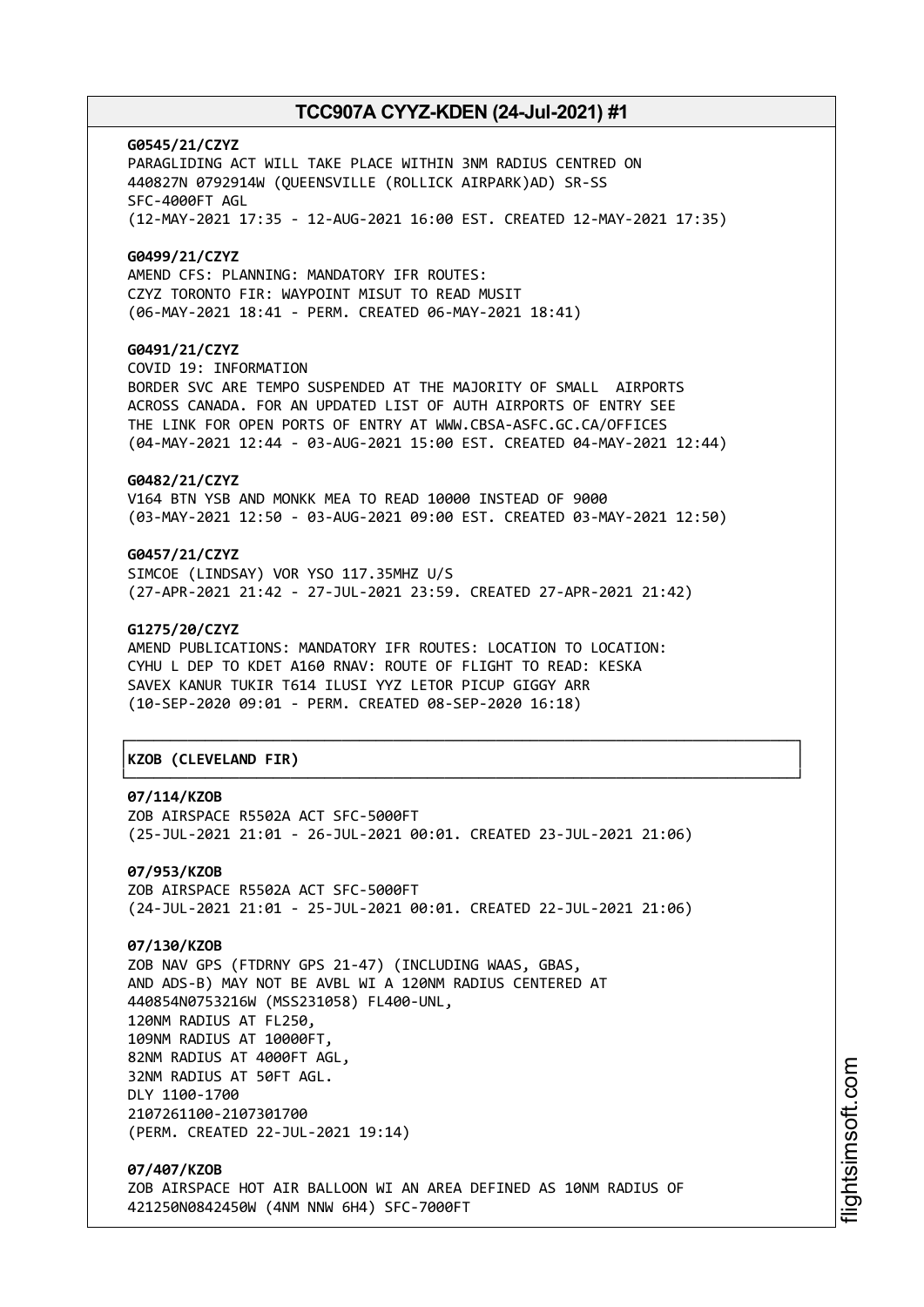(23-JUL-2021 22:15 - 25-JUL-2021 13:15. CREATED 22-JUL-2021 15:33)

### **1/1516/KZOB**

ZOB AIRSPACE FLT INFO SERVICE BCST (FIS-B) SERVICES MAY NOT BE AVBL WI AN AREA DEFINED AS 25NM RADIUS OF 431340N0851106W. AP AIRSPACE AFFECTED MAY INCLUDE 13C, Y70, 6D6. 1000FT-2000FT. (18-JUL-2021 05:43 - 26-JUL-2021 22:00 EST. CREATED 18-JUL-2021 05:51)

#### **07/171/KZOB**

ZOB OBST WIND TURBINE FARM WI AN AREA DEFINED AS 1NM RADIUS OF 424900N0785203W (7.1NM WSW 9G0) 1066FT (420FT AGL) NOT LGTD (11-JUL-2021 21:42 - 31-JUL-2021 23:59. CREATED 11-JUL-2021 21:42)

# **1/3387/KZOB**

ZOB WV..ROUTE ZOB. V117 BELLAIRE (AIR) VOR/DME, OH R-051 TO WISKE INT, WV NA EXCEPT FOR ACFT EQUIPPED WITH SUITABLE RNAV SYSTEM WITH GPS. BSV VOR R-140 UNUSABLE AT WISKE INT. (01-JUL-2021 20:25 - 01-JUL-2023 20:22 EST. CREATED 01-JUL-2021 20:25)

# **06/397/KZOB**

ZOB OBST WIND TURBINE FARM WI AN AREA DEFINED AS 7NM RADIUS OF 432550N0925402W (15NM SE AUM) 1755FT (492FT AGL) NOT LGTD (18-JUN-2021 00:07 - 18-DEC-2021 00:01. CREATED 18-JUN-2021 00:08)

## **06/099/KZOB**

ZOB OBST WIND TURBINE FARM WI AN AREA DEFINED AS 7NM RADIUS OF 423115N0772742W (12.0NM ESE DSV) 2561FT (420FT AGL) NOT LGTD (06-JUN-2021 15:22 - 08-AUG-2021 23:59. CREATED 06-JUN-2021 15:22)

### **05/573/KZOB**

ZOB AIRSPACE UAS WI AN AREA DEFINED AS 1.2NM RADIUS OF 422043N0774647W (4.9NM WSW HTF) SFC-400FT AGL (28-MAY-2021 18:55 - 23-SEP-2021 19:40. CREATED 28-MAY-2021 19:12)

## **03/144/KZOB**

ZOB OBST WIND TURBINE FARM WI AN AREA DEFINED AS 11NM RADIUS OF 392536N0790247W (16NM SE 2G4) 2862FT (420FT AGL) NOT LGTD (15-MAR-2021 12:00 - 30-SEP-2021 23:59. CREATED 09-MAR-2021 17:45)

# **1/3117/KZOB**

ZOB WV..ROUTE ZOB ZDC. V44 KEYER, WV CROSS KEYER AT 6000 WHEN USING DME FROM MGW VORTAC EXCEPT FOR ACFT EQUIPPED WITH SUITABLE RNAV SYSTEM WITH GPS. MGW VORTAC DME UNUSABLE BELOW 6000 AT KEYER. 2102111614-2302101606EST (PERM. CREATED 11-FEB-2021 16:15)

## **1/1433/KZOB**

ZOB OH..ROUTE ZOB ZAU. V11 GRABI, IN TO EDGEE, OH DME REQUIRED EXCEPT FOR ACFT EQUIPPED WITH SUITABLE RNAV SYSTEM WITH GPS. FBC VORTAC R-310 UNUSABLE. (05-FEB-2021 14:40 - 05-FEB-2023 14:36 EST. CREATED 05-FEB-2021 14:40)

## **1/6018/KZOB**

ZOB WV..ROUTE ZOB ZDC.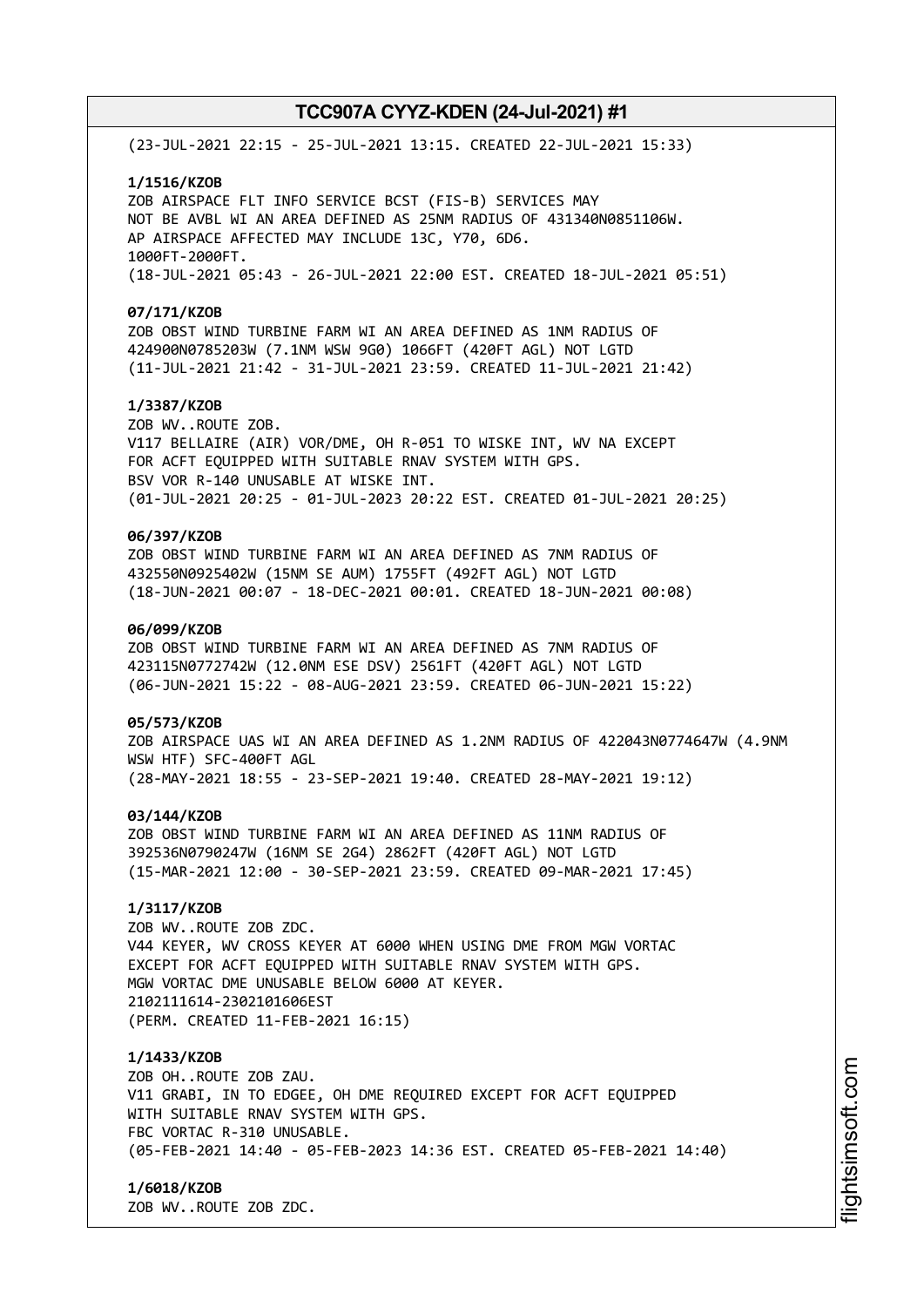V44 MORGANTOWN (MGW) VOR/DME, WV TO KEYER, WV MEA 5400. 2101221551-2301221551EST (PERM. CREATED 22-JAN-2021 15:52)

# **01/453/KZOB**

ZOB AIRSPACE PJE WI AN AREA DEFINED AS 10.6NM RADIUS OF 431536N0785756W (10.8NM N IAG) SFC-15000FT (18-JAN-2021 22:47 - 01-NOV-2023 23:59. CREATED 18-JAN-2021 22:48)

## **1/1890/KZOB**

ZOB OH..ROUTE ZOB. V279 GUNNE, OH TO FLAG CITY (FBC) VORTAC, OH MOCA 2500. 2101071435-2301071435EST (PERM. CREATED 07-JAN-2021 14:36)

## **0/3272/KZOB**

ZOB NY..ROUTE ZOB ZNY. V252 GENESEO (GEE) VOR/DME, NY TO GIBBE, NY MEA 4500. 2009151326-2209151326EST (PERM. CREATED 15-SEP-2020 13:26)

# **0/5803/KZOB**

ZOB ROUTE ZOB. V103 CLARKSBURG (CKB) VOR/DME, WV TO BELLAIRE (AIR) VOR/DME, OH MEA 3600. V103 ATWOO INT, OH TO AKRON (ACO) VOR/DME, OH MEA 3100. 2004212043-2204212043EST (PERM. CREATED 21-APR-2020 20:44)

# │**KZAU (CHICAGO FIR)** │

# **07/215/KZAU**

ZAU AIRSPACE UAS WI AN AREA DEFINED AS 3.5NM RADIUS OF 430337.10N0912714.40W (5.0NM WNW 7C3) SFC-150FT AGL (26-JUL-2021 11:00 - 27-JUL-2021 01:30. CREATED 23-JUL-2021 23:55)

# **07/214/KZAU**

ZAU AIRSPACE UNMANNED ROCKET WI AN AREA DEFINED AS 1.5NM RADIUS OF OBK341026 SFC-10000FT DLY 1400-2200 (24-JUL-2021 14:00 - 25-JUL-2021 22:00. CREATED 23-JUL-2021 23:39)

┌──────────────────────────────────────────────────────────────────────────────┐

└──────────────────────────────────────────────────────────────────────────────┘

### **07/201/KZAU**

ZAU AIRSPACE AERIAL SPRAYING WI AN AREA DEFINED AS 20NM RADIUS OF 50I SFC-1000FT AGL (22-JUL-2021 12:50 - 07-AUG-2021 23:59. CREATED 22-JUL-2021 12:50)

### **07/200/KZAU**

ZAU AIRSPACE UAS WI AN AREA DEFINED AS 2.5NM RADIUS OF 430354.60N0912707.70W (5.0NM WNW 7C3) SFC-150FT AGL (25-JUL-2021 11:00 - 26-JUL-2021 01:30. CREATED 22-JUL-2021 11:00)

# **07/194/KZAU**

ZAU AIRSPACE UAS WI AN AREA DEFINED AS 2.5NM RADIUS OF 430052.70N0912816.90W (5.6NM W 7C3) SFC-150FT AGL (24-JUL-2021 11:00 - 25-JUL-2021 01:30. CREATED 21-JUL-2021 16:16)

**1/2529/KZAU**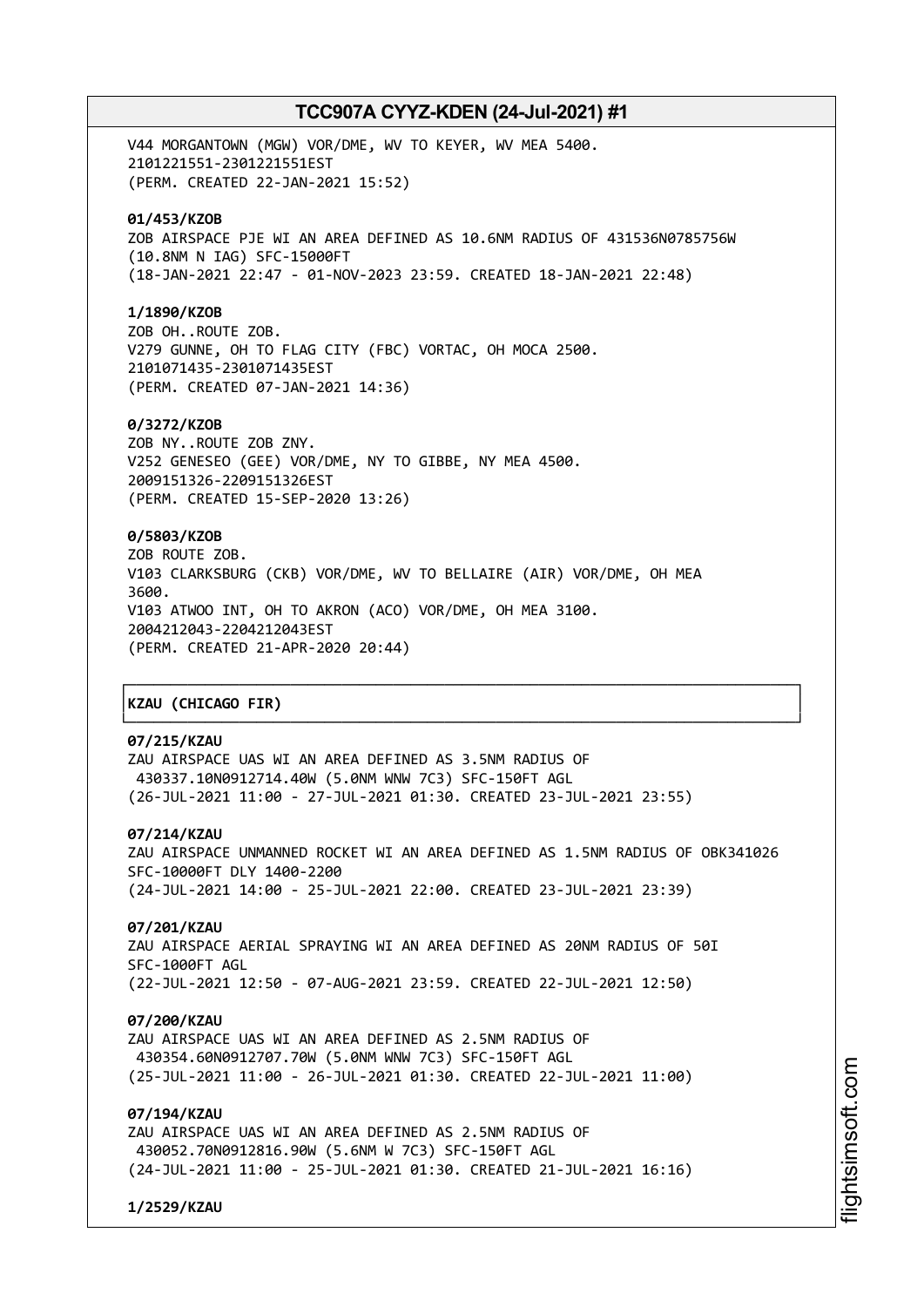ZAU IL..AIRSPACE ROCKFALLS, IL..TEMPORARY FLIGHT RESTRICTIONS. PURSUANT TO 14 CFR SECTION 91.145, MANAGEMENT OF AIRCRAFT OPERATIONS IN THE VICINITY OF AERIAL DEMONSTRATIONS AND MAJOR SPORTING EVENTS. ACFT OPS ARE PROHIBITED WI AN AREA DEFINED AS 5NM RADIUS OF 414429N0894051W (PLL205015.2) SFC-7000FT DUE TO HIGH SPEED AERIAL DEMONSTRATIONS AT THE WHITESIDE COUNTY AIRSHOW 2021. UNLESS AUTH BY ATC-ROCKFORD APPROACH 126.0. GEORGE CLINE, TEL 336-337-8183, IS THE POINT OF CTC. THE ROCKFORD /RFD/ APCH, TEL 815-484-5690, IS THE CDN FACILITY. (24-JUL-2021 18:30 - 24-JUL-2021 21:00. CREATED 20-JUL-2021 16:05)

## **07/165/KZAU**

ZAU OBST WIND TURBINE FARM WI AN AREA DEFINED AS 2.64NM RADIUS OF 403515N0890354W (10.5NM NW BMI) 1220FT (400FT AGL) NOT LGTD (19-JUL-2021 12:43 - 20-AUG-2021 17:00. CREATED 19-JUL-2021 12:44)

## **1/1517/KZAU**

ZAU AIRSPACE FLT INFO SERVICE BCST (FIS-B) SERVICES MAY NOT BE AVBL WI AN AREA DEFINED AS 25NM RADIUS OF 431340N0851106W. AP AIRSPACE AFFECTED MAY INCLUDE 13C, Y70, 6D6. 1000FT-2000FT. (18-JUL-2021 05:46 - 26-JUL-2021 22:00 EST. CREATED 18-JUL-2021 05:51)

## **07/128/KZAU**

ZAU OBST WIND TURBINE FARM WI AN AREA DEFINED AS 10NM RADIUS OF 405149N0885345W (12.6NM SW PNT) 1235FT (476FT AGL) NOT LGTD (15-JUL-2021 19:35 - 15-SEP-2021 23:59. CREATED 15-JUL-2021 19:35)

## **06/206/KZAU**

ZAU OBST WIND TURBINE FARM WI AN AREA DEFINED AS 4.5NM RADIUS OF 403251N0872847W (13.7NM SSW 50I) 1162FT (389FT AGL) NOT LGTD (30-JUN-2021 21:50 - 31-DEC-2021 23:59. CREATED 30-JUN-2021 21:50)

## **06/205/KZAU**

ZAU OBST WIND TURBINE FARM WI AN AREA DEFINED AS 4.5NM RADIUS OF 403339N0871726W (14.2NM SE 50I) 1183FT (422FT AGL) NOT LGTD (30-JUN-2021 21:47 - 31-DEC-2021 23:59. CREATED 30-JUN-2021 21:47)

### **06/204/KZAU**

ZAU OBST WIND TURBINE FARM WI AN AREA DEFINED AS 4.5NM RADIUS OF 403436N0872257W (11.6NM SSE 50I) 1250FT (397FT AGL) NOT LGTD (30-JUN-2021 21:45 - 31-DEC-2021 23:59. CREATED 30-JUN-2021 21:45)

## **06/203/KZAU**

ZAU OBST WIND TURBINE FARM WI AN AREA DEFINED AS 4.5NM RADIUS OF 403645N0871501W (12.4NM SE 50I) 1230FT (397FT AGL) NOT LGTD (30-JUN-2021 21:42 - 31-DEC-2021 23:59. CREATED 30-JUN-2021 21:42)

### **1/2637/KZAU**

ZAU MI..ROUTE ZAU. V285 VICTORY (VIO) VOR/DME, MI TO WHITE CLOUD (HIC) VOR/DME, MI NA FOR NAVAID RECEPTION ISSUES. 2105071357-2305071349EST (PERM. CREATED 07-MAY-2021 13:57)

**1/2635/KZAU** ZAU MI..ROUTE ZAU. V193 PULLMAN (PMM) VOR/DME, MI TO WHITE CLOUD (HIC) VOR/DME, MI NA.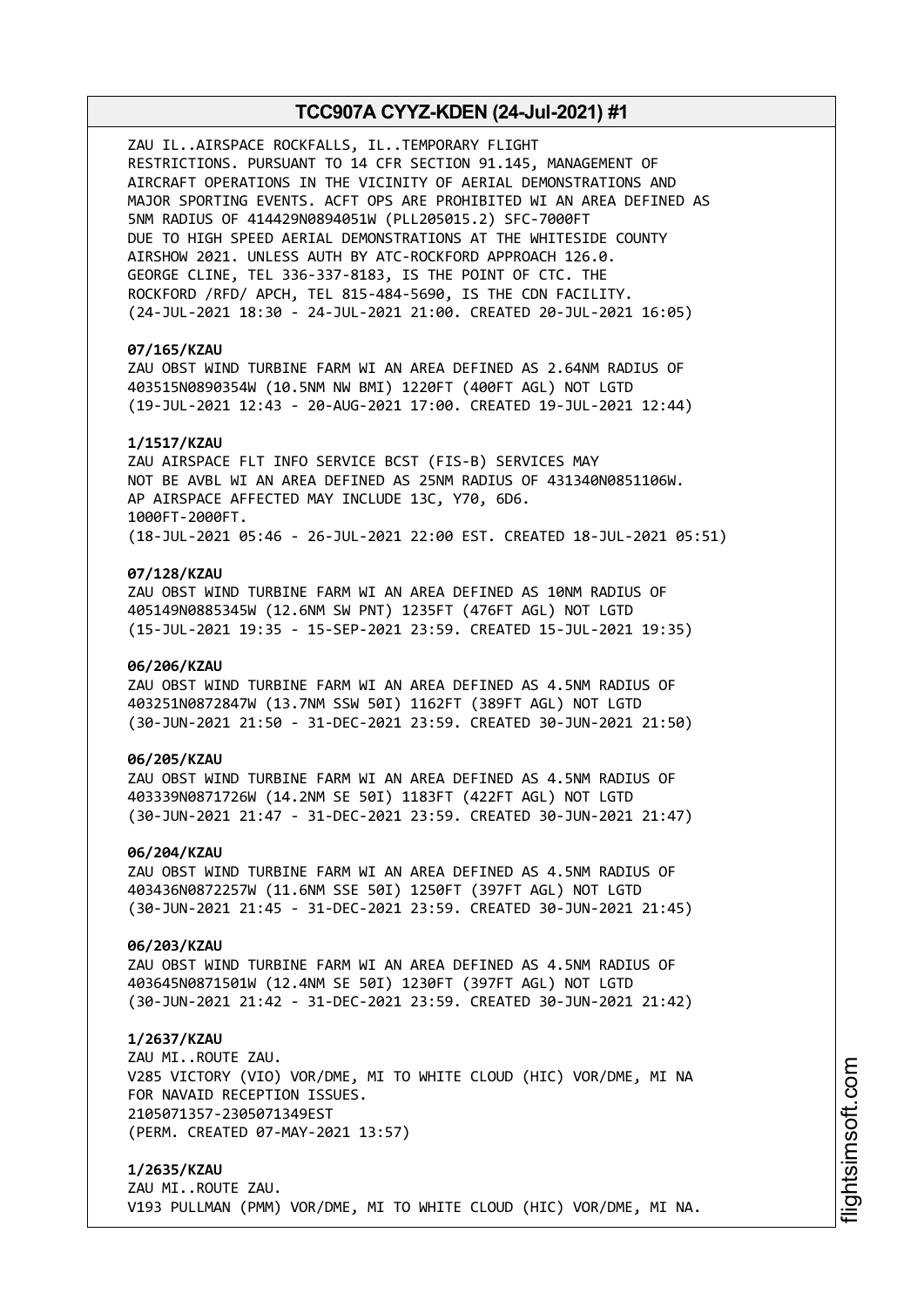PMM R-029 AND HIC R-169 RADIALS UNUSABLE. 2105071347-2305071340EST (PERM. CREATED 07-MAY-2021 13:47) **1/6220/KZAU** ZAU ROUTE ZAU ZKC. V206 KIRKSVILLE (IRK) VORTAC, MO TO OTTUMWA (OTM) VOR/DME, IA MEA 3100. 2104271703-2304271703EST (PERM. CREATED 27-APR-2021 17:04) **1/2402/KZAU** ZAU IL..ROUTE ZAU. T265 START, IL TO MEITZ, IL MOCA 2600. 2104202048-2304202048EST (PERM. CREATED 20-APR-2021 20:48) **1/5369/KZAU** ZAU IA..ROUTE ZAU. V67 BURLINGTON (BRL) VOR/DME, IA TO IOWA CITY (IOW) VOR/DME, IA MOCA 2200. 2102182049-2302162049EST (PERM. CREATED 18-FEB-2021 20:49) **1/9662/KZAU** ZAU ROUTE ZAU. V30 SQUIB, MI TO LITCHFIELD (LFD) VOR/DME, MI NA EXCEPT FOR AIRCRAFT EQUIPPED WITH SUITABLE RNAV SYSTEM WITH GPS. PMM VOR UNUSABLE. (01-FEB-2021 22:07 - 01-FEB-2023 22:06 EST. CREATED 01-FEB-2021 22:07) **1/2026/KZAU** ZAU IA..ROUTE ZAU ZKC. V52 OTTUMWA (OTM) VOR/DME, IA TO LOAMY, MO NA EXCEPT FOR ACFT EQUIPPED WITH SUITABLE RNAV SYSTEM WITH GPS. OTM VOR/DME R-140, 21NM TO COP UNUSABLE. (07-JAN-2021 18:01 - 05-JAN-2023 18:01 EST. CREATED 07-JAN-2021 18:01) **0/9257/KZAU** ZAU IL.AIRSPACE URBANA, IL.LASER LGT RESEARCH WI AN AREA DEFINED AS 401003N880934W OR THE CHAMPAIGN/CMI/VORTAC 034 DEGREE RADIAL 10NM SFC-FL410. LASER LGT BEAMS WILL BE TERMINATED IF NON-PARTICIPATING ACFT ARE DETECTED ENTERING THE AFFECTED AREA. LASER LGT BEAMS MAY BE INJUROUS TO PILOTS/PASSENGERS EYES WI 41000FT AGL VERTICALLY AND 1100FT LATERALLY OF THE LGT SOURCE. FLASH BLINDNESS OR COCKPIT ILLUMINATION MAY OCCUR BEYOND THESE DISTANCES. CHICAGO /ZAU/ ARTCC TEL 630-906-8341 IS THE FAA CDN FACTLTY. DLY 0500-1100 (13-NOV-2020 05:00 - 20-OCT-2022 11:00. CREATED 12-NOV-2020 13:30) **0/8374/KZAU** ZAU ROUTE ZAU. V274 PULLMAN (PMM) VOR/DME, MI TO VICTORY (VIO) VOR/DME, MI NA EXCEPT FOR AIRCRAFT EQUIPPED WITH SUITABLE RNAV SYSTEM WITH GPS. PMM VOR UNUSABLE BEYOND 10 NM.

(26-OCT-2020 15:56 - 27-OCT-2022 15:56 EST. CREATED 26-OCT-2020 15:56)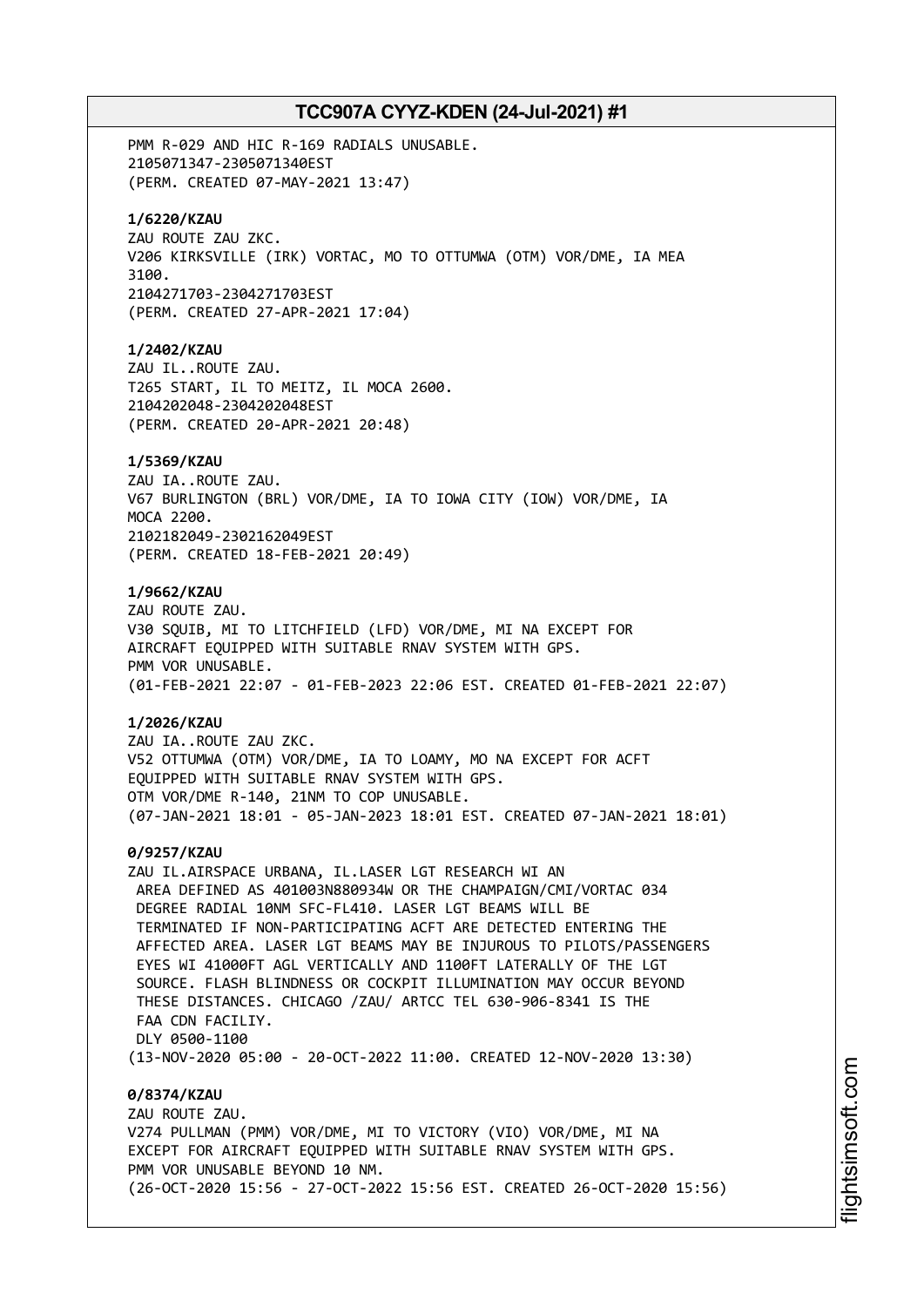┌──────────────────────────────────────────────────────────────────────────────┐

└──────────────────────────────────────────────────────────────────────────────┘

# **0/8373/KZAU**

ZAU ROUTE ZAU. V84 PIVOT, MI TO PULLMAN (PMM) VOR/DME, MI NA EXCEPT FOR AIRCRAFT EQUIPPED WITH SUITABLE RNAV SYSTEM WITH GPS. PMM VOR UNUSABLE BEYOND 10 NM. (26-OCT-2020 15:56 - 27-OCT-2022 15:56 EST. CREATED 26-OCT-2020 15:56)

# │**KZMP (MINNEAPOLIS FIR)** │

# **07/182/KZMP**

ZMP AIRSPACE R4305 ACT SFC-FL450 (24-JUL-2021 14:45 - 24-JUL-2021 17:15. CREATED 24-JUL-2021 08:51)

## **07/181/KZMP**

ZMP AIRSPACE SNOOPY EAST MOA ACT 300FT UP TO BUT NOT INCLUDING FL180 (24-JUL-2021 14:45 - 24-JUL-2021 17:15. CREATED 24-JUL-2021 08:51)

## **07/180/KZMP**

ZMP AIRSPACE SNOOPY WEST MOA ACT 6000FT UP TO BUT NOT INCLUDING FL180 (24-JUL-2021 14:45 - 24-JUL-2021 17:15. CREATED 24-JUL-2021 08:51)

# **07/151/KZMP**

ZMP AIRSPACE R4202 ACT SFC-8200FT (24-JUL-2021 12:00 - 24-JUL-2021 22:00. CREATED 24-JUL-2021 06:05)

## **07/144/KZMP**

ZMP AIRSPACE R4301 ACT SFC-5000FT (25-JUL-2021 05:01 - 25-JUL-2021 12:29. CREATED 24-JUL-2021 05:06)

## **07/190/KZMP**

ZMP OBST WIND TURBINE FARM WI AN AREA DEFINED AS 1.46NM RADIUS OF 462001N0985330W (43.1NM SSW JMS) 2341FT (400FT AGL) NOT LGTD (24-JUL-2021 02:16 - 24-AUG-2021 23:59 EST. CREATED 24-JUL-2021 02:20)

#### **07/189/KZMP**

ZMP OBST WIND TURBINE FARM WI AN AREA DEFINED AS 5NM RADIUS OF 430707N0980427W (18NM ENE AGZ) 2000FT (600FT AGL) NOT LGTD (24-JUL-2021 00:29 - 27-AUG-2021 03:00. CREATED 24-JUL-2021 00:29)

# **07/188/KZMP**

ZMP AIRSPACE UAS WI AN AREA DEFINED AS 3.5NM RADIUS OF 430337.10N0912714.40W (5.0NM WNW 7C3) SFC-150FT AGL (26-JUL-2021 11:00 - 27-JUL-2021 01:30. CREATED 23-JUL-2021 23:55)

### **07/185/KZMP**

ZMP AIRSPACE PYROTECHNIC DEMONSTRATION WI AN AREA DEFINED AS 1NM RADIUS OF PLN239028.5 SFC-500FT (25-JUL-2021 03:00 - 25-JUL-2021 03:30. CREATED 23-JUL-2021 16:25)

## **07/004/KZMP**

ZMP AIRSPACE R4301 ACT SFC-5000FT (24-JUL-2021 05:01 - 24-JUL-2021 12:29. CREATED 23-JUL-2021 05:05)

# **07/993/KZMP**

ZMP AIRSPACE R5401 ACT SFC-5000FT (24-JUL-2021 00:00 - 24-JUL-2021 23:59. CREATED 23-JUL-2021 00:06)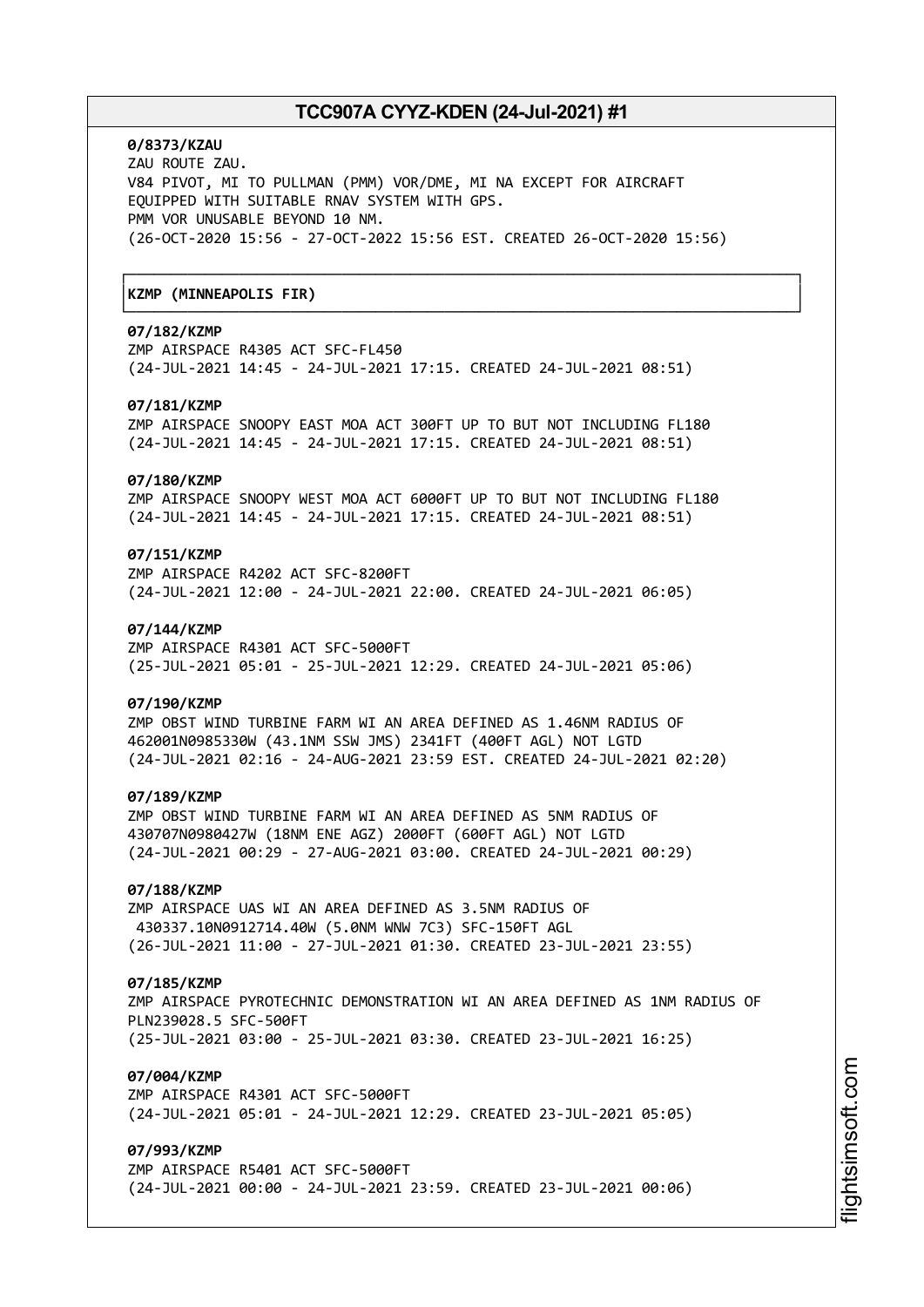## **07/182/KZMP**

ZMP AIRSPACE AIRDROP WI AN AREA DEFINED AS 3NM EITHER SIDE OF A LINE FM AXN064050 TO AXN050035 TO AXN038040 SFC-3300FT (28-JUL-2021 23:00 - 29-JUL-2021 01:30. CREATED 22-JUL-2021 17:39)

## **07/181/KZMP**

ZMP AIRSPACE AIRDROP WI AN AREA DEFINED AS 3NM EITHER SIDE OF A LINE FM AXN064050 TO AXN050035 TO AXN038040 SFC-3300FT (28-JUL-2021 17:00 - 28-JUL-2021 19:30. CREATED 22-JUL-2021 17:39)

# **07/180/KZMP**

ZMP AIRSPACE AIRDROP WI AN AREA DEFINED AS 3NM EITHER SIDE OF A LINE FM AXN064050 TO AXN050035 TO AXN038040 SFC-3300FT (27-JUL-2021 23:00 - 28-JUL-2021 01:30. CREATED 22-JUL-2021 17:39)

# **07/179/KZMP**

ZMP AIRSPACE AIRDROP WI AN AREA DEFINED AS 3NM EITHER SIDE OF A LINE FM AXN064050 TO AXN050035 TO AXN038040 SFC-3300FT (27-JUL-2021 17:00 - 27-JUL-2021 19:30. CREATED 22-JUL-2021 17:39)

## **07/177/KZMP**

ZMP AIRSPACE UAS WI AN AREA DEFINED AS 2.5NM RADIUS OF 430354.60N0912707.70W (5.0NM WNW 7C3) SFC-150FT AGL (25-JUL-2021 11:00 - 26-JUL-2021 01:30. CREATED 22-JUL-2021 11:00)

## **1/3372/KZMP**

ZMP MN..AIRSPACE HIBBING, MN..TEMPORARY FLIGHT RESTRICTIONS WI AN AREA DEFINED AS 3NM RADIUS OF 472512N0930335W (HIB294016.2) SFC-4500FT MINE BLASTING. PURSUANT TO 14 CFR SECTION 91.137(A)(1) TEMPORARY FLIGHT RESTRICTIONS ARE IN EFFECT. ONLY RELIEF ACFT OPS UNDER DIRECTION OF KEETAC MINING ARE AUTH IN THE AIRSPACE. KEETAC MINING TEL 218-778-8798 IS IN CHARGE OF ON SCENE EMERG RESPONSE ACT. MINNEAPOLIS /ZMP/ ARTCC TEL 651-463-5580 IS THE FAA CDN FACILITY. (26-JUL-2021 16:50 - 26-JUL-2021 19:00. CREATED 21-JUL-2021 18:37)

## **07/175/KZMP**

ZMP AIRSPACE UAS WI AN AREA DEFINED AS 2.5NM RADIUS OF 430052.70N0912816.90W (5.6NM W 7C3) SFC-150FT AGL (24-JUL-2021 11:00 - 25-JUL-2021 01:30. CREATED 21-JUL-2021 16:16)

#### **07/167/KZMP**

ZMP AIRSPACE PJE WI AN AREA DEFINED AS 2NM RADIUS OF OVR215025 SFC-FL180 DLY SR-SS (22-JUL-2021 11:11 - 26-JUL-2021 01:47. CREATED 20-JUL-2021 19:56)

### **07/166/KZMP**

ZMP AIRSPACE UAS WI AN AREA DEFINED AS .5NM EITHER SIDE OF A LINE FM 444533N0945345W (6.8NM ESE OVL) TO 443210N0945332W (9.4NM E RWF) TO 443210N0945203W (10.6NM E RWF) TO 443013N0945150W (11.2NM ESE RWF) TO 442237N0943347W (5.1NM NNW ULM) SFC-300FT AGL DLY 1200-2330 (22-JUL-2021 12:00 - 14-AUG-2021 23:30. CREATED 20-JUL-2021 19:19)

# **07/165/KZMP**

ZMP AIRSPACE UAS WI AN AREA DEFINED AS .5NM EITHER SIDE OF A LINE FM 452351N0924823W (8.3NM NW OEO) TO 452350N0924104W (5.9NM N OEO) TO 452443N0923941W (7.2NM NNE OEO) TO 452247N0924215W (4.9NM N OEO) SFC-300FT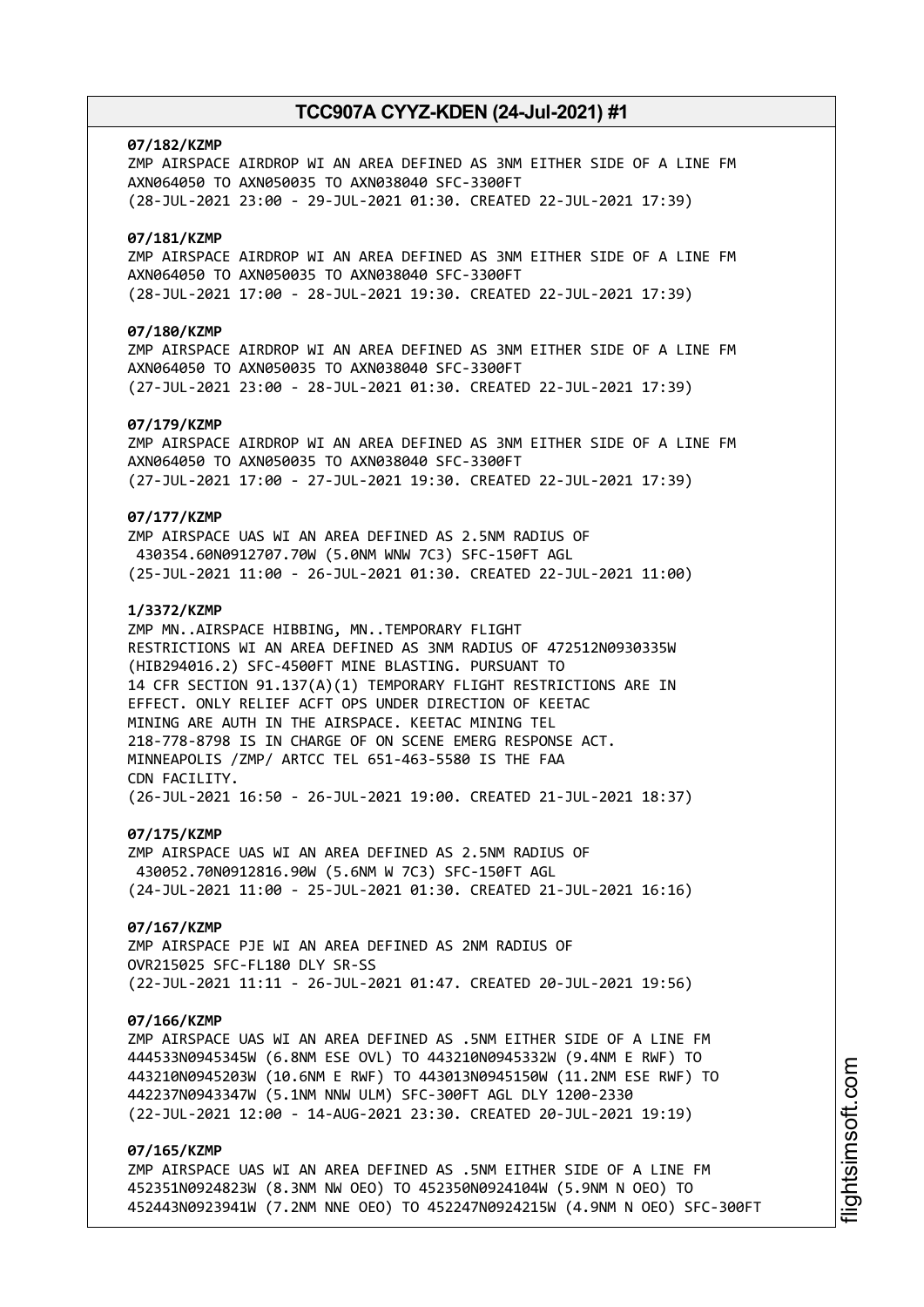## AGL

(22-JUL-2021 12:00 - 14-AUG-2021 23:30. CREATED 20-JUL-2021 19:19)

### **07/164/KZMP**

ZMP AIRSPACE UAS WI AN AREA DEFINED AS .5NM EITHER SIDE OF A LINE FM 453855N0945259W (4.6NM SSE D39) TO 453235N0945153W (11.7NM SSE D39) TO 453227N0944843W (12.1NM NNW PEX) TO 453128N0944829W (10.9NM NNW PEX) TO 452947N0944242W (8.9NM NNE PEX) TO 452624N0944241W (5.1NM NNE PEX) SFC-300FT AGL DLY 1200-2330

(22-JUL-2021 12:00 - 14-AUG-2021 23:30. CREATED 20-JUL-2021 18:35)

### **07/163/KZMP**

ZMP AIRSPACE UAS WI AN AREA DEFINED AS .5NM EITHER SIDE OF A LINE FM 452958N0942154W (13.2NM WSW STC) TO 452948N0943055W (12.3NM NE PEX) TO 453035N0943057W (12.7NM NE PEX) TO 453159N0943906W (10.4NM NNE PEX) TO 453146N0944215W (9.5NM NNE PEX) TO 453823N0944134W (10.9NM SE D39) TO 453920N0944237W (9.9NM ESE D39) SFC-300FT AGL DLY 1200-2330 (22-JUL-2021 12:00 - 14-AUG-2021 23:30. CREATED 20-JUL-2021 18:34)

## **07/162/KZMP**

ZMP AIRSPACE UAS WI AN AREA DEFINED AS .5NM EITHER SIDE OF A LINE FM 452924N0941107W (6.3NM SW STC) TO 452641N0941437W (9.9NM SW STC) TO 452517N0942025W (14.0NM SW STC) TO 452515N0942525W (13.9NM ENE PEX) TO 451907N0942526W (13.8NM NNE LJF) SFC-300FT AGL DLY 1200-2330 (22-JUL-2021 12:00 - 14-AUG-2021 23:30. CREATED 20-JUL-2021 18:33)

## **07/161/KZMP**

ZMP AIRSPACE UAS WI AN AREA DEFINED AS .5NM EITHER SIDE OF A LINE FM 444533N0945345W (6.8NM ESE OVL) TO 443210N0945332W (9.4NM E RWF) TO 443210N0945203W (10.6NM E RWF) TO 443013N0945150W (11.2NM ESE RWF) TO 442237N0943347W (5.1NM NNW ULM) SFC-300FT AGL DLY 1200-2330 (22-JUL-2021 12:00 - 14-AUG-2021 23:30. CREATED 20-JUL-2021 18:32)

# **07/160/KZMP**

ZMP AIRSPACE UAS WI AN AREA DEFINED AS .5NM EITHER SIDE OF A LINE FM 452351N0924823W (8.3NM NW OEO) TO 452350N0924104W (5.9NM N OEO) TO 452443N0923941W (7.2NM NNE OEO) TO 452247N0924215W (4.9NM N OEO) SFC-300FT AGL DLY 1200-2330 (22-JUL-2021 12:00 - 14-AUG-2021 23:30. CREATED 20-JUL-2021 18:30)

# **07/159/KZMP**

ZMP AIRSPACE UAS WI AN AREA DEFINED AS .5NM EITHER SIDE OF A LINE FM 452022N0925844W (5.5NM N 25D) TO 452121N0925801W (6.6NM NNE 25D) TO 452139N0925508W (7.5NM NE 25D) TO 452410N0925406W (10.2NM NE 25D) TO 452740N0925448W (13.2NM NW OEO) SFC-300FT AGL DLY 1200-2330 (22-JUL-2021 12:00 - 14-AUG-2021 23:30. CREATED 20-JUL-2021 18:25)

#### **07/157/KZMP**

ZMP AIRSPACE UAS WI AN AREA DEFINED AS .5NM EITHER SIDE OF A LINE FM 443059N0944937W (11.1NM ESE RWF) TO 443231N0944932W (11.0NM E RWF) TO 443238N0942800W (11.6NM NNE ULM) TO 443515N0942805W (13.6NM SE 1D6) TO 443538N0941855W (13.9NM SW GYL) TO 443630N0941326W (10.8NM SW GYL) TO 443723N0940909W (8.5NM SSW GYL) TO 443748N0935659W (9.4NM SE GYL) TO 443905N0935659W (8.5NM SE GYL) TO 443859N0934833W (13.3NM SE GYL) TO 443513N0934806W (10.0NM NE 12Y) TO 443510N0934150W (12.9NM NE 12Y) TO 443330N0934145W (11.8NM NE 12Y) TO 443318N0933925W (13.1NM NE 12Y) SFC-300FT AGL DLY 1200-2330 (22-JUL-2021 12:00 - 14-AUG-2021 23:30. CREATED 20-JUL-2021 18:25)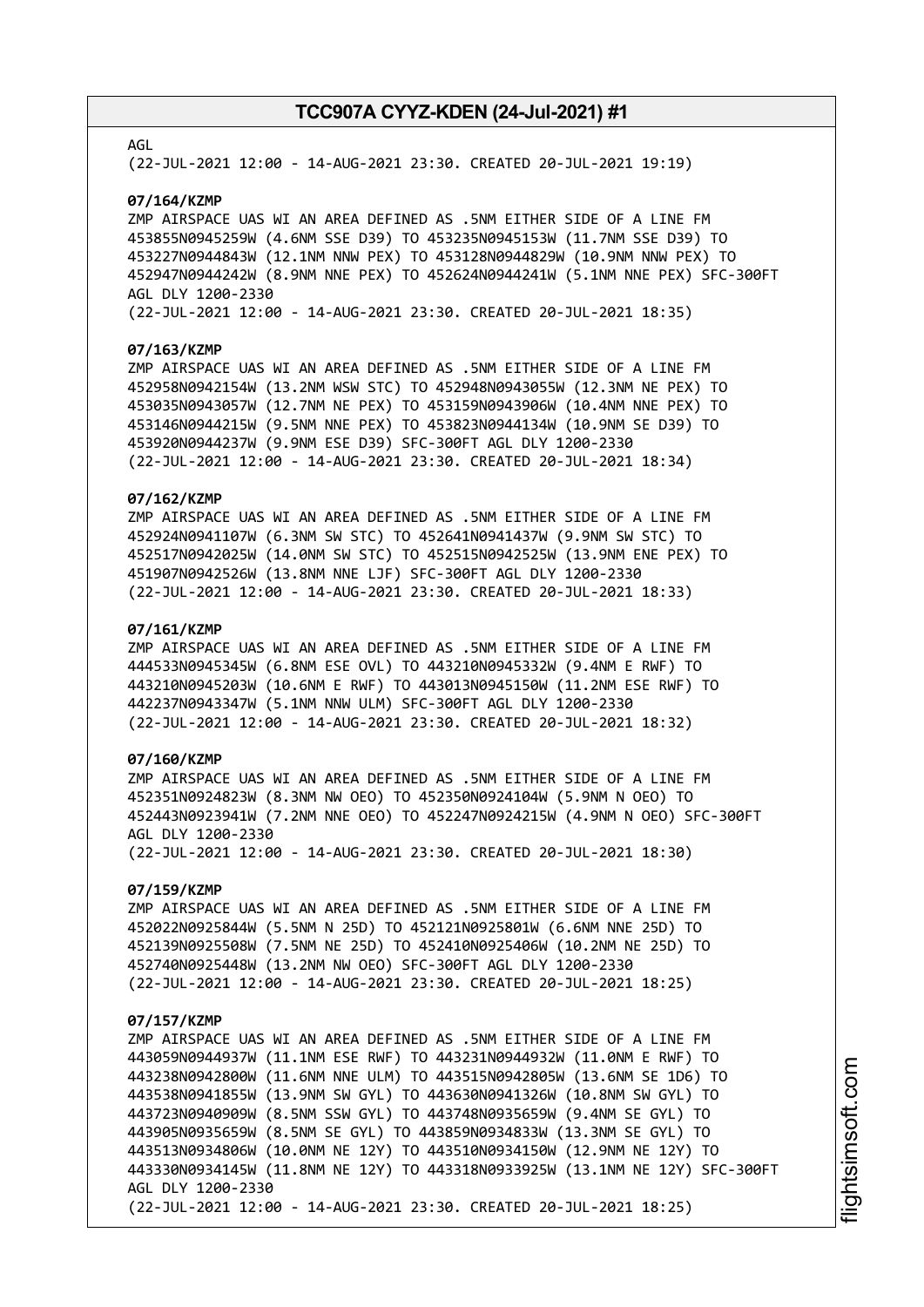## **07/156/KZMP**

ZMP AIRSPACE UAS WI AN AREA DEFINED AS .5NM EITHER SIDE OF A LINE FM 451824N0924817W (5.0NM W OEO) TO 451407N0925359W (4.0NM E 25D) SFC-300FT AGL DLY 1200-2330 (22-JUL-2021 12:00 - 14-AUG-2021 23:30. CREATED 20-JUL-2021 18:24)

### **07/152/KZMP**

ZMP OBST WIND TURBINE FARM WI AN AREA DEFINED AS 6NM RADIUS OF 462355N0995933W (39NM SE BIS) 2100FT (660FT AGL) NOT LGTD (20-JUL-2021 14:21 - 20-AUG-2021 23:59 EST. CREATED 20-JUL-2021 14:22)

## **07/141/KZMP**

ZMP OBST WIND TURBINE FARM WI AN AREA DEFINED AS 2.36NM RADIUS OF 432035N0935323W (15.7NM NW FXY) 1731FT (400FT AGL) NOT LGTD (19-JUL-2021 19:51 - 19-AUG-2021 23:59 EST. CREATED 19-JUL-2021 19:52)

#### **07/140/KZMP**

ZMP AIRSPACE UAS WI AN AREA DEFINED AS 7.5NM RADIUS OF 450000N0883800W (9.5NM SE 7P5) SFC-400FT AGL TUE WED THU FRI MON 1200-2030 (20-JUL-2021 12:00 - 27-AUG-2021 20:30. CREATED 19-JUL-2021 19:50)

# **07/130/KZMP**

ZMP OBST WIND TURBINE FARM WI AN AREA DEFINED AS 40NM RADIUS OF 432554.54N0935824.88W (12NM SE SUB) 3386FT (1682FT AGL) NOT LGTD (19-JUL-2021 11:24 - 26-JUL-2021 23:59. CREATED 19-JUL-2021 11:24)

## **07/129/KZMP**

ZMP OBST WIND TURBINE FARM WI AN AREA DEFINED AS 7NM RADIUS OF 424705N0932611W (8.2NM SE Y48) 1754FT (498FT AGL) NOT LGTD (19-JUL-2021 08:41 - 26-JUL-2021 23:59. CREATED 19-JUL-2021 08:42)

## **07/120/KZMP**

ZMP AIRSPACE UAS WI AN AREA DEFINED AS .5NM EITHER SIDE OF A LINE FM 434343N0954843W (11.0NM NW OTG) TO 434358N0955557W (14.3NM NE LYV) TO 435147N0955604W (9.9NM SW DVP) SFC-300FT AGL DLY 1200-2330 (17-JUL-2021 12:00 - 07-AUG-2021 23:30. CREATED 16-JUL-2021 19:46)

#### **07/119/KZMP**

ZMP AIRSPACE UAS WI AN AREA DEFINED AS .5NM EITHER SIDE OF A LINE FM 433905N0973622W (20.1NM SE MHE) TO 433907N0972842W (25.6NM SE MHE) TO 433302N0972842W (24.3NM NE 8V3) TO 433301N0971604W (21.1NM NW Y14) SFC-300FT AGL DLY 1200-2330 (17-JUL-2021 12:00 - 07-AUG-2021 23:30. CREATED 16-JUL-2021 19:44)

#### **07/118/KZMP**

ZMP OBST WIND TURBINE FARM WI AN AREA DEFINED AS 2.5NM RADIUS OF 475212N1005215W (21.3NM N 91N) 2183FT (495FT AGL) NOT LGTD (16-JUL-2021 18:07 - 31-JUL-2021 23:59. CREATED 16-JUL-2021 18:07)

# **07/097/KZMP**

ZMP AIRSPACE UAS WI AN AREA DEFINED AS .5NM EITHER SIDE OF A LINE FM 451040N0963017W (4.7NM SW 1D1) TO 445308N0963023W (11.9NM NE 1D1) TO 445303N0963227W (10.6NM NE 1D1) TO 444904N0963230W (7.9NM ENE 1D1) TO 444753N0963018W (9.2NM ENE 1D1) TO 444654N0963059W (8.5NM ENE 1D1) SFC-300FT AGL DLY 1200-2330 (14-JUL-2021 12:00 - 07-AUG-2021 23:30. CREATED 13-JUL-2021 15:34)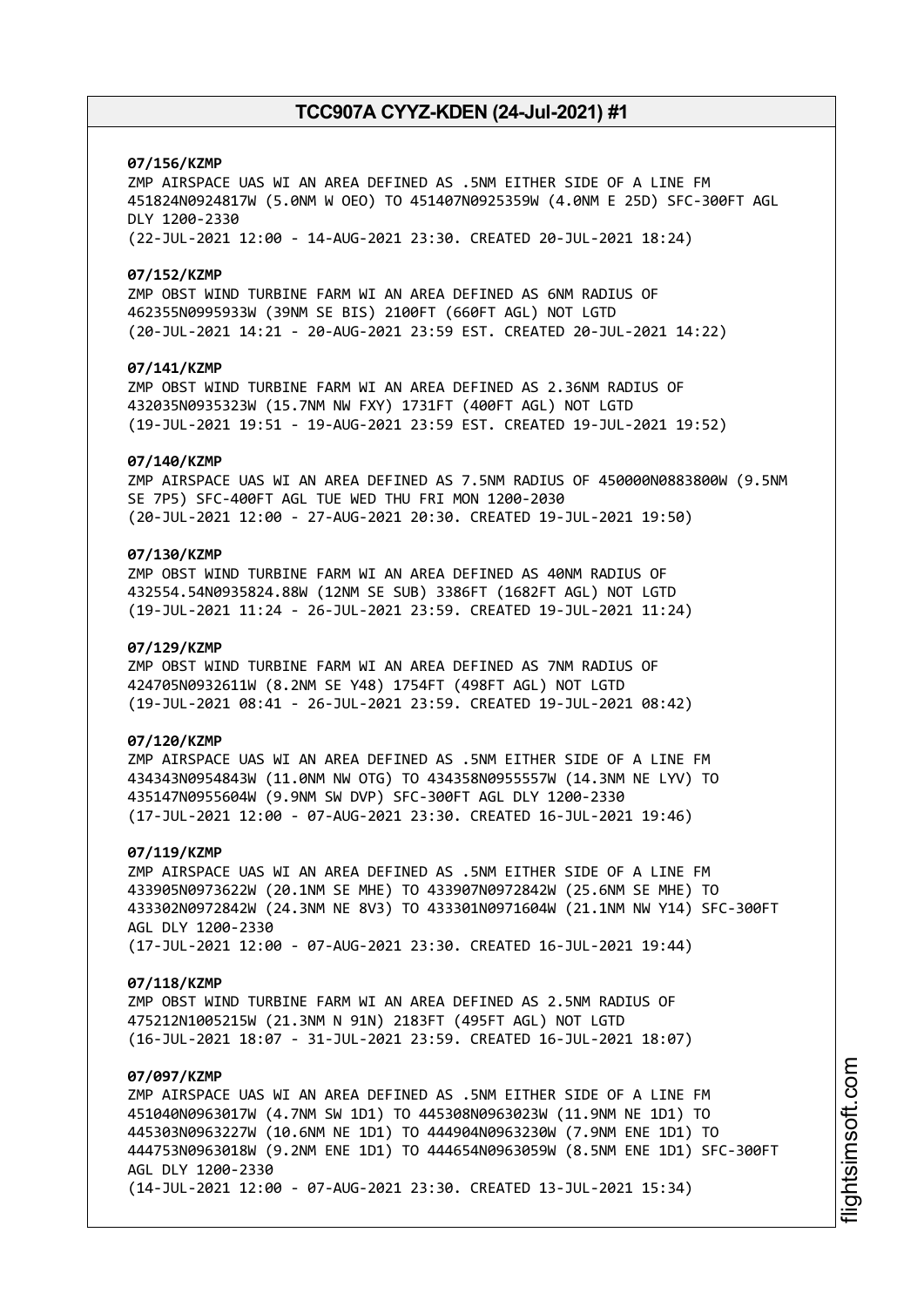#### **07/096/KZMP**

ZMP AIRSPACE UAS WI AN AREA DEFINED AS .5NM EITHER SIDE OF A LINE FM 435845N0955524W (7.0NM W DVP) TO 435844N0955301W (4.9NM W DVP) SFC-300FT AGL DLY 1200-2330 (14-JUL-2021 12:00 - 07-AUG-2021 23:30. CREATED 13-JUL-2021 15:19)

## **07/089/KZMP**

ZMP OBST WIND TURBINE FARM WI AN AREA DEFINED AS 3.8NM RADIUS OF 465722N1011010W (16.9NM NW Y19) 2263FT (400FT AGL) NOT LGTD (13-JUL-2021 14:54 - 13-AUG-2021 23:59 EST. CREATED 13-JUL-2021 14:58)

# **07/086/KZMP**

ZMP AIRSPACE UAS WI AN AREA DEFINED AS .5NM EITHER SIDE OF A LINE FM 440115N0960257W (11.2NM NNE PQN) TO 440914N0960146W (9.6NM SE 63Y) TO 440911N0955413W (14.1NM ENE DVP) TO 441442N0955349W (11.3NM NNE 63Y) TO 441507N0955239W (11.6NM W TKC) SFC-300FT AGL DLY 1200-2330 (14-JUL-2021 12:00 - 07-AUG-2021 23:30. CREATED 13-JUL-2021 14:52)

## **07/084/KZMP**

ZMP AIRSPACE UAS WI AN AREA DEFINED AS .5NM EITHER SIDE OF A LINE FM 450506N0934936W (4.5NM S CFE) TO 450526N0941701W (9.6NM E LJF) TO 450657N0941720W (9.4NM ENE LJF) TO 450701N0942032W (7.1NM ENE LJF) TO 450841N0942354W (5.4NM NE LJF) SFC-300FT AGL DLY 1200-2330 (14-JUL-2021 12:00 - 07-AUG-2021 23:30. CREATED 13-JUL-2021 14:46)

# **07/082/KZMP**

ZMP AIRSPACE UAS WI AN AREA DEFINED AS .5NM EITHER SIDE OF A LINE FM 440216N0962018W (3.7NM NNW PQN) (3.7NM NNW PQN) TO 441241N0961946W (9.0NM SW 63Y) (9.0NM SW 63Y) SFC-300FT AGL DLY 1200-2330 (14-JUL-2021 12:00 - 07-AUG-2021 23:30. CREATED 13-JUL-2021 14:44)

### **1/8208/KZMP**

ZMP ND..AIRSPACE FARGO, ND..TEMPORARY FLIGHT RESTRICTIONS. PURSUANT TO 14 CFR SECTION 91.145, MANAGEMENT OF AIRCRAFT OPERATIONS IN THE VICINITY OF AERIAL DEMONSTRATIONS AND MAJOR SPORTING EVENTS. ACFT OPS ARE PROHIBITED WI AN AREA DEFINED AS 5NM RADIUS OF 465430N0964859W (FAR360009.4) SFC-16000FT EFFECTIVE 2107221700 UTC UNTIL 2107222200 UTC,

> 2107231500 UTC UNTIL 2107232200 UTC, 2107241600 UTC UNTIL 2107242200 UTC, AND 2107251600 UTC UNTIL 2107252200 UTC.

DUE TO UNITED STATES NAVY BLUE ANGELS AND OTHER HIGH SPEED AERIAL DEMONSTRATIONS AT THE FARGO AIRSHO. UNLESS AUTH BY ATC - FARGO TOWER 133.8. DONALD S. DUCK, TEL 574-903-6596, IS THE POINT OF CTC. THE FARGO /FAR/ ATCT, TEL 701-235-8894, IS THE CDN FAC. (22-JUL-2021 17:00 - 25-JUL-2021 22:00. CREATED 13-JUL-2021 11:48)

### **1/6743/KZMP**

ZMP MN..AIRSPACE 18NM NE OF ELY, MN..TEMPORARY FLIGHT RESTRICTIONS WI AN AREA DEFINED AS 7NM RADIUS OF 475621N0912419W (HIB052065.1) SFC-4000FT. TO PROVIDE A SAFE ENVIRONMENT FOR FIRE FIGHTING AVIATION OPS. PURSUANT TO 14 CFR SECTION 91.137(A)(2) TEMPORARY FLIGHT RESTRICTIONS ARE IN EFFECT. UNITED STATES FOREST SERVICE TEL 218-237-4582 OR FREQ 118.1500/DELTA LAKE FIRE IS IN CHARGE OF THE OPS. MINNEAPOLIS /ZMP/ ARTCC IS THE FAA CDN FACILITY.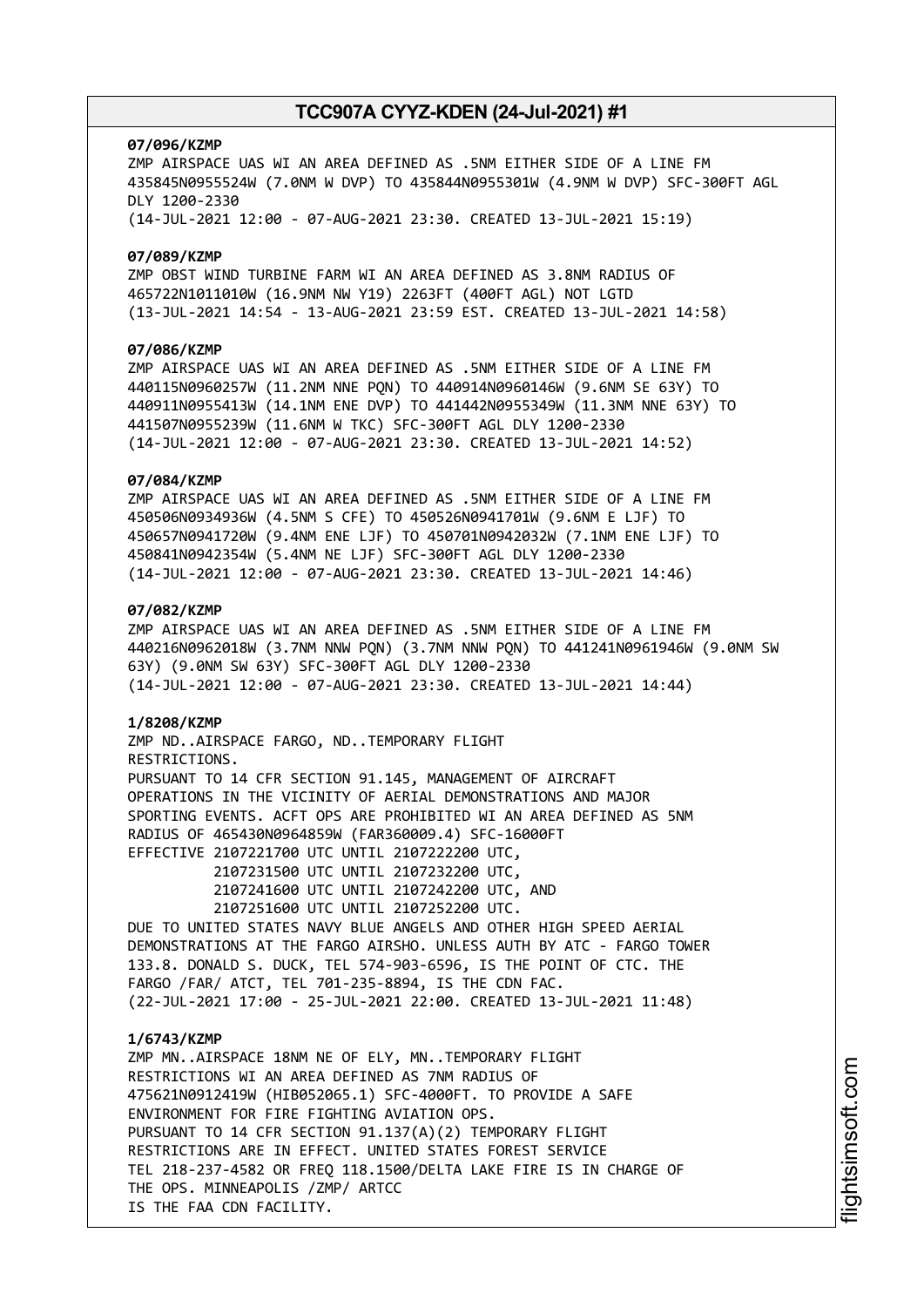(10-JUL-2021 13:00 - 10-AUG-2021 03:00. CREATED 10-JUL-2021 01:21)

### **07/046/KZMP**

ZMP OBST WIND TURBINE FARM WI AN AREA DEFINED AS 7NM RADIUS OF 421936N0952509W (1.7NM SE IDG) 1300FT (500FT AGL) NOT LGTD (08-JUL-2021 14:27 - 29-JUL-2021 23:59. CREATED 08-JUL-2021 14:27)

### **07/028/KZMP**

ZMP OBST WIND TURBINE FARM WI AN AREA DEFINED AS 5NM RADIUS OF 443709N0964117W (9.3NM S 5HE) 2500FT (550FT AGL) NOT LGTD (05-JUL-2021 01:59 - 04-AUG-2021 23:59. CREATED 05-JUL-2021 01:59)

# **07/021/KZMP**

ZMP OBST WIND TURBINE FARM WI AN AREA DEFINED AS 7.29NM RADIUS OF 431159N0934703W (11.8NM WSW FXY) 1731FT (400FT AGL) NOT LGTD (02-JUL-2021 17:17 - 02-AUG-2021 17:00. CREATED 02-JUL-2021 17:19)

### **07/020/KZMP**

ZMP OBST WIND TURBINE FARM WI AN AREA DEFINED AS 17NM RADIUS OF 463738N1024441W (7.5NM S DIK) 2583FT (400FT AGL) NOT LGTD (02-JUL-2021 16:27 - 03-AUG-2021 17:00. CREATED 02-JUL-2021 16:29)

# **07/013/KZMP**

ZMP AIRSPACE UAS WI AN AREA DEFINED AS .5NM EITHER SIDE OF A LINE FM 444752N0935924W (5.2NM NE GYL) TO 444705N0935513W (8.2NM ENE GYL) TO 444903N0935060W (12.1NM NE GYL) TO 444725N0935056W (11.5NM ENE GYL) SFC-300FT AGL DLY 1200-2330 (07-JUL-2021 12:00 - 31-JUL-2021 23:30. CREATED 02-JUL-2021 01:00)

#### **1/3469/KZMP**

ZMP IA..ROUTE ZMP. V505 ALMAY, MN TO PRAGS, MN MOCA 2800. 2107012144-2306292144EST (PERM. CREATED 01-JUL-2021 21:44)

#### **1/3468/KZMP**

ZMP IA..ROUTE ZMP. V505 GUMBO, IA TO FORT DODGE (FOD) VORTAC, IA MEA 3100. 2107012142-2306292142EST (PERM. CREATED 01-JUL-2021 21:42)

# **06/245/KZMP**

ZMP OBST WIND TURBINE FARM WI AN AREA DEFINED AS 3NM RADIUS OF 442840N0990801W (8.1NM WSW MKA) 2451FT (420FT AGL) NOT LGTD (30-JUN-2021 22:00 - 31-DEC-2021 23:59. CREATED 30-JUN-2021 22:00)

## **06/207/KZMP**

ZMP OBST WIND TURBINE FARM WI AN AREA DEFINED AS 4.75NM RADIUS OF 433641N0923546W (17.3NM ESE AUM) 1805FT (400FT AGL) NOT LGTD (25-JUN-2021 08:00 - 25-JUL-2021 23:59 EST. CREATED 25-JUN-2021 08:01)

# **06/204/KZMP**

ZMP OBST WIND TURBINE FARM WI AN AREA DEFINED AS 5.97NM RADIUS OF 431806N0934647W (9.5NM NW FXY) 1731FT (400FT AGL) NOT LGTD (24-JUN-2021 20:16 - 26-JUL-2021 17:00. CREATED 24-JUN-2021 20:23)

## **06/200/KZMP** ZMP OBST WIND TURBINE FARM WI AN AREA DEFINED AS 5NM RADIUS OF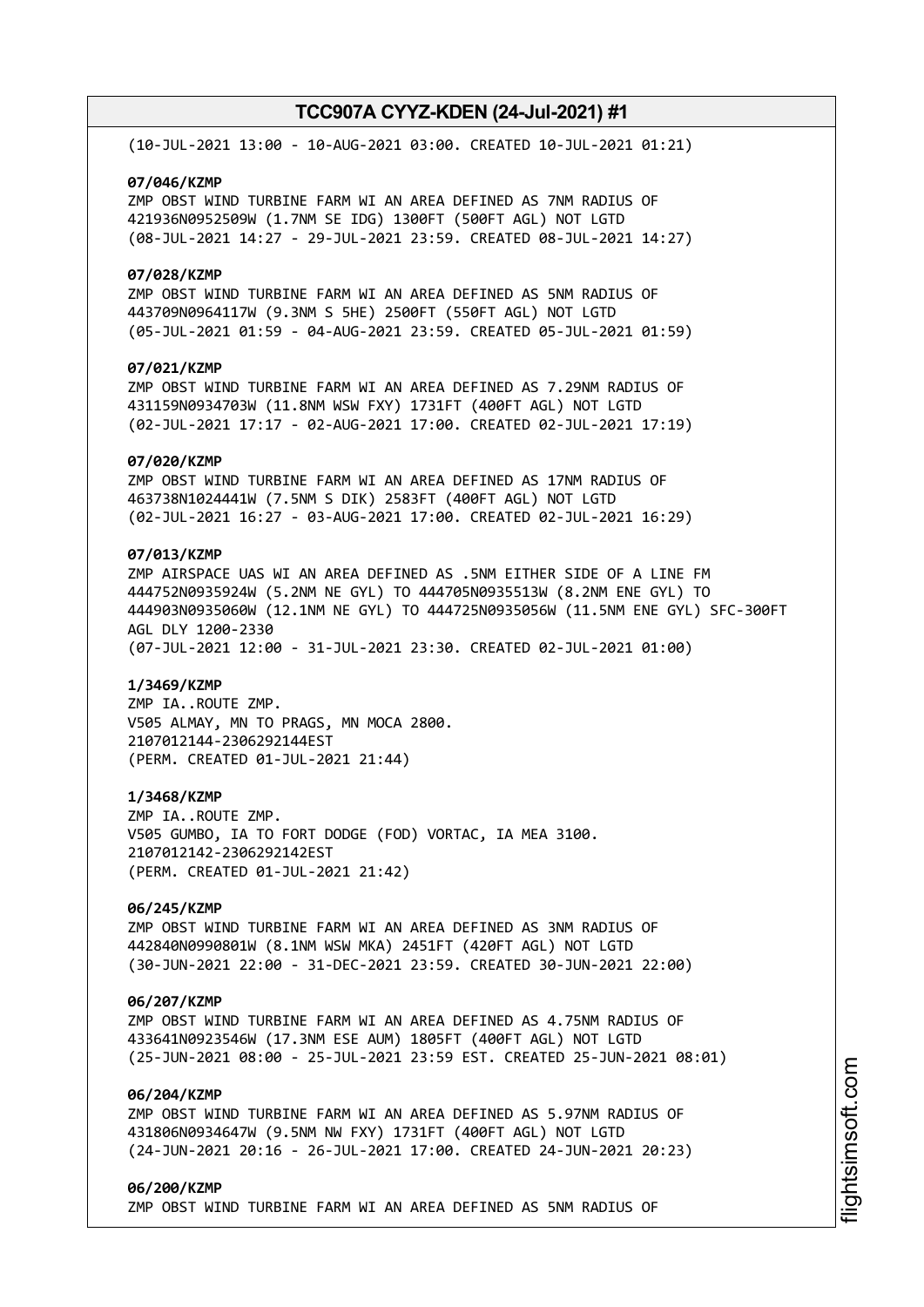443709N0964117W (19.6NM NNE BKX) 2500FT (550FT AGL) NOT LGTD (24-JUN-2021 08:01 - 24-JUL-2021 23:59. CREATED 24-JUN-2021 08:02)

# **1/7606/KZMP**

ZMP MN..ROUTE ZMP. V218, V505 SQEAK, MN MRA 10000. INL VOR R-176 RESTRICTIONS. (21-JUN-2021 21:22 - 19-JUN-2023 21:22 EST. CREATED 21-JUN-2021 21:22)

## **06/157/KZMP**

ZMP OBST WIND TURBINE FARM WI AN AREA DEFINED AS 13NM RADIUS OF 394929N0970148W (7.7NM S PNC) 1152FT (354FT AGL) NOT LGTD (18-JUN-2021 19:06 - 31-JUL-2021 23:59. CREATED 18-JUN-2021 19:06)

## **06/038/KZMP**

ZMP OBST WIND TURBINE FARM WI AN AREA DEFINED AS 10NM RADIUS OF 443214.5N0962214.7W (11.8NM SE SD2) 2192FT (461FT AGL) NOT LGTD (03-JUN-2021 22:09 - 03-AUG-2021 23:59. CREATED 03-JUN-2021 22:09)

### **1/5683/KZMP**

ZMP IA..ROUTE ZMP. V172 WUNOT, IA TO LINDE, IA MOCA 3900. 2106021438-2306011438EST (PERM. CREATED 02-JUN-2021 14:39)

### **1/5617/KZMP**

ZMP MN..ROUTE ZMP. V15 MOFIT, ND TO IRIWY, ND MOCA 3700. 2106021252-2306021252EST (PERM. CREATED 02-JUN-2021 12:52)

### **05/184/KZMP**

ZMP OBST WIND TURBINE FARM WI AN AREA DEFINED AS 15NM RADIUS OF 433110.27N0930923.76W (15NM NW AEL) 1893FT (459FT AGL) NOT LGTD (29-MAY-2021 18:22 - 30-NOV-2021 23:59. CREATED 29-MAY-2021 18:22)

### **05/170/KZMP**

ZMP AIRSPACE UAS WI AN AREA DEFINED AS 480829N0971609W (9.6NM SE D06) TO 480836N0972327W (9.5NM S D06) TO 480736N0972917W (10.3NM SSW D06) TO 480514N0973522W (14.4NM SW D06) TO 481610N0995042W (9.8NM SE RUG) TO 483200N0994600W (8.3NM SE 2H9) TO 484600N0993600W (6.3NM S 06D) TO 485336N0992513W (7.4NM E 06D) TO 485439N0971530W (1.7NM S PMB) TO POINT OF ORIGIN SFC-FL180 (28-MAY-2021 14:48 - 25-MAY-2022 23:59. CREATED 28-MAY-2021 14:48)

#### **05/140/KZMP**

ZMP AIRSPACE UAS WI AN AREA DEFINED AS 485439N0971530W (2NM S PMB) TO 484942N0964014W (10NM NE HCO) TO 483722N0961709W (10NM NE 23D) TO 482554N0960458W (18.6NM NW 3G2) TO 480627N0955538W (10NM ENE TVF) TO 475746N0971617W (3.5NM W GFK) TO POINT OF ORIGIN 11000FT-FL180 (25-MAY-2021 14:01 - 25-MAY-2022 23:59. CREATED 25-MAY-2021 14:01)

**1/7155/KZMP** ZMP MN..ROUTE ZMP. V412 REDWOOD FALLS (RWF) VOR/DME, MN TO FLYING CLOUD (FCM) VOR/DME, MN MEA 4000. 2104282016-2304282016EST (PERM. CREATED 28-APR-2021 20:17)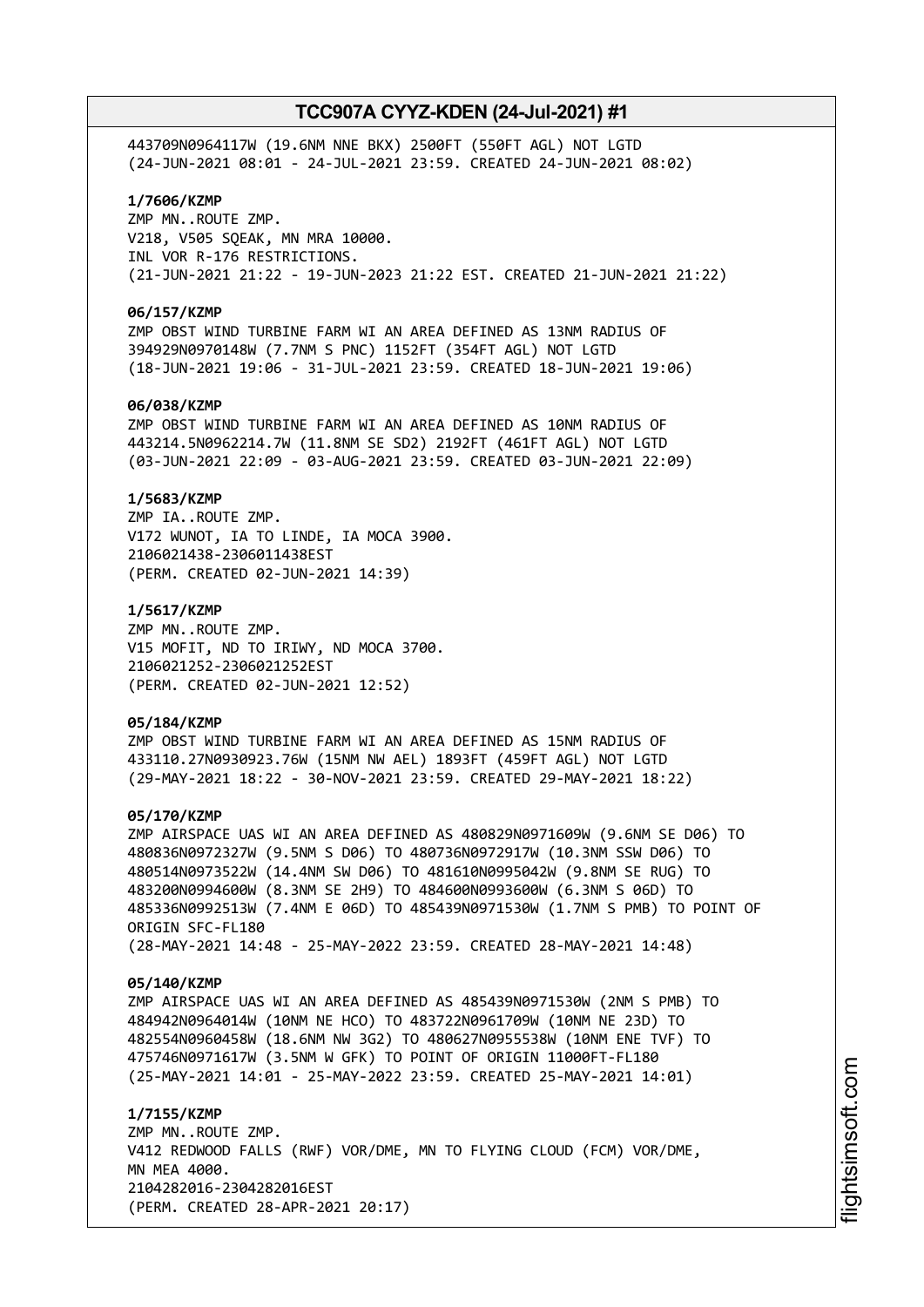# **04/146/KZMP**

ZMP SVC MINNEAPOLIS ARTCC CLASS E SERVICE AVBL WI AN AREA DEFINED AS 63NM RADIUS OF 462132.12N0872350.72W (SAW) 1200FT AGL-14500FT EXC SAWYER TWR CLASS D SFC AREA (20-APR-2021 20:35 - PERM. CREATED 20-APR-2021 20:35)

## **04/087/KZMP**

ZMP OBST WIND TURBINE FARM WI AN AREA DEFINED AS 10NM RADIUS OF 403100N0952300W (6NM N K57) UNKNOWN (600FT AGL) NOT LGTD (12-APR-2021 15:57 - 01-AUG-2021 23:59. CREATED 12-APR-2021 15:58)

# **04/009/KZMP**

ZMP AIRSPACE UAS WI AN AREA DEFINED AS 1NM RADIUS OF 453537.50N0931059.90W (4.0NM ENE CBG) SFC-400FT AGL SUN SAT SR-SS (04-APR-2021 11:48 - 31-OCT-2021 23:01. CREATED 01-APR-2021 19:16)

# **1/8045/KZMP**

ZMP ROUTE ZMP. V78 WATERTOWN (ATY) VORTAC, SD TO CLAPS INT, MN MOCA 3600. 2102251413-2302251413EST (PERM. CREATED 25-FEB-2021 14:15)

# **1/2001/KZMP**

ZMP KS..ROUTE ZMP ZKC. V551 SALINA (SLN) VORTAC, KS TO MANKATO (TKO) VORTAC, KS MEA 6000. 2101071747-2301071747EST (PERM. CREATED 07-JAN-2021 17:47)

## **0/2230/KZMP**

ZMP MT..ROUTE ZMP ZLC. J70 LEWISTOWN (LWT) VOR/DME, MT TO DICKINSON (DIK) VORTAC, ND MEA 21000. LWT VOR/DME RESTRICTION. (25-SEP-2020 19:29 - 25-SEP-2022 19:29 EST. CREATED 25-SEP-2020 19:29)

## **09/105/KZMP**

ZMP OBST CRANE (ASN UNKNOWN) 460421N0933943W (17.5NM N 18Y) UNKNOWN (120FT AGL) FLAGGED AND LGTD DLY 1200-2200 (21-SEP-2020 12:00 - 01-JAN-2022 22:00. CREATED 14-SEP-2020 12:02)

## **0/3546/KZMP**

ZMP MN..ROUTE ZMP. V78 WATERTOWN (ATY) VORTAC, SD TO CLAPS, MN MOCA 3600. 2008172013-2208172013EST (PERM. CREATED 17-AUG-2020 20:14)

## **0/4948/KZMP**

ZMP SD..ROUTE ZMP. V78 WATERTOWN (ATY) VORTAC, SD TO CLAPS, MN MOCA 3600. 2006012022-2206012022EST (PERM. CREATED 01-JUN-2020 20:23)

### **0/0061/KZMP**

ZMP NE..ROUTE ZMP. V71 PAWNEE CITY (PWE) VORTAC, NE R-149 TO TOPEKA (TOP) VORTAC, KS R-330 MOCA 2900. 2005111724-2205051724EST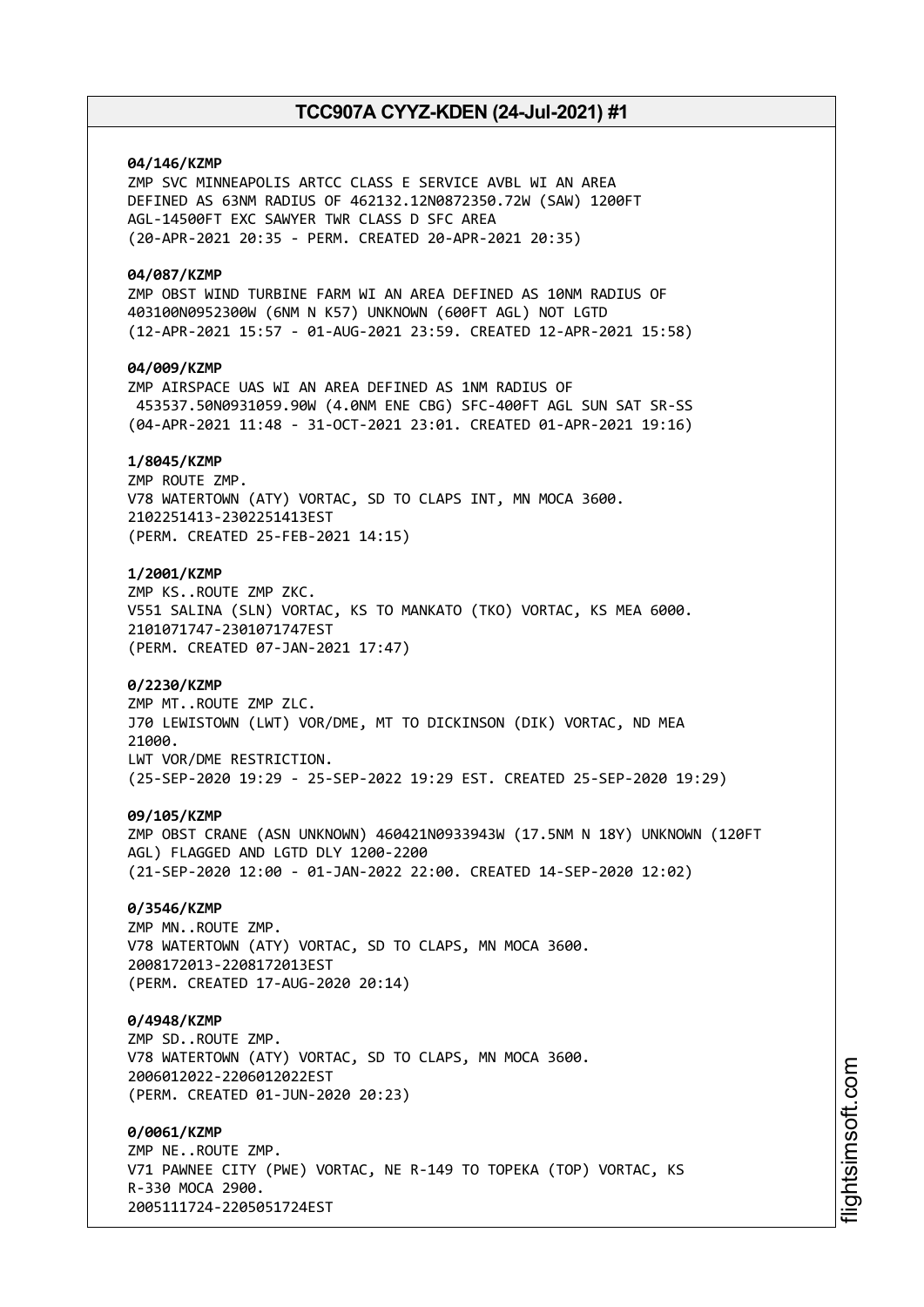(PERM. CREATED 11-MAY-2020 17:25)

### **0/5880/KZMP**

ZMP WI..ROUTE ZMP. V129 EAU CLAIRE (EAU) VORTAC, WI R-176 TO NODINE (ODI) VORTAC, MN MEA 4700. EAU VORTAC R-176 UNUSABLE BELOW 4700. (22-JAN-2020 15:01 - 22-JAN-2022 14:59 EST. CREATED 22-JAN-2020 15:01)

## **0/5874/KZMP**

ZMP WI..ROUTE ZMP. V129 EAU CLAIRE (EAU) VORTAC, WI R-341 TO COP MEA 6000. EAU VORTAC R-341 UNUSABLE BEYOND 40 NM BELOW 6000. 2001221451-2201221451EST (PERM. CREATED 22-JAN-2020 14:51)

### **0/5391/KZMP**

ZMP ROUTE ZMP. V398 ALMAY, MN TO KASPR, MN MOCA 2900. 2001211612-2201211612EST (PERM. CREATED 21-JAN-2020 16:12)

# **0/5329/KZMP**

ZMP ROUTE ZMP. V24 ALMAY, MN TO KASPR, MN MOCA 2900. 2001211439-2201211439EST (PERM. CREATED 21-JAN-2020 14:40)

## **0/3417/KZMP**

ZMP WI..ROUTE ZMP. V26 EAU CLAIRE (EAU) VORTAC, WI R-088 FROM 40 NM TO COP MEA 7500. EAU VORTAC R-088 UNUSABLE BEYOND 40 NM BELOW 7500. 2001131829-2201131824EST (PERM. CREATED 13-JAN-2020 18:29)

┌──────────────────────────────────────────────────────────────────────────────┐

└──────────────────────────────────────────────────────────────────────────────┘

# │**KZDV (DENVER FIR)** │

#### **1/4410/KZDV**

ZDV CO..AIRSPACE FORT MORGAN, CO.. TEMPORARY FLIGHT RESTRICTIONS WI AN AREA DEFINED AS 1NM RADIUS OF 401447N1034019W (AKO272022.7)SFC-5000FT AGL TO PROVIDE A SAFE ENVIRONMENT FOR PUBLIC SAFETY. PURSUANT TO 14 CFR SECTION 91.137(A) (2) TEMPORARY FLIGHT RESTRICTIONS ARE IN EFFECT. ONLY ACFT PERMITTED UNDER THE PROVISIONS OF 14 CFR 91.137 (A) (2) ARE ALLOWED TO OPR IN THIS AREA. FORT MORGAN PUBLIC SAFETY 720-576-0908 IS IN CHARGE OF THE AIRPSACE. DENVER /ZDV/ ARTCC TEL 303-651-4248 IS THE FAA CDN FACILITY. MEDIA CONVERNS REGARDING THIS TFR SHOULD BE DIRECTED TO THE FAA PUBLIC AFFAIRS THRU THE WASHINGTON OPS CENTER AT 202-267-3333. 2107240600-2107260200 (PERM. CREATED 24-JUL-2021 06:19)

#### **1/4398/KZDV**

ZDV WY..AIRSPACE 25 NM NE OF GILLETTE, WY..TEMPORARY FLIGHT RESTRICTIONS WI AN AREA DEFINED AS 10NM RADIUS OF 443502N1050925W (GCC041021.8) SFC-10000FT. TO PROVIDE A SAFE ENVIRONMENT FOR FIRE FIGHTING ACFT OPS. PURSUANT TO 14 CFR SECTION 91.137(A)(2) TEMPORARY FLIGHT RESTRICTIONS ARE IN EFFECT. CASPER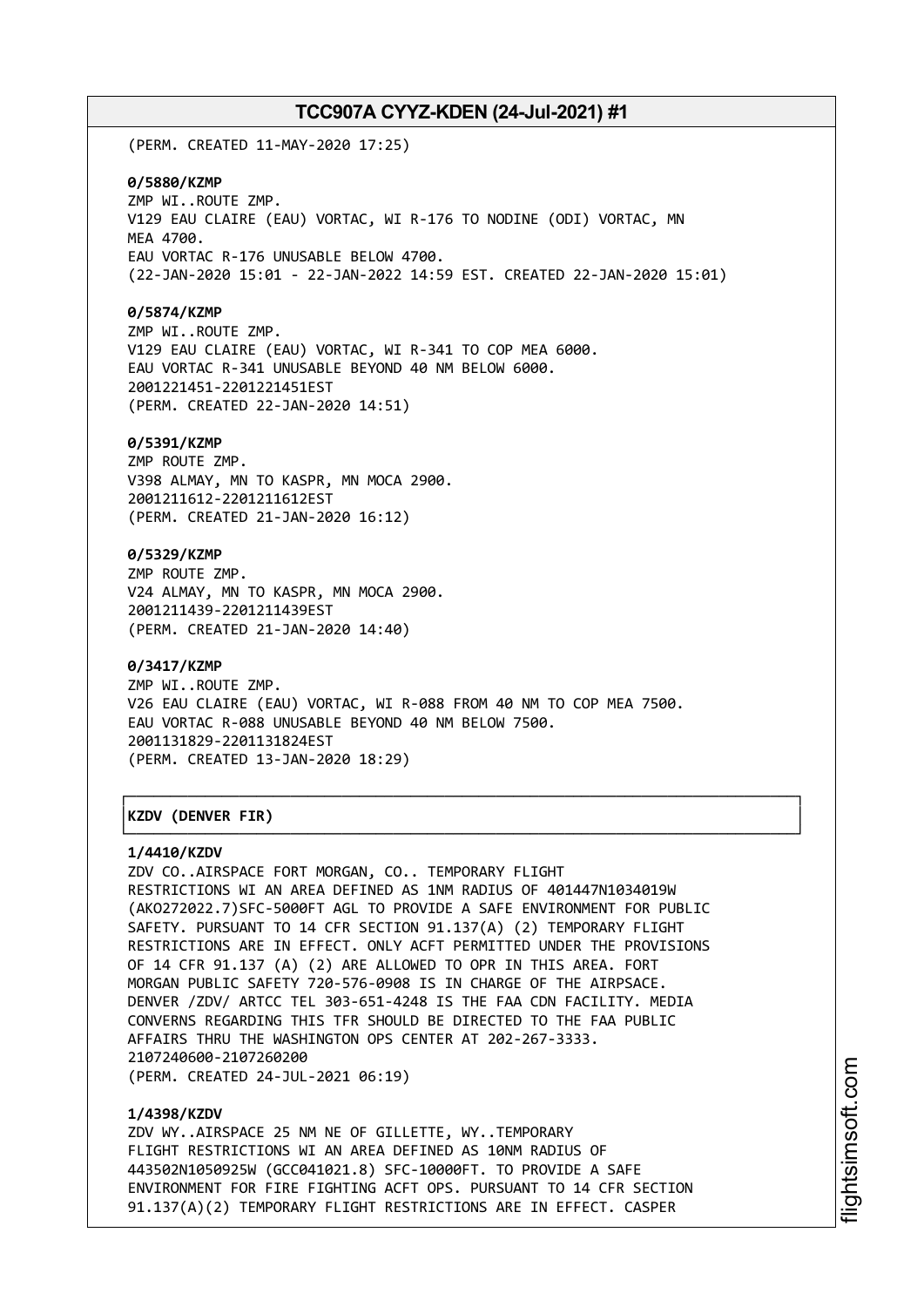INTERAGENCY DISPATCH CENTER TEL 307-233-1149 OR FREQ 125.1750/THE MITCHELL CREEK FIRE IS IN CHARGE OF THE OPERATION. DENVER /ZDV/ ARTCC TEL 303-651-4248 IS THE FAA CDN FACILITY. DLY 1400-0400 (24-JUL-2021 14:00 - 24-SEP-2021 04:00 EST. CREATED 24-JUL-2021 02:47) **07/516/KZDV** ZDV OBST WIND TURBINE FARM WI AN AREA DEFINED AS 4NM RADIUS OF 424057N1055326W (23NM WSW DGW) 6800FT (400FT AGL) NOT LGTD (24-JUL-2021 00:29 - 27-AUG-2021 03:00. CREATED 24-JUL-2021 00:29) **07/770/KZDV** ZDV AIRSPACE R2601A ACT SFC-12499FT (24-JUL-2021 06:01 - 26-JUL-2021 10:59. CREATED 24-JUL-2021 00:06) **07/746/KZDV** ZDV AIRSPACE R2603 ACT SFC-9999FT (24-JUL-2021 22:00 - 24-JUL-2021 23:00. CREATED 23-JUL-2021 22:06) **07/716/KZDV** ZDV AIRSPACE R7001B ACT 8000FT-FL235 (24-JUL-2021 14:00 - 25-JUL-2021 06:00. CREATED 23-JUL-2021 14:06) **07/717/KZDV** ZDV AIRSPACE R7001A ACT SFC-7999FT (24-JUL-2021 14:00 - 25-JUL-2021 06:00. CREATED 23-JUL-2021 14:06) **07/126/KZDV** ZDV NAV GPS (FTIRCA GPS 21-22) (INCLUDING WAAS, GBAS, AND ADS-B) MAY NOT BE AVBL WI A 271NM RADIUS CENTERED AT 352121N1163405W (HEC 336034) FL400-UNL, 221NM RADIUS AT FL250, 148NM RADIUS AT 10000FT, 121NM RADIUS AT 4000FT AGL, 89NM RADIUS AT 50FT AGL. 2107250600-2107250759 (PERM. CREATED 21-JUL-2021 15:52) **1/2572/KZDV** ZDV CO..AIRSPACE MORRISON, CO LASER LGT DEMONSTRATION WI AN AREA DEFINED AS RED ROCKS AMPHITHEATER, OR 393956N1051219W (BJC181015), SFC-8356FT AGL. LASER LGT BEAM MAY BE INJURIOUS TO PILOTS/PAX EYES WI 580FT VER OR 1367FT LATERALLY OF THE LGT SOURCE. FLASH BLINDNESS OR COCKPIT ILLUMINATION MAY OCCUR BEYOND THESE DIST. DENVER TRACON /D01/ TEL 303-342-1590 IS THE FAA CDN FAC. DLY 0200-0600 (28-JUL-2021 02:00 - 29-JUL-2021 06:00. CREATED 20-JUL-2021 17:05) **07/118/KZDV** ZDV NAV GPS (FTIRCA GPS 21-22) (INCLUDING WAAS, GBAS, AND ADS-B) MAY NOT BE AVBL WI A 271NM RADIUS CENTERED AT 352121N1163405W (HEC 336034) FL400-UNL, 221NM RADIUS AT FL250, 148NM RADIUS AT 10000FT, 121NM RADIUS AT 4000FT AGL, 89NM RADIUS AT 50FT AGL.

2107241630-2107241759

(PERM. CREATED 20-JUL-2021 16:58)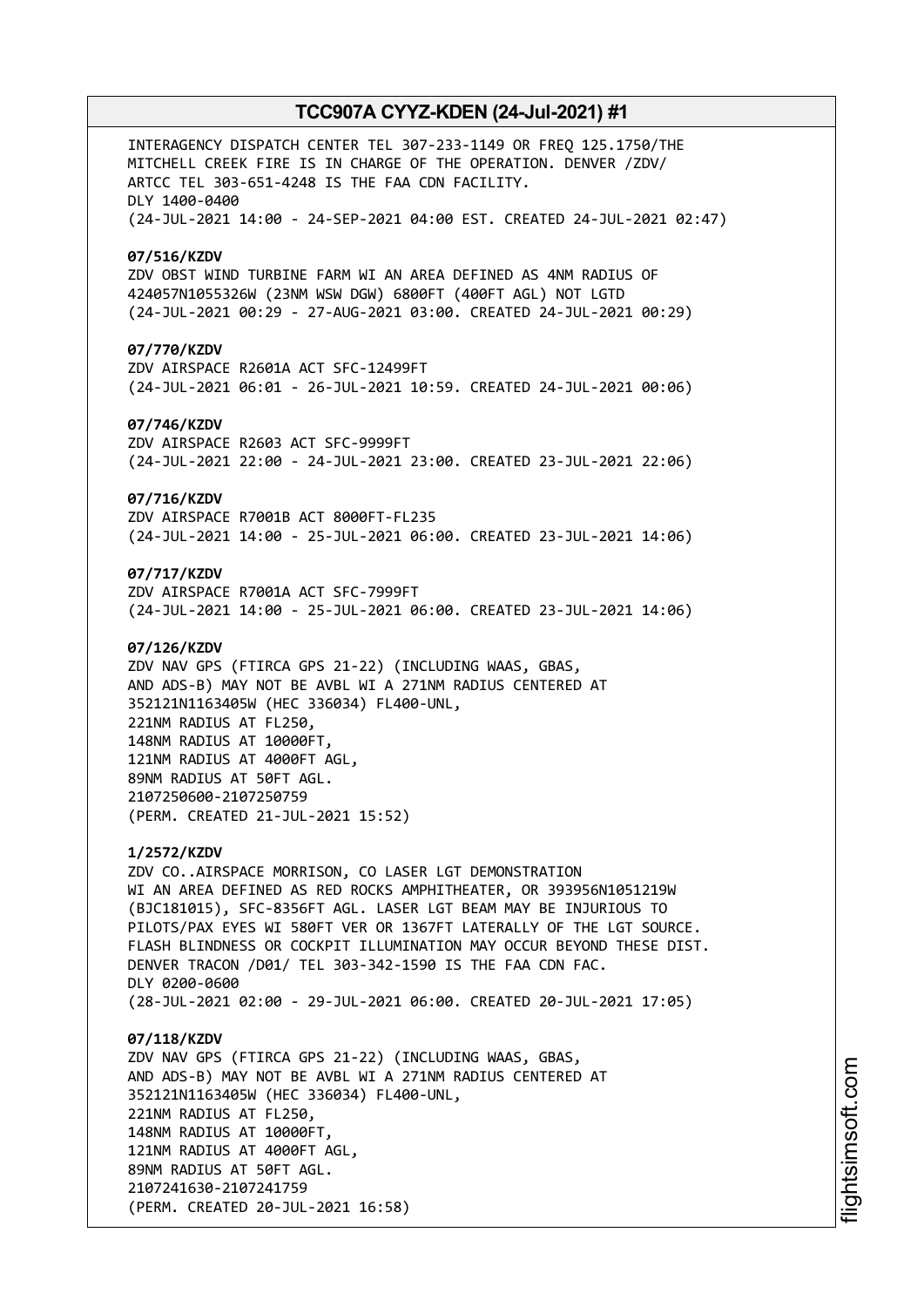**1/1859/KZDV** ZDV WY..AIRSPACE CHEYENNE, WY..TEMPORARY FLIGHT RESTRICTIONS. PURSUANT TO 14 CFR SECTION 91.145, MANAGEMENT OF ACFT OPS IN THE VICINITY OF AERIAL DEMONSTRATIONS AND MAJOR SPORTING EVENTS, ACFT OPS ARE PROHIBITED WI AN AREA DEFINED AS 6NM RADIUS OF 411132N1045142W (CYS242004.2) SFC-17999FT EFFECTIVE 2107261730 UTC UNTIL 2107261900 UTC, 2107262045 UTC UNTIL 2107262245 UTC, 2107271500 UTC UNTIL 2107271730 UTC, AND 2107281500 UTC UNTIL 2107281730 UTC. DUE TO HIGH SPEED AERIAL DEMONSTRATIONS. UNLESS AUTH BY ATC. DAVID SCHULTZ, TEL 610-724-3300, IS THE POINT OF CTC. THE DENVER /ZDV/ ARTCC, TEL 303-651-4248, IS THE FAA CDN FAC. (26-JUL-2021 17:30 - 28-JUL-2021 17:30. CREATED 19-JUL-2021 12:55) **07/305/KZDV** ZDV OBST WIND TURBINE (ASN UNKNOWN) 390337N1035851W (13.2NM W 5V4) 6174FT (400FT AGL) NOT LGTD (14-JUL-2021 18:38 - 04-AUG-2021 05:00. CREATED 14-JUL-2021 18:38)

# **07/304/KZDV**

ZDV AIRSPACE SMALL ARMS FIRING WI AN AREA DEFINED AS 422502N1045414W (8.2NM SE 76V) TO 422502N1045242W (9.2NM SE 76V) TO 422007N1045225W (7.6NM NW GUR) TO 422007N1045415W (8.8NM NW GUR) TO POINT OF ORIGIN SFC-8500FT AGL (14-JUL-2021 18:30 - 01-AUG-2021 06:00. CREATED 14-JUL-2021 18:30)

## **07/303/KZDV**

ZDV AIRSPACE SMALL ARMS FIRING WI AN AREA DEFINED AS 422000N1045231W (7.5NM NW GUR) TO 422000N1045438W (9NM NW GUR) TO 422907N1045437W (15.5NM NW GUR) TO 422907N1045231W (14.8NM NW GUR) TO POINT OF ORIGIN SFC-8500FT AGL (14-JUL-2021 18:29 - 01-AUG-2021 06:00. CREATED 14-JUL-2021 18:29)

# **07/212/KZDV**

ZDV OBST WIND TURBINE FARM WI AN AREA DEFINED AS 8.35NM RADIUS OF 430402N1053059W (9NM SSE WYO7) 5996FT (499FT AGL) NOT LGTD (10-JUL-2021 08:31 - 10-AUG-2021 17:00. CREATED 10-JUL-2021 08:38)

## **1/6758/KZDV**

ZDV CO..AIRSPACE 13NM N OF STEAMBOAT SPRINGS, CO..TEMPORARY FLIGHT RESTRICTIONS WI AN AREA DEFINED AS 8NM RADIUS OF 404337N1064925W (BQZ355015.9) SFC-13000FT. TO PROVIDE A SAFE ENVIRONMENT FOR FIRE FIGHTING ACFT OPS. PURSUANT TO 14 CFR SECTION 91.137(A)(2) TEMPORARY FLIGHT RESTRICTIONS ARE IN EFFECT. CRAIG INTERAGENCY DISPATCH CENTER TEL 970-826-5037 OR FREQ 126.6000/THE MORGAN CREEK FIRE IS IN CHARGE OF THE OPERATION. DENVER / ZDV / ARTCC TEL 303-651-4248 IS THE FAA CDN FACILITY. DLY 1400-0500 2107101400-2109100500EST (PERM. CREATED 10-JUL-2021 03:35)

**07/025/KZDV** ZDV NAV GPS (WSMRNM GPS 21-24) (INCLUDING WAAS, GBAS, AND ADS-B) MAY NOT BE AVBL WI A 352NM RADIUS CENTERED AT 333031N1063528W (TCS055037) FL400-UNL 296NM RADIUS AT FL250, 234NM RADIUS AT 10000FT, 233NM RADIUS AT 4000FT AGL,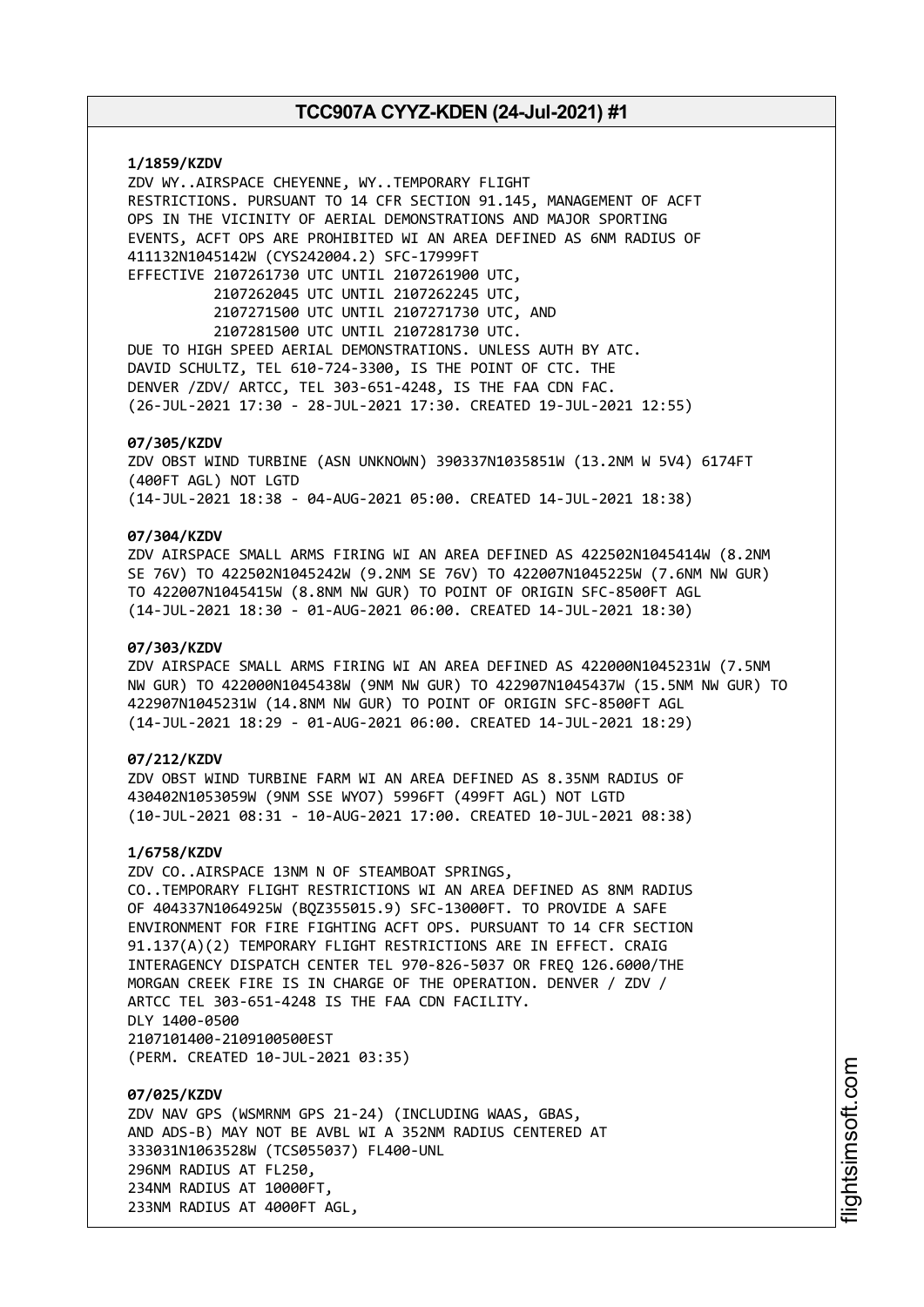164NM RADIUS AT 50FT AGL. DLY 1830-2230 2107141830-2107312230 (PERM. CREATED 09-JUL-2021 20:03)

## **1/5562/KZDV**

ZDV CO..AIRSPACE 20NM SSE STEAMBOAT SPRINGS, CO..TEMPORARY FLIGHT RESTRICTIONS WI AN AREA DEFINED AS 5NM RADIUS OF 400818N1064455W (RLG286016.3) SFC-14000FT. TO PROVIDE A SAFE ENVIRONMENT FOR FIRE FIGHTING ACFT OPS. PURSUANT TO 14 CFR SECTION 91.137(A)(2) TEMPORARY FLIGHT RESTRICTIONS ARE IN EFFECT. CRAIG INTERAGENCY DISPATCH CENTER TEL 970-826-5037 OR FREQ 133.1000/THE MUDDY SLIDE FIRE IS IN CHARGE OF THE OPS. DENVER /ZDV/ ARTCC TEL 303-651-4248 IS THE FAA CDN FAC. DLY 1400-0500 2107081400-2109080500EST (PERM. CREATED 07-JUL-2021 23:17)

#### **07/684/KZDV**

ZDV AIRSPACE R2601B ACT 12500FT UP TO BUT NOT INCLUDING FL225 (07-JUL-2021 06:00 - 30-JUL-2021 06:00. CREATED 07-JUL-2021 00:05)

# **07/481/KZDV**

ZDV AIRSPACE R2601C ACT FL225 UP TO BUT NOT INCLUDING FL350 (07-JUL-2021 06:00 - 30-JUL-2021 06:00. CREATED 06-JUL-2021 06:06)

## **07/070/KZDV**

ZDV OBST WIND TURBINE FARM WI AN AREA DEFINED AS 1.1NM RADIUS OF 405917N1025519W (11.1NM SE SNY) 4693FT (400FT AGL) NOT LGTD (03-JUL-2021 11:49 - 03-AUG-2021 23:59 EST. CREATED 03-JUL-2021 11:49)

### **07/069/KZDV**

ZDV OBST WIND TURBINE FARM WI AN AREA DEFINED AS 4.7NM RADIUS OF 405845N1025148W (11.1NM SE SNY) 4621FT (400FT AGL) NOT LGTD (03-JUL-2021 11:48 - 03-AUG-2021 23:59 EST. CREATED 03-JUL-2021 11:48)

# **07/068/KZDV**

ZDV OBST WIND TURBINE FARM WI AN AREA DEFINED AS 6.61NM RADIUS OF 405841N1032416W (14.9NM SSE IBM) 5101FT (400FT AGL) NOT LGTD (03-JUL-2021 11:43 - 03-AUG-2021 23:59 EST. CREATED 03-JUL-2021 11:46)

## **07/067/KZDV**

ZDV OBST WIND TURBINE FARM WI AN AREA DEFINED AS 6.61NM RADIUS OF 405841N1032416W (11.3NM SW SNY) 5101FT (400FT AGL) NOT LGTD (03-JUL-2021 11:44 - 03-AUG-2021 23:59 EST. CREATED 03-JUL-2021 11:46)

## **07/026/KZDV**

ZDV AIRSPACE SMALL ARMS FIRING WI AN AREA DEFINED AS 421538N1044515W (1.2NM S GUR) TO 421440N1044316W (1NM S GUR) TO 421014N1044529W (6.5N S GUR) TO 421022N1045208W (7.3NM SW GUR) TO 421420N1045208W (5.9NM SW GUR) TO POINT OF ORIGIN SFC-8500FT AGL DLY 1400-0559 (06-JUL-2021 14:00 - 31-JUL-2021 05:59. CREATED 01-JUL-2021 15:43)

### **06/620/KZDV**

ZDV OBST WIND TURBINE FARM WI AN AREA DEFINED AS 5NM RADIUS OF 405445N1034909W (18.3NM SW IBM) 5666FT (410FT AGL) NOT LGTD (30-JUN-2021 21:24 - 31-DEC-2021 23:59. CREATED 30-JUN-2021 21:24)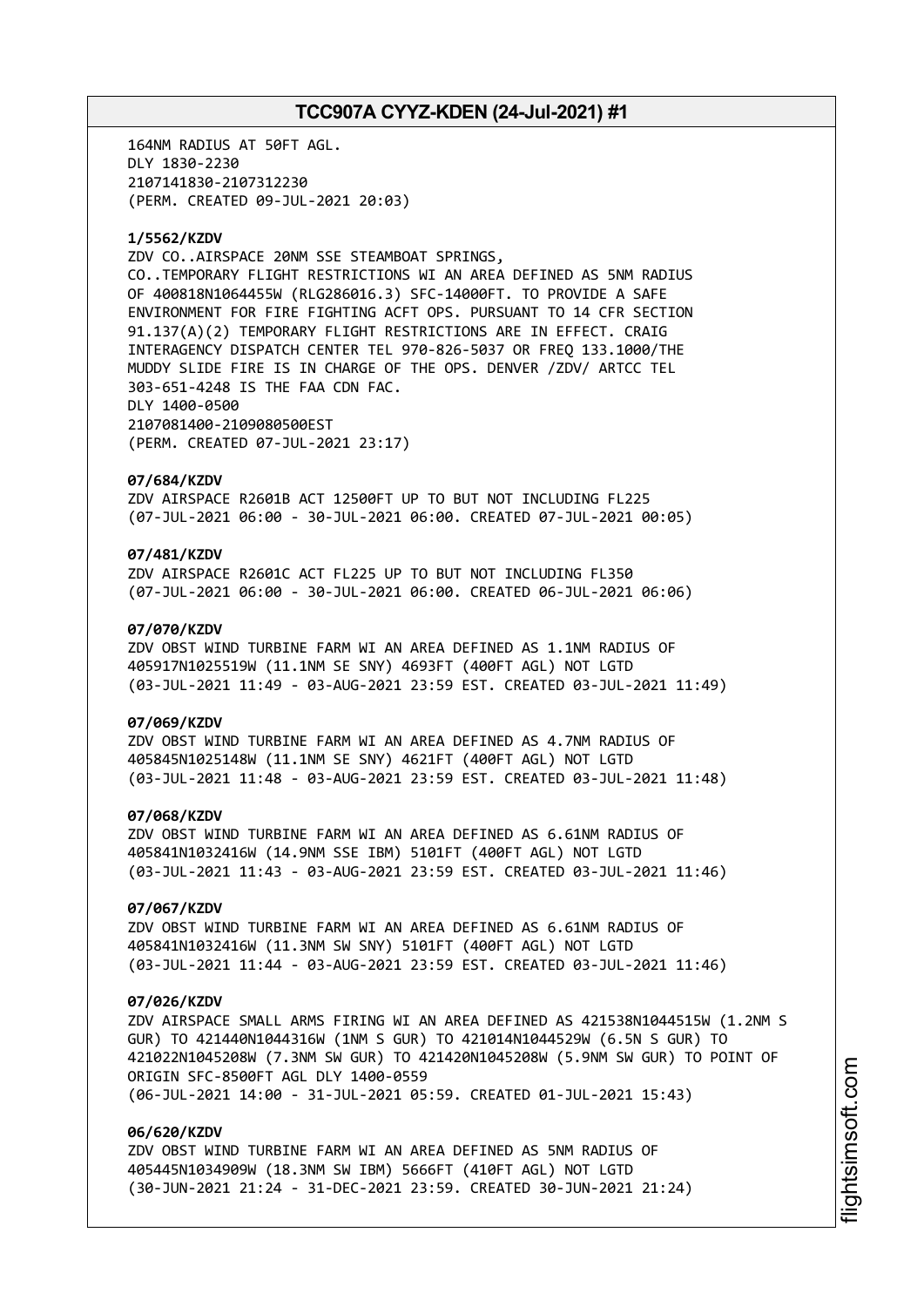#### **06/619/KZDV**

ZDV OBST WIND TURBINE FARM WI AN AREA DEFINED AS 5NM RADIUS OF 405639N1034426W (15.5NM SSW IBM) 5543FT (389FT AGL) NOT LGTD (30-JUN-2021 21:18 - 31-DEC-2021 23:59. CREATED 30-JUN-2021 21:20)

## **06/580/KZDV**

ZDV OBST WIND TURBINE FARM WI AN AREA DEFINED AS 8NM RADIUS OF 393725N1034032W (20.4NM N LIC) 5353FT (400FT AGL) NOT LGTD (28-JUN-2021 22:29 - 28-JUL-2021 23:59 EST. CREATED 28-JUN-2021 22:34)

## **1/5052/KZDV**

ZDV CO..ROUTE ZDV. V108 TRUEL, CO TO RED TABLE (DBL) VOR/DME, CO MOCA 14000. 2106011502-2305301502EST (PERM. CREATED 01-JUN-2021 15:03)

### **1/3092/KZDV**

ZDV SD..AIRSPACE CRAZY HORSE, SD.. LASER LGT DEMONSTRATION WILL BE CONDUCTED AT CRAZY HORSE MEMORIAL WI AN AREA DEFINED AS 435001N1033737W OR (RAP239028) SFC-500FT AGL. LASER LGT BEAMS WILL BE TERMINATED IF NON PARTICIPATING ACFT ARE DETECTED ENTERING THE AFFECTED AREA. LASER LGT BEAMS MAY BE INJUROUS TO PILOTS/PASSENGERS EYES WI 500FT VERTICALLY AND 1900FT LATERALLY OF THE LGT SOURCE. FLASH BLINDNESS OR COCKPIT ILLUMINATION MAY OCCUR BEYOND THESE DISTANCES. ELLSWORTH AFB /RCA/ TERMINAL APCH CTL TEL 605-385-6199 IS THE FAA CDN FACILITY DLY 0030-0330 (29-MAY-2021 00:30 - 30-SEP-2021 03:30. CREATED 26-MAY-2021 21:47)

#### **1/8432/KZDV**

ZDV UT..ROUTE ZDV ZLC. J196 BRYCE CANYON (BCE) VORTAC, UT TO RIFMN, UT MEA 36000. BCE VORTAC R-033 D160 36000-45000. (19-MAY-2021 18:33 - 17-MAY-2023 18:33 EST. CREATED 19-MAY-2021 18:34)

#### **1/0706/KZDV**

ZDV KS..ROUTE ZDV ZKC. V17 GARDEN CITY (GCK) VORTAC, KS TO COFFE, KS MOCA 4700. 2104161846-2304141846EST (PERM. CREATED 16-APR-2021 18:46)

# **1/0386/KZDV**

ZDV CO..ROUTE ZDV. V211 BRAZO, NM MRA 14000 AT BRAZO WHEN USING DME. DRO DME UNUSABLE BELOW 14000 AT BRAZO. (15-APR-2021 21:03 - 15-APR-2023 21:03 EST. CREATED 15-APR-2021 21:03)

#### **1/0953/KZDV**

ZDV CO..ROUTE ZDV. V356 FIDLE INT, CO TO ELORE INT, CO NA EXCEPT FOR ACFT EQUIPPED WITH SUITABLE RNAV SYSTEM WITH GPS. 2103041542-2303041542EST (PERM. CREATED 04-MAR-2021 15:43)

# **03/009/KZDV**

ZDV AIRSPACE AIRDROP WI AN AREA DEFINED AS 3NM EITHER SIDE OF A LINE FM HGO358021 TO HGO337012 TO HGO259010 TO HGO248012 TO HGO177019 SFC-9000FT AVOIDANCE ADZ DLY 1700-0500